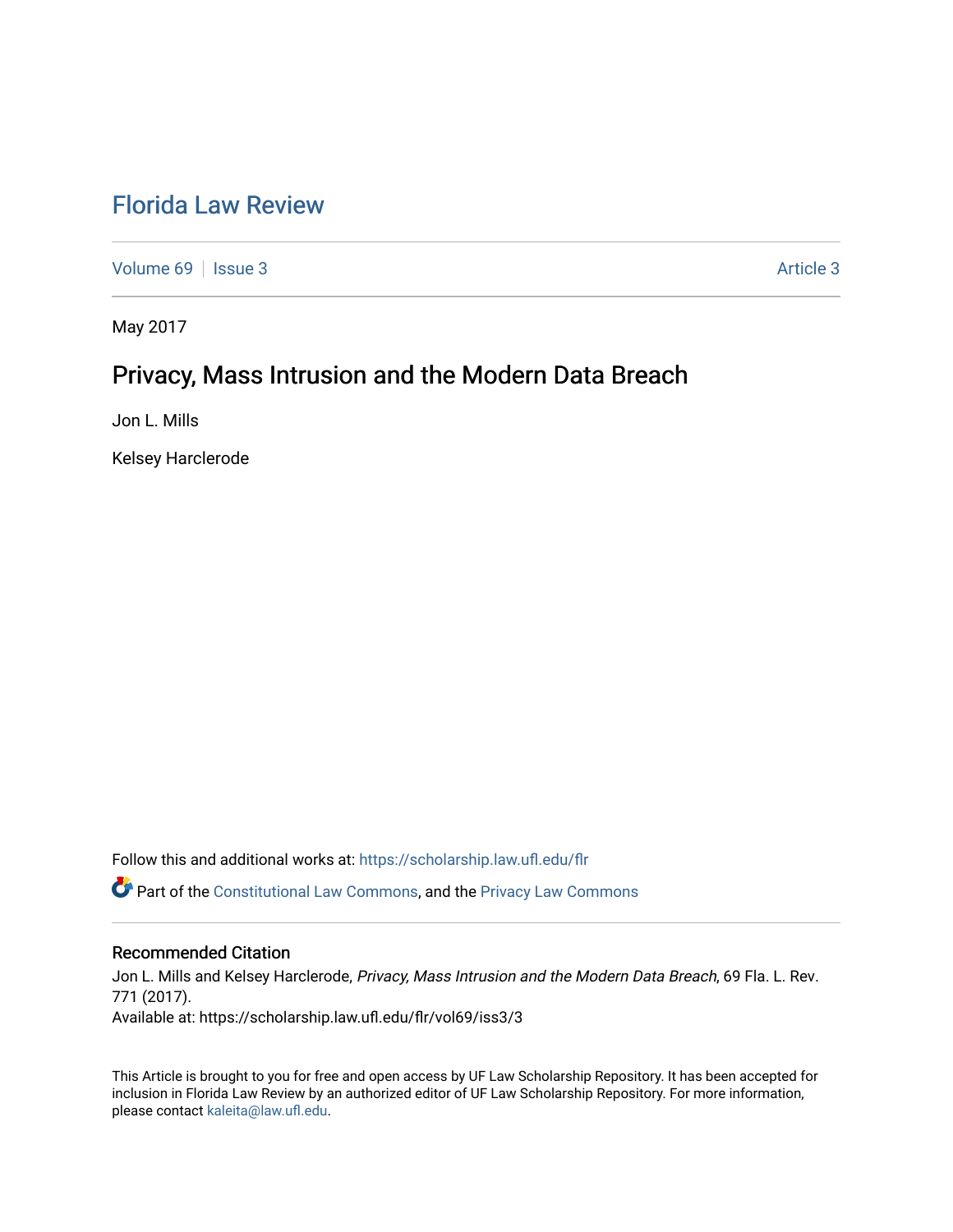# *Jon L. Mills\* & Kelsey Harclerode\*\**

# Abstract

Massive data breaches have practically become a daily occurrence. These breaches reveal intrusive private information about individuals, as well as priceless corporate secrets. Ashley Madison's breach ruined lives and resulted in suicides. The HSBC breach, accomplished by one of their own, revealed valuable commercial information about the bank *and*  personal information about HSBC customers. The employee responsible for the breach has since been convicted of aggravated personal espionage, while third-party news outlets have been free to republish the hacked information.

Some information disclosed in data breaches can serve a public purpose. The Snowden disclosures, for example, revealed sensitive government information and were also crucial to public policy debate, a significant amount of disclosed information is destructive to individuals and companies alike, and often has little, if any, public value.

The conflict between publicly important disclosures and disturbing private intrusions creates a direct confrontation between freedom of expression and privacy. A full analysis of this confrontation requires assessment of the specific circumstances of breach—from the vulnerabilities present beforehand to the aftermath when the media, companies, and individuals all must cope with the information exposed.

This analysis begins by evaluating the importance of information in modern society. Big data is now an inescapable part of our culture. A data breach may contain intimate details about medical conditions or national security secrets. The disclosure of either has its own kind of devastating effect. Examples of the impact of a mass data breach include the hacking of Target Corporation, Yahoo! Inc., Home Depot, Inc., Sony Corporation, Anthem Inc., HSBC Private Bank (Suisse), SA, and AshleyMadison.com. A dissection of these breaches reveals a common theme—the ineffectual legal system, which provides little protection or remedy for any party involved. Several factors—including the anonymity of hackers, outdated legal remedies, and free speech protections for thirdparty publishers—together create an uncertain and uncharted legal landscape.

 <sup>\*</sup> Jon L. Mills, Dean Emeritus, Professor of Law, and Director of Center for Governmental Responsibility, University of Florida Fredric G. Levin College of Law.

<sup>\*\*</sup> Kelsey Harclerode, J.D. 2016, Research Assistant at University of Florida Levin College of Law Center for Governmental Responsibility.

The authors would like to thank Brandon Butterworth, Matthew Christ, Jill Guidera Brown, Marie Moyle, and Emily Snider for their research assistance in the preparation of this Article.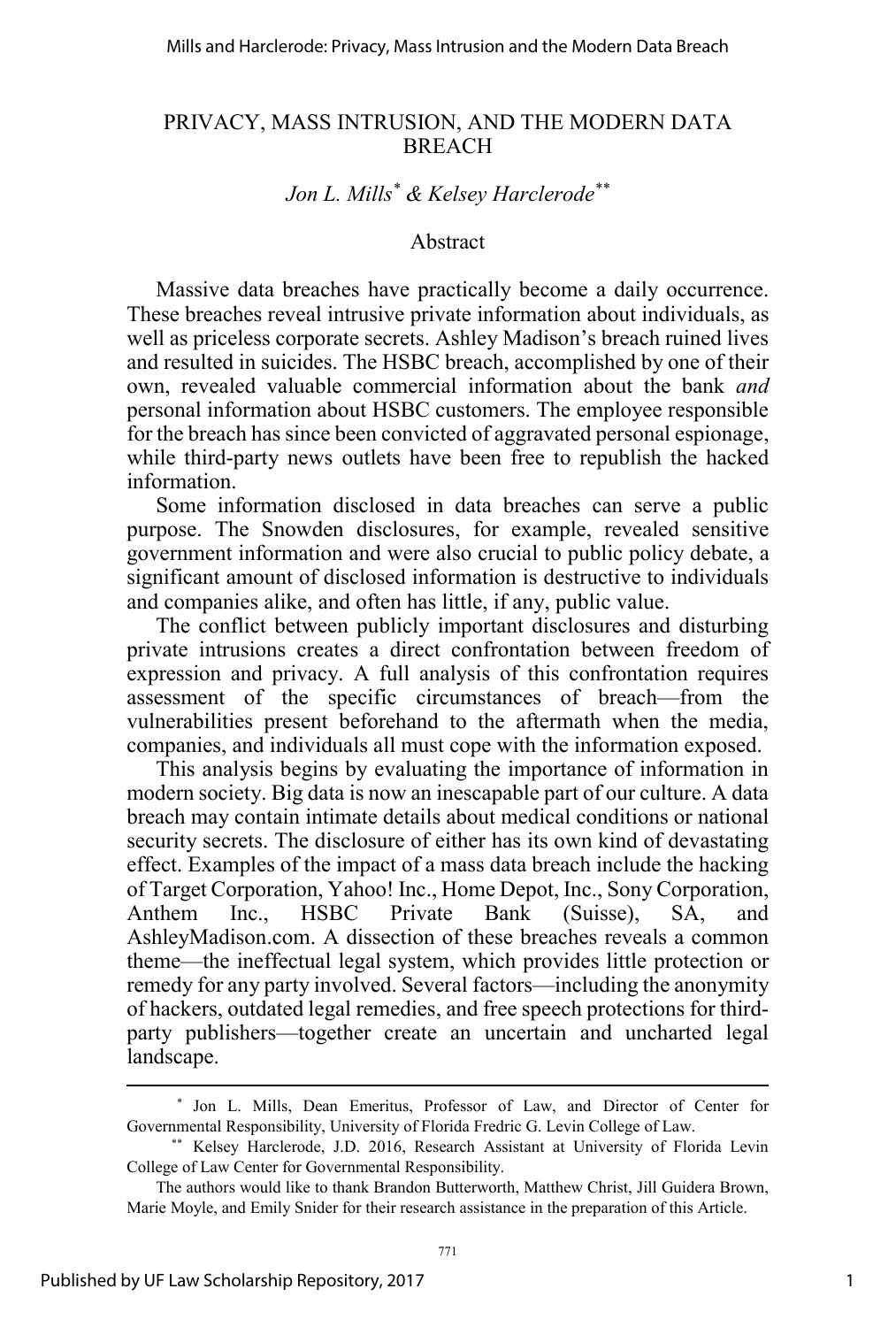After evaluating the available statutory and common law remedies, this Article posits that reinvigorated private causes of action can be a starting point for developing stronger legal remedies for those damaged in a breach. The right facts and legal arguments can create new remedies out of existing legal doctrines. Further, public values on protecting privacy are in flux. More protective policies in the European Union demonstrate that privacy and free expression can coexist. Some EU policies may provide examples of legislative options. Corporate entities and individuals are at risk and are suffering real harm in a world with daily data breaches and ineffective laws. The need for new perspectives is urgent.

| L    | DATA BREACH IN THE INFORMATION AGE 776                 |  |
|------|--------------------------------------------------------|--|
|      |                                                        |  |
|      |                                                        |  |
|      |                                                        |  |
|      |                                                        |  |
|      |                                                        |  |
|      |                                                        |  |
|      |                                                        |  |
|      |                                                        |  |
|      |                                                        |  |
|      | C. Data Breach Victims: Where Are the Remedies? 784    |  |
| II.  |                                                        |  |
|      |                                                        |  |
|      |                                                        |  |
|      |                                                        |  |
|      | 3                                                      |  |
|      |                                                        |  |
|      |                                                        |  |
| III. | THE LAWS, REGULATIONS, AND STANDARDS FOR DATA          |  |
|      | $SECURITY$                                             |  |
|      | A. Federal Trade Commission—The Common Law             |  |
|      |                                                        |  |
|      |                                                        |  |
|      |                                                        |  |
|      | B. Federal Communications Commission-Common            |  |
|      |                                                        |  |
|      | C. Federal Standards in Other Sectors and Requirements |  |
|      |                                                        |  |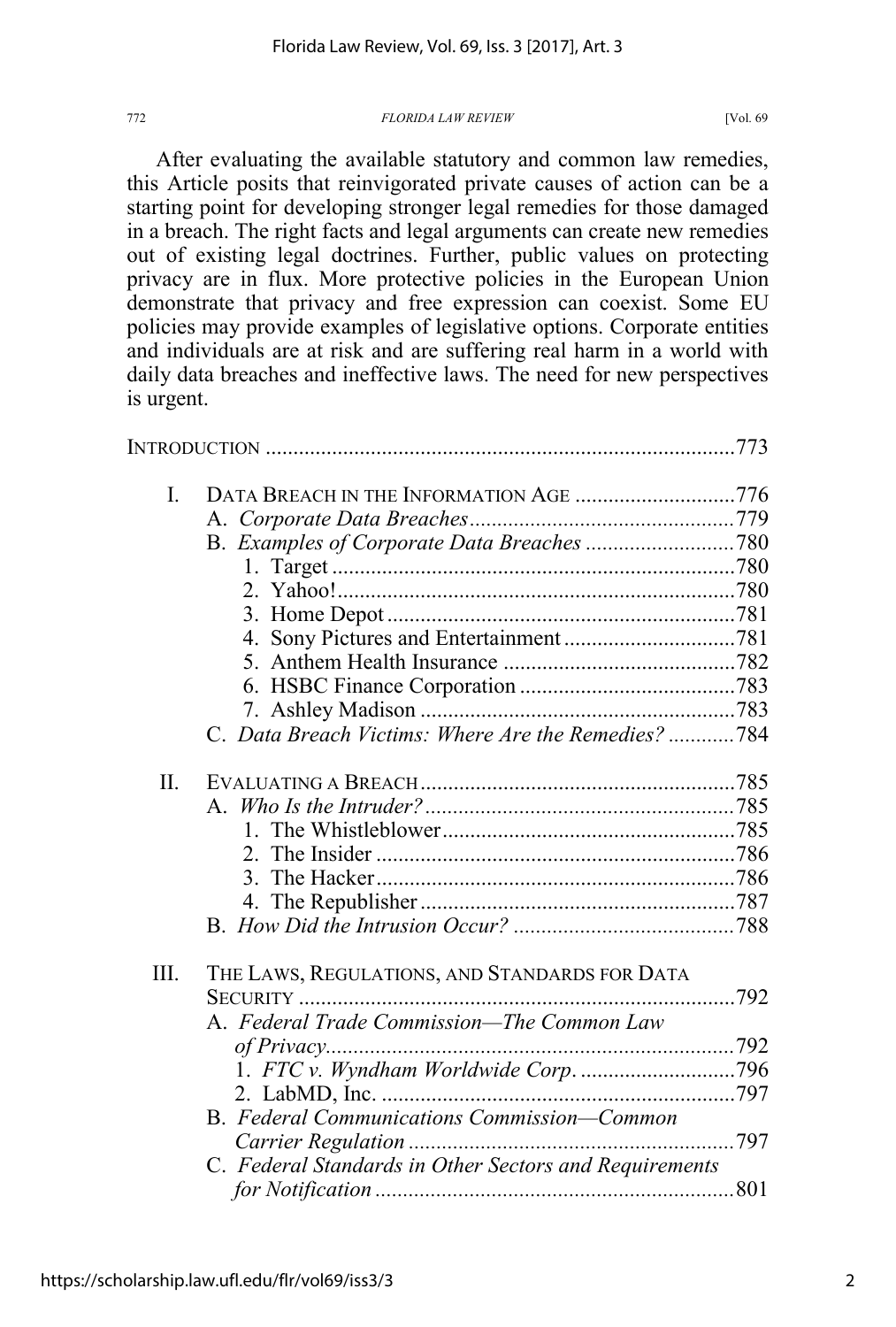| 20171   | PRIVACY, MASS INTRUSION, AND THE MODERN DATA BREACH | 773 |
|---------|-----------------------------------------------------|-----|
|         |                                                     |     |
|         |                                                     |     |
|         |                                                     |     |
|         | 4. Data Managed By Government and Government        |     |
|         |                                                     |     |
|         | D. State Standards for Breach Notification 805      |     |
| IV.     | PRIVATE CAUSES OF ACTION OR RESPONSES TO A DATA     |     |
|         |                                                     |     |
|         |                                                     |     |
|         |                                                     |     |
|         |                                                     |     |
|         |                                                     |     |
|         |                                                     |     |
|         |                                                     |     |
|         |                                                     |     |
| $V_{-}$ | <b>COMPARING EUROPEAN UNION AND UNITED STATES</b>   |     |
|         |                                                     |     |
|         |                                                     |     |
|         |                                                     |     |
| VI.     | RESPONSES TO DATA BREACHES AND THE FUTURE OF        |     |
|         |                                                     |     |
|         |                                                     |     |
|         |                                                     |     |
|         |                                                     |     |
|         |                                                     |     |

### **INTRODUCTION**

We live in an increasingly intrusive world. Even when we share our data with trustworthy entities, our privacy is still at risk due to the enhanced possibility of data hacks and breaches. Modern data breaches exist at the intersection of technology, modern culture, and human frailty. The rate of change is rapid and not easily predictable. Policy makers from almost every sector and level of government are trying to keep up with improving technology and more skilled hackers. Beyond general tensions between rapidly developing technology and slow-moving laws, data breaches present a direct confrontation between two of society's most fundamental of rights: the freedom of expression and the right to privacy.

The man behind the largest data breach in the financial sector's history, Hervé Falciani, is hailed as a whistleblower by some and regarded as a thief by others. His tale of international intrigue highlights the drama and massive scope of the modern data breach.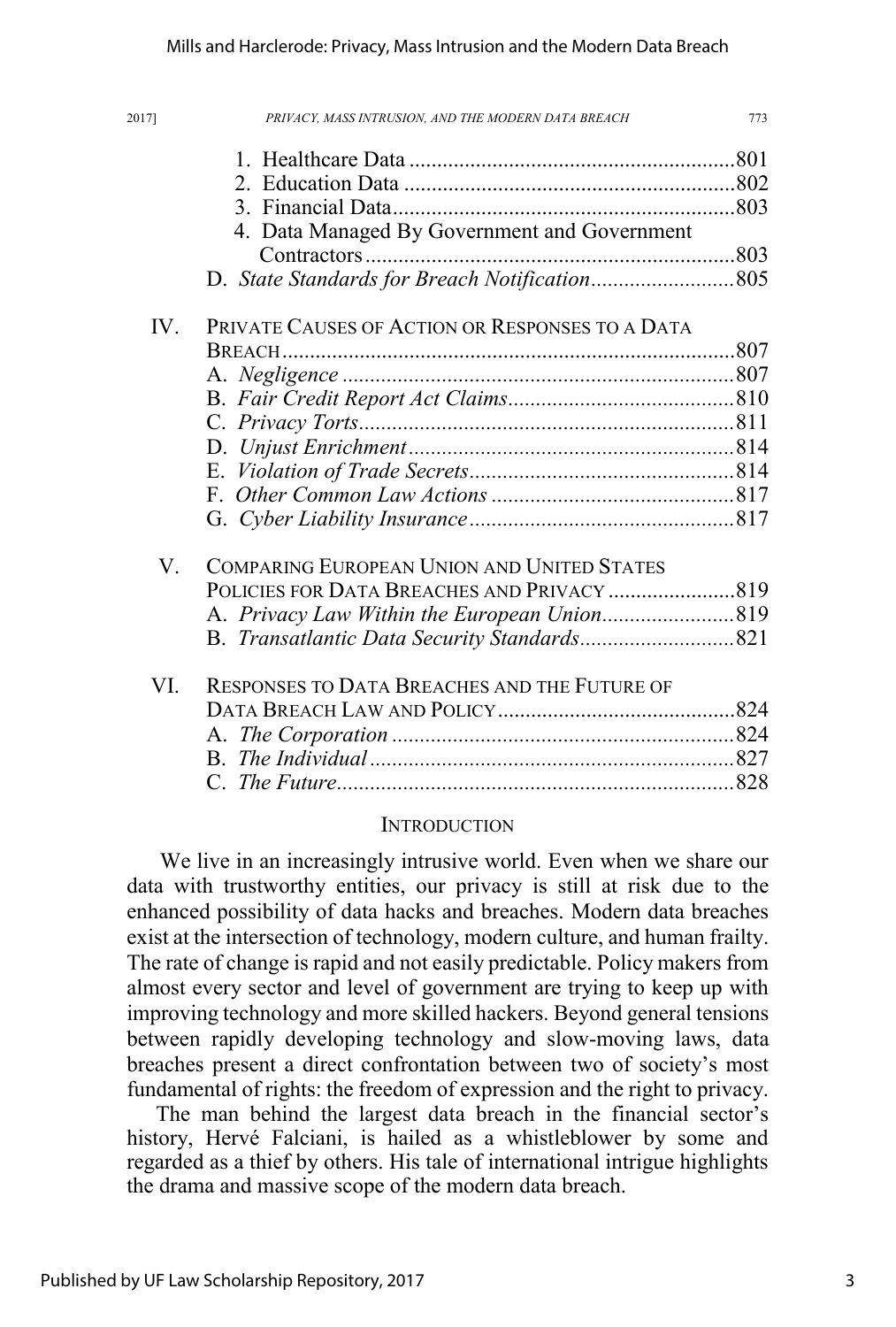Falciani, a computer analyst for HSBC Private Bank Suisse, obtained and leaked upwards of 30,000 company files that contained information regarding \$120 billion in assets from more than 100,000 clients across  $203$  countries.<sup>1</sup> The leak exposed client lists, irregularities in financial patterns, as well as the private financial information of thousands of customers.<sup>2</sup> After fleeing Switzerland, Falciani shared his information with French officials and the media. A French newspaper passed it along to the International Consortium of Investigative Journalists (ICIJ) to assist in organizing and disseminating the data.<sup>3</sup> Meanwhile, Falciani was arrested in Geneva, fled to France, and was ultimately detained in Spain.<sup>4</sup> He now lives as a fugitive in France.<sup>5</sup> Though his leak allowed several countries to recover billions of dollars in back taxes, Falciani reportedly has not received any payment for his disclosures.<sup>6</sup> Still, the Swiss government believes Falciani was unjustly enriched by his actions and a Swiss court agreed.<sup>7</sup> Falciani was convicted of aggravated industrial espionage and sentenced to five years in jail.<sup>8</sup> While Falciani endured international legal repercussions for spearheading this leak, the thirdparty media sources—mediated by ICIJ—have been free to republish the leaked material without legal consequence, including information about private individuals.<sup>9</sup>

When publicly important information is revealed, often private information that wounds innocent individuals and corporations is exposed as well. The harm done to innocent parties wrapped up in public disclosures highlights the need to balance free speech with individual privacy rights. The HSBC breach represents just one of the thousands of

 <sup>1.</sup> David Leigh et al., *HSBC Files Show How Swiss Bank Helped Clients Dodge Taxes and Hide Millions*, GUARDIAN (Feb. 8, 2015, 4:00 PM), http://www.theguardian.com/ business/2015/feb/08/hsbc-files-expose-swiss-bank-clients-dodge-taxes-hide-millions; *HSBC Bank "Helped Clients Dodge Millions in Tax*,*"* BBC (Feb. 10, 2015), http://www.bbc.com/ news/business-31248913.

<sup>2.</sup> Leigh et al., *supra* note 1.

<sup>3.</sup> *Id.*

<sup>4.</sup> *Profile: HSBC Whistleblower Herve Falciani*, BBC (Feb. 9, 2015), http://www.bbc.com/news/world-europe-31296007.

<sup>5.</sup> Patrick Radden Keefe, *The Bank Robber*, NEW YORKER (May 30, 2016), http://www.newyorker.com/magazine/2016/05/30/herve-falcianis-great-swiss-bank-heist.

<sup>6.</sup> Bill Whitaker, *The Swiss Leaks*, CBS NEWS (Feb. 8, 2015), http://www.cbsnews.com/news/hsbc-swiss-leaks-investigation-60-minutes.

<sup>7.</sup> Juliette Garside, *HSBC Whistleblower Given Five Years' Jail over Biggest Leak in Banking History*, GUARDIAN (Nov. 27, 2015, 12:47 PM), http://www.theguardian.com/news/ 2015/nov/27/hsbc-whistleblower-jailed-five-years-herve-falciani.

<sup>8.</sup> *Id.*

<sup>9.</sup> Leigh et al., *supra* note 1.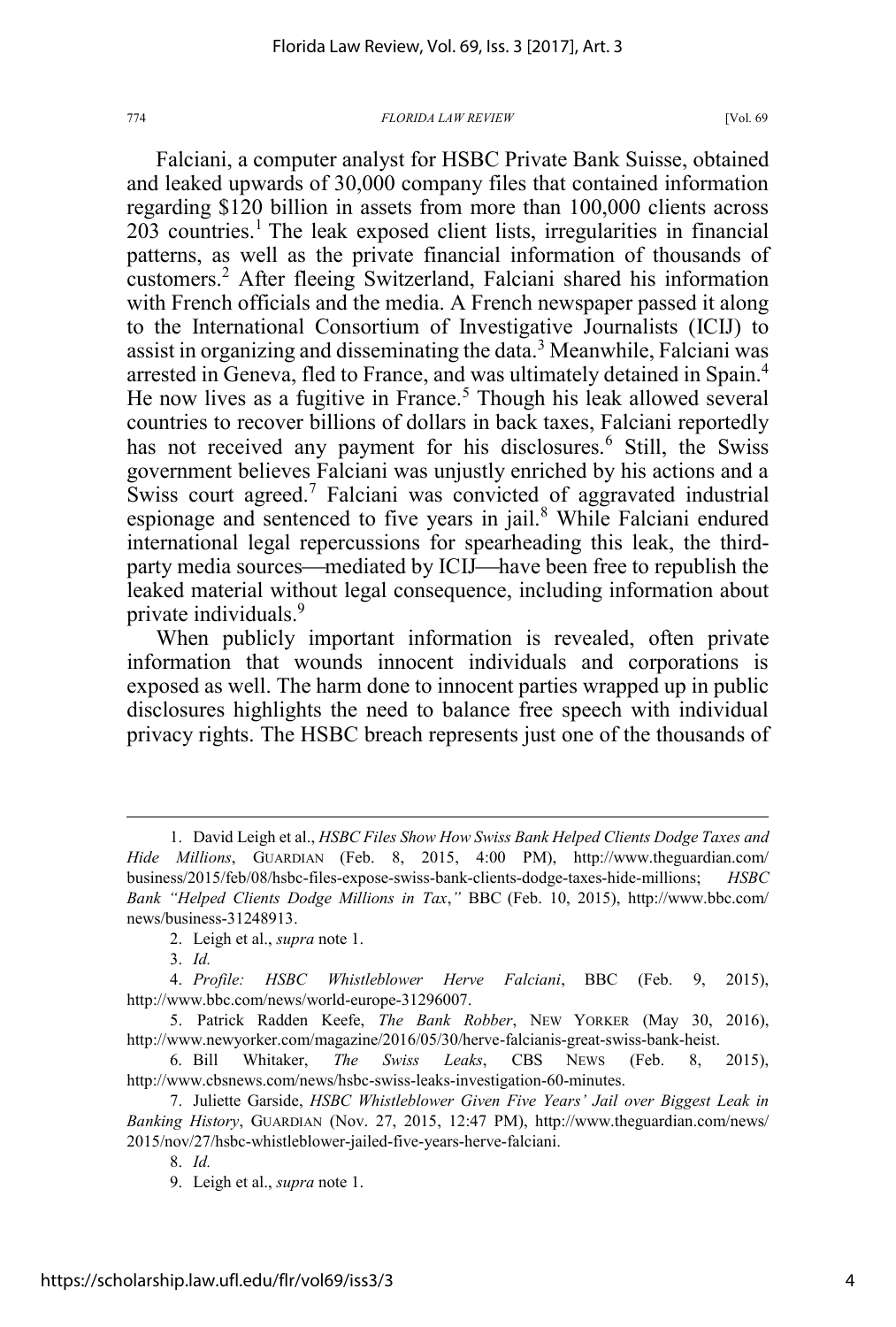massive data breaches that have become everyday headlines.<sup>10</sup> Despite an elevated frequency of modern data breaches, the law has simply not caught up.

Data breaches present themselves to a corporate general counsel as a tornado of legal issues. The loss of data does not result in one or two academic doctrinal problems that can be attacked like a law school final exam. The issues can include: trademark law, privacy law, First Amendment law, insurance law, tort law, negligence, contract law, securities law, violations of data security laws of other countries, labor law, federal agency data security violations, criminal law, shareholder liability, attorney–client privilege, and board liability. This list is not exhaustive, and it is impossible to predict the exact combination of legal issues that will arise after a particular breach. What is known is that these issues must be addressed immediately. A company may face a class action lawsuit, a Federal Trade Commission (FTC) enforcement action, a State Attorney General investigation, or all of the above. To ensure success, all potential post-breach issues must be addressed as quickly as possible. There is a reason general counsel lose sleep over data breaches.

While this law is evolving and unpredictable, this Article seeks to provide a primer on the modern data breach. It would be thoughtless, however, to contend that this Article provides a complete primer on the issue. In just the time between the *Florida Law Review* accepting this Article and the final edits, our country experienced dramatic transformations at the federal level, including at the executive branch and two of the most central agencies entrusted with establishing data protection standards, *and* Equifax revealed that a data breach exposed the information of 145.5 million Americans. The latter occurred in the final weeks of editing. Both of the events reveal the true challenge in protecting against and responding to a data breach during an era of technological upheaval: the law may never be able to catch up.

 <sup>10.</sup> *See, e.g.*, Zack Whittaker, *2017's Biggest Hacks, Leaks, and Data Breaches – So Far*, ZD NET (Sept. 20, 2017), http://www.zdnet.com/pictures/biggest-hacks-leaks-and-data-breaches-2017/; *Data Breaches Increase 40 Percent in 2016, Finds New Report from Identity Theft Resource Center and CyberScout*, IDENTITY THEFT RESOURCE CENTER (Jan. 19, 2017), http://www.idtheftcenter.org/2016databreaches.html; Peter Elkind, *Inside the Hack of the Century*, FORTUNE (June 25, 2015, 6:00 AM), http://fortune.com/sony-hack-part-1/; Andy Greenberg, *Hack Brief: Yahoo Breach Hits Half a Billion Users*, WIRED (Sept. 22, 2016, 12:15 PM), https://www.wired.com/2016/09/hack-brief-yahoo-looks-set-confirm-big-old-data-breach/; Dan Munro, *Data Breaches in Healthcare Totaled over 112 Million Records in 2015*, FORBES (Dec. 31, 2015, 9:11 PM), http://www.forbes.com/sites/danmunro/2015/12/31/data-breaches-inhealthcare-total-over-112-million-records-in-2015/#67efbf4b7b07; Robin Sidel, *Target to Settle Claims over Data Breach*, WALL ST. J. (Aug. 18, 2015, 5:10 PM), http://www.wsj.com/ articles/target-reaches-settlement-with-visa-over-2013-data-breach-1439912013; *see also infra* Section I.B.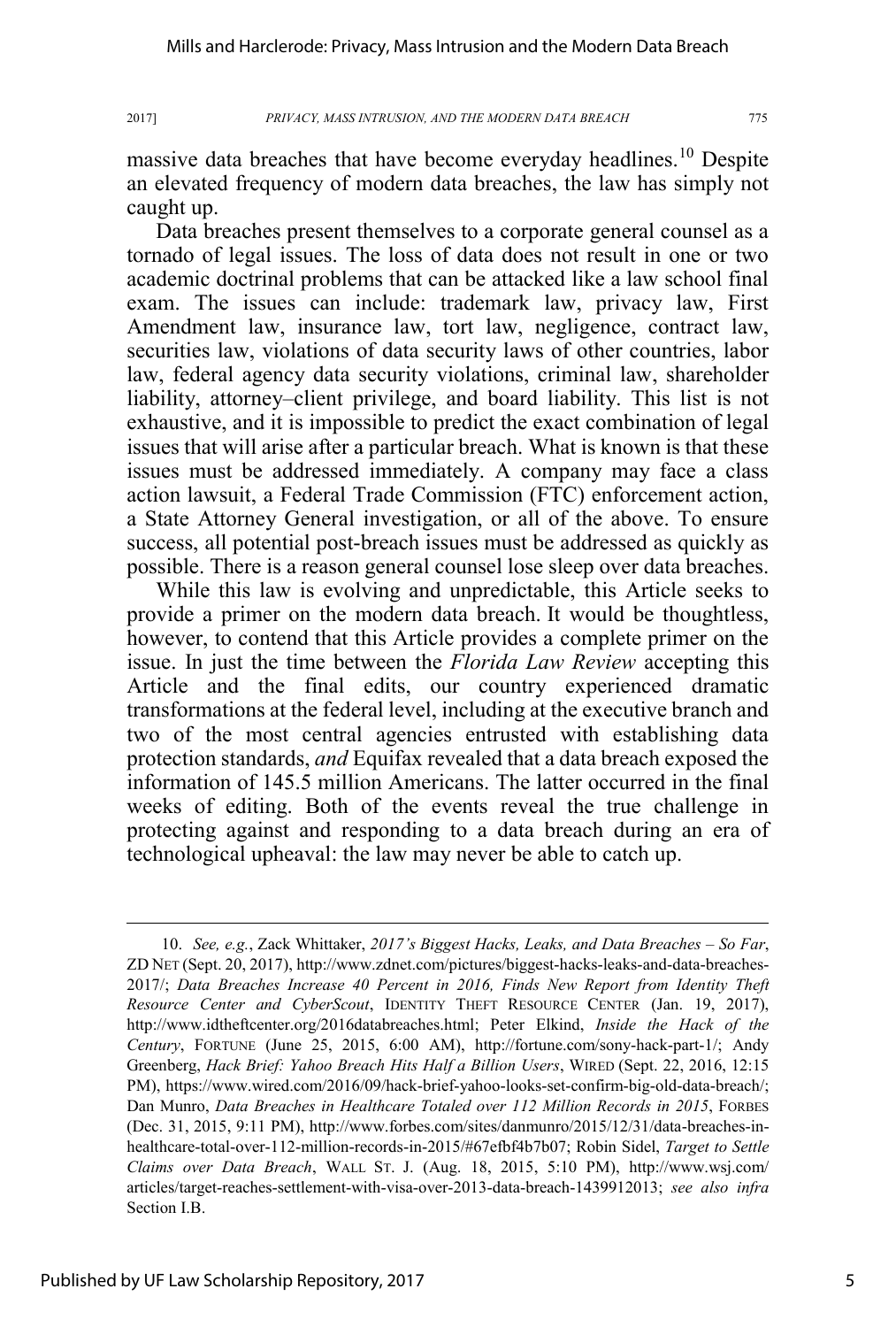This Article will explore the legal and social conflicts inherent in publicly important disclosures and private intrusions. Part I provides an overview of the importance of information as it relates to the modern data breach. Part II reviews the most common patterns among these intrusions. Part III analyzes the federal and state standards for data security and how these standards shape the options for the breached companies and exposed individuals. Part IV examines the private causes of action available after a breach occurs. Part V compares the data security law in the United States with that of the European Union with an emphasis on the transition to the General Data Protection Regulation (GDPR) in May 2018. Finally, Part VI offers suggestions for how corporations and individuals can best respond to the current states of data security law.

### I. DATA BREACH IN THE INFORMATION AGE

Chief Justice John Roberts recently wrote, "[A] cell phone search would typically expose to the government far more than the most exhaustive search of a house."<sup>11</sup> The prospect of a hacker cracking your cell phone's code to retrieve information about your communications, medical records, GPS locations, contacts, stored financial records, photos, appointments, or Google search history is downright frightening. Exposing digital data and metadata may provide a fuller and more intimate and intrusive invasion of privacy than a walk through your bedroom. In light of this new reality, smart phones must receive the same constitutional protections that the drafters of the Fourth Amendment afforded to the sanctity of the private home.

High-profile government data breaches have acted as a catalyst for discourse on data security. In 2013, the Edward Snowden disclosures prompted national and international scrutiny of the National Security Agency (NSA)'s data collection practices.<sup>12</sup> Recognizing the leak's dramatic effect on public dialogue about government intrusion does not prevent an equally important discussion about the disclosure's intrusiveness to individuals. Accordingly, the debate over whether Snowden should be regarded as a "whistle blower" or a traitor is still ongoing. $13$ 

In 2016, a group of Russian hackers used a spear phishing attack to breach the email account of John Podesta, the chairman of Hillary

 <sup>11.</sup> Riley v. California, 134 S. Ct. 2473, 2491 (2014).

<sup>12.</sup> Snowden's legacy continues with another NSA data breach reportedly conducted by a contractor of NSA consulting company, Booz Allen Hamilton. Jo Becker et al., *N.S.A. Contractor Arrested in Possible New Theft of Secrets*, N.Y. TIMES (Oct. 5, 2016), http://www.nytimes.com/2016/10/06/us/nsa-leak-booz-allen-hamilton.html.

<sup>13.</sup> *See* AFTER SNOWDEN: PRIVACY, SECRECY, AND SECURITY IN THE INFORMATION AGE (Ronald Goldfarb ed., 2015).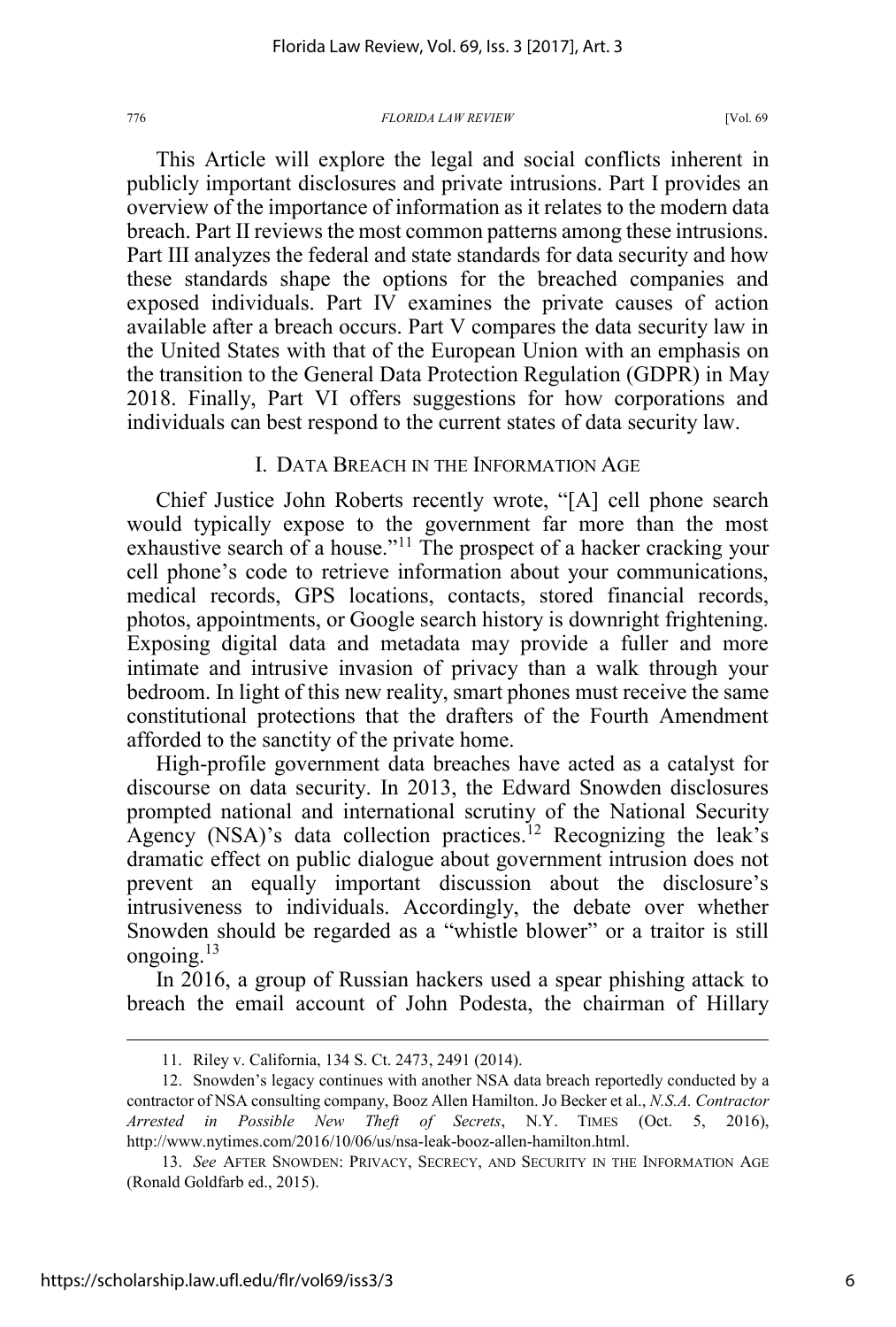Clinton's 2016 presidential campaign.<sup>14</sup> This initial intrusion, the original publication of the emails on Wikileaks, and the subsequent republication of the emails on almost every news site imaginable played a substantial but largely immeasurable—role in Donald Trump's defeat of Hillary Clinton in November 2016.<sup>15</sup> The Kremlin's involvement in the 2016 election and President Trump's knowledge of such involvement has since dominated coverage of his first seven months in office and will likely continue to plague his presidency.<sup>16</sup>

Politically motivated intrusions and leaks are not a new trend. In 1971, Daniel Ellsberg leaked portions of the Pentagon Papers to the press.<sup>17</sup> One year later in 1972, former President Richard Nixon's aides broke into and bugged the Democratic National Committee's headquarters at the Watergate Hotel.<sup>18</sup> These disclosures—new and old—demonstrate the dramatic impact that data security has on the individual and society at large.

When information is stolen or misappropriated, the result is frequently characterized as a "data breach."<sup>19</sup> Data can take on many different meanings. Sensitive data is generally afforded greater legal protection, and includes financial, educational, and medical records, as well as personally identifiable information (PII), business information, and location data.<sup>20</sup> Data can be most easily broken down into two types: "metadata" and "content." Metadata is the information about the content data.<sup>21</sup> For example, the body of an email is the content and the subject

15. *See* Harry Enten, *How Much Did Wikileaks Hurt Hillary Clinton?*, FIVETHIRTYEIGHT (Dec. 23, 2016, 5:01 AM), https://fivethirtyeight.com/features/wikileaks-hillary-clinton/.

16. *See* Silvia Amaro, *Russia Scandal Could Dog Trump's Presidency for Years, Political Analyst Says*, CNBC (July 17, 2017, 5:55 AM), https://www.cnbc.com/2017/07/17/russiascandal-could-dog-trumps-presidency-for-years-political-analyst-says.html.

17. *The New York Times* published three articles detailing Daniel Ellsberg's leak of the Pentagon Papers before the Nixon administration sought to enjoin *The New York Times* and *The Washington Post* from publishing information and analysis of the Pentagon Papers. *See* David W. Dunlap, *1971 Supreme Court Allows Publication of Pentagon Papers*, N.Y. TIMES (June 30, 2016), https://www.nytimes.com/2016/06/30/insider/1971-supreme-court-allows-publication-ofpentagon-papers.html.

18. *See* Carl Bernstein & Bob Woodward, *FBI Finds Nixon Aides Sabotaged Democrats*, WASH. POST (Oct. 10, 1972), https://www.washingtonpost.com/politics/fbi-finds-nixon-aidessabotaged-democrats/2012/06/06/gJQAoHIJJV\_story.html.

19. Margaret Rouse, *Data Breach*, TECHTARGET, http://searchsecurity.techtarget.com/ definition/data-breach (last updated May 2010).

20. For a discussion of federal and state laws that protect sensitive information, see *infra* Part III.

21. *Metadata Definition*, LINUX INFO. PROJECT (Mar. 21, 2006),

 <sup>14.</sup> *See* Lorenzo Franceschi-Bicchierai, *How Hackers Broke into John Podesta and Colin Powell's Gmail Accounts*, MOTHERBOARD (Oct. 20, 2016, 9:30 AM) https://motherboard.vice.com/en\_us/article/mg7xjb/how-hackers-broke-into-john-podesta-andcolin-powells-gmail-accounts.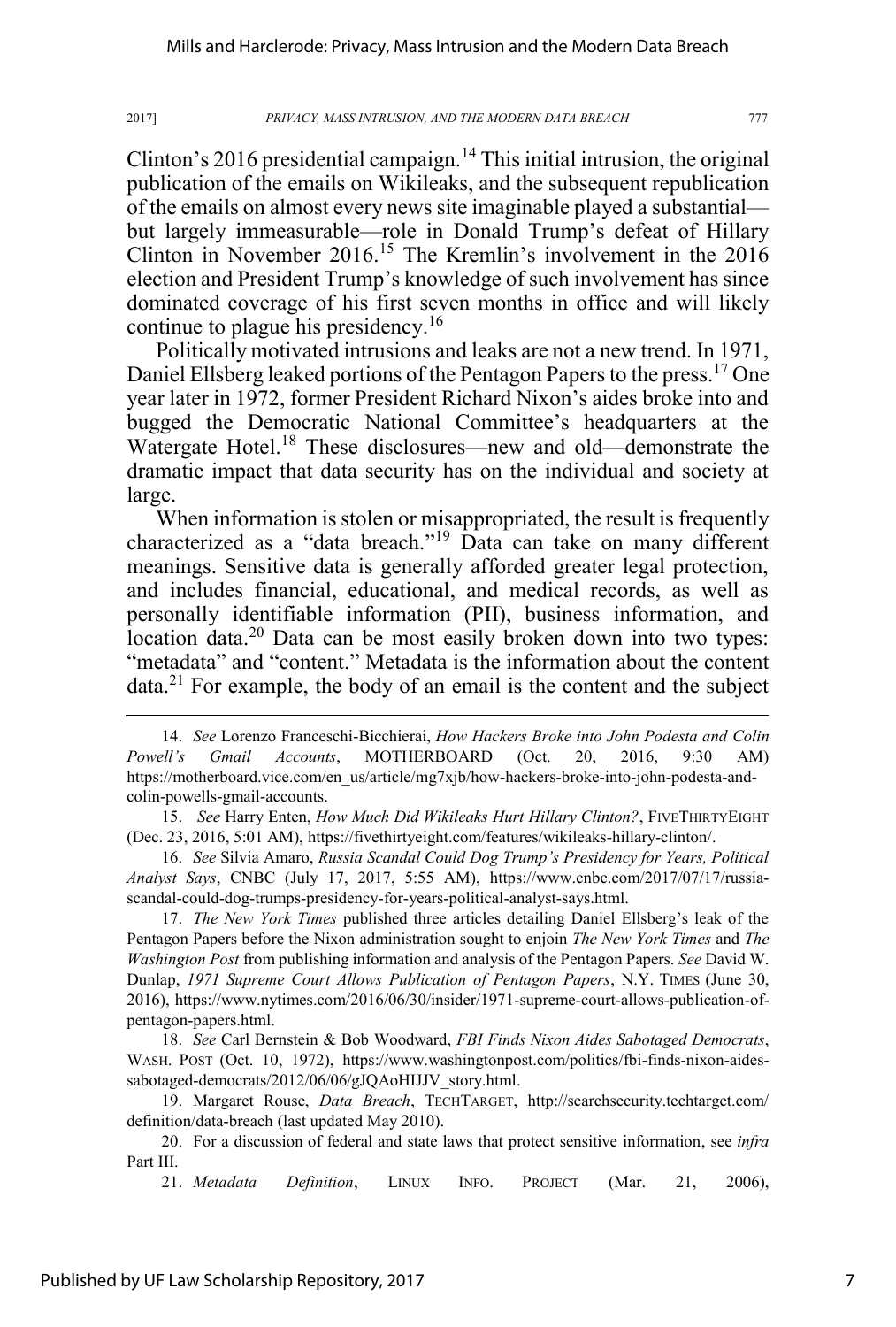line, origin, and destination of the email is metadata. Both forms are vulnerable to a breach, $2<sup>2</sup>$  and the information itself carries varying levels of intimacy, which may be intensified when aggregated. While the content of your medical records may seem more private than the corresponding metadata, uncovering a complete log of the appointment times of one's health visits (metadata) is no less of a Health Insurance Portability and Accountability Act (HIPAA) violation than the exposure of the reason for a person's health visit (content).

Despite the interconnectivity of data and the overarching implications of privacy in all aspects of life today, the United States primarily compartmentalizes the regulation of data security by each defined sector.<sup>23</sup> For example, the legal standards for protecting health data are different from the standards for protecting education data. Regardless of the sector, metadata is often less protected than content under current legal doctrine. Courts have traditionally held that while there is an expectation of privacy in the content of a telephone call, the metadata about that telephone call is not private.<sup>24</sup> The common analogy in support of this view is that the return address and address on an envelope are not considered private while the contents of the envelope are.

This analysis undervalues metadata. Collected in the aggregate or over a broad span of time, metadata can reveal as much about a person as content.25 Innovative technologies help entities collect massive amounts of metadata nearly constantly, while sophisticated analytic tools allow detailed evaluations.<sup>26</sup> One well known example of metadata collection and analysis is the NSA's bulk data collection and analysis program, which has undergone significant legal scrutiny following the Snowden

 $\overline{a}$ 

http://www.linfo.org/metadata.html.

<sup>22.</sup> *How to Extract Metadata from Websites Using FOCA for Windows*, NULL BYTE (May 28, 2016), http://null-byte.wonderhowto.com/how-to/hack-like-pro-extract-metadata-fromwebsites-using-foca-for-windows-0155076/.

<sup>23.</sup> There are more than fifty privacy related federal laws. *See, e.g.*, Fair Credit Reporting Act (FCRA), 15 U.S.C. § 1681 (2012); Children's Online Privacy Protection Act (COPPA), 15 U.S.C. §§ 6501–05 (2012); Family Educational Rights and Privacy Act (FERPA), 20 U.S.C. § 1232g (2012); The Common Rule, 45 C.F.R. § 46.101 (2010); Health Insurance Portability and Accountability Act (HIPAA), 45 C.F.R. §§ 160, 164 (2010).

<sup>24.</sup> *See* Smith v. Maryland, 442 U.S. 735, 745 (1979) (holding that metadata pertaining to phone numbers dialed was not protected under the Fourth Amendment because it was available to the phone company).

<sup>25.</sup> Joe Coscarelli, *Metadata Can Be More Revealing Than Your Actual Conversations*, N.Y. MAG. (June 7, 2013, 1:03 PM), http://nymag.com/daily/intelligencer/2013/06/metadatawhats-in-your-phone-records.html.

<sup>26.</sup> *See* Sara Schwartz, *9 Ways You're Being Spied on Every Day*, HUFFINGTON POST (Apr. 3, 2014, 12:28 PM), http://www.huffingtonpost.com/2014/04/03/government-surveillance \_n\_5084623.html.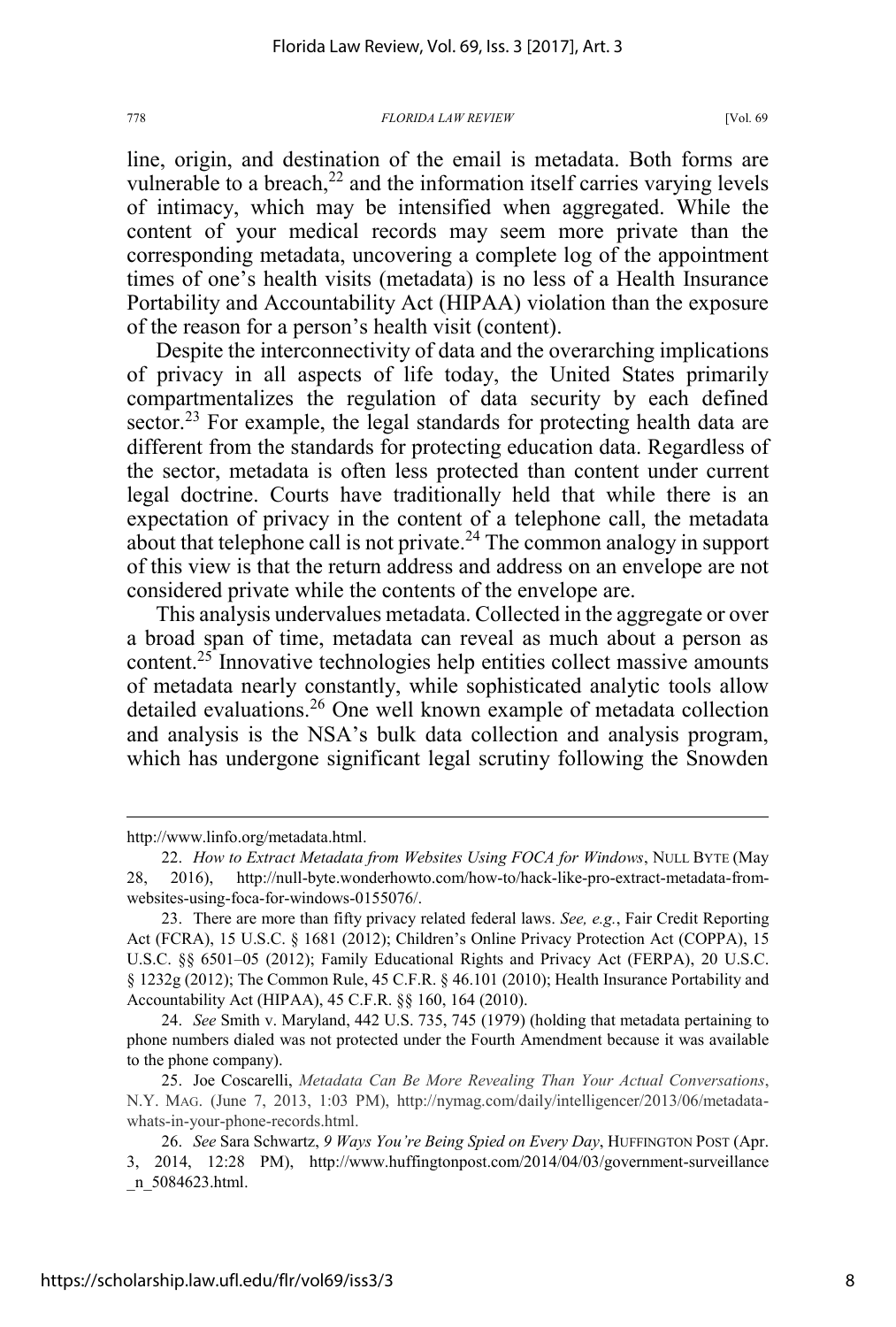disclosures.27 Judge Richard J. Leon, in a ruling that the U.S. District Court for the District of Columbia ultimately reversed for a lack of standing, aptly commented, "Records that once would have revealed a few scattered tiles of information about a person now reveal an entire mosaic—a vibrant and constantly updating picture of the person's life.<sup>"28</sup> The legal system's slow progression towards recognizing the importance of metadata is but one of the many challenges within privacy law.<sup>29</sup>

### A. *Corporate Data Breaches*

As part of their business model, modern corporations collect, store, use, create, and disseminate information constantly—and are thus made vulnerable to a third party stealing or misappropriating that information. Corporate data can be as routine as an employee's weekly work schedule, or as unique as the formula for Coca Cola. In 2016, documented incidents of data breaches reached an all-time record high of 1,093, leaving more than 36 million records exposed.<sup>30</sup> Based on data through June 2017, one estimate suggests that this figure will rise by 37% by the end of 2017.<sup>31</sup> Consistent with these numbers, 64% of American adults report having experienced their personal data compromised in a breach.<sup>32</sup> A corporation's public reputation and economic value may be profoundly damaged in a breach, as well as the reputations, finances, and personal lives of the individuals associated with the breach. When users of the

 <sup>27.</sup> *See* Jack Goldsmith, *Reflections on NSA Oversight, and a Prediction That NSA Authorities (and Oversight, and Transparency) Will Expand*, LAWFARE (Aug. 9, 2013, 7:52 AM), https://www.lawfareblog.com/reflections-nsa-oversight-and-prediction-nsa-authorities-andoversight-and-transparency-will-expand; *see also* Kelsey Harclerode, *How USA Freedom Impacts Ongoing NSA Litigation*, ELECTRONIC FRONTIER FOUND. (June 23, 2015), https://www.eff.org/deeplinks/2015/06/how-usa-freedom-impacts-ongoing-nsa-litigation.

<sup>28.</sup> Klayman v. Obama, 957 F. Supp. 2d 1, 36 (D.D.C. 2013), *vacated and remanded*, 800 F.3d 559 (D.C. Cir. 2015).

<sup>29.</sup> The ability for long-term surveillance and the subsequent collection of data to eventually reveal significant insight about one person when put together is often referred to as the "mosaic theory." In *United States v. Jones*, two concurring opinions signed or joined by five of the Supreme Court justices supported the notion that long-term surveillance triggers Fourth Amendment protection. 565 U.S. 400, 413–17 (2012) (Sotomayor, J., concurring); *Id.* at 429–31 (Alito, J., concurring); *see also* United States v. Maynard, 615 F.3d 544, 562 (D.C. Cir. 2010) (using the phrase "mosaic theory" to describe the fact that "[p]rolonged surveillance reveals types of information not revealed by short-term surveillance, such as what a person does repeatedly, what he does not do, and what he does ensemble").

<sup>30.</sup> IDENTITY THEFT RES. CTR., DATA BREACH REPORTS: 2016 END OF YEAR REPORT 2 (2017), http://www.idtheftcenter.org/images/breach/2016/DataBreachReport\_2016.pdf.

<sup>31.</sup> *At Mid-Year, U.S. Data Breaches Increase at Record Pace*, IDENTITY THEFT RESOURCE CTR. (July 18, 2017), http://www.idtheftcenter.org/Press-Releases/2017-mid-year-data-breachreport-press-release.

<sup>32.</sup> Kenneth Olmstead & Aaron Smith, *Americans and Cybersecurity*, PEW RES. CTR. (Jan. 26, 2017), http://www.pewinternet.org/2017/01/26/americans-and-cybersecurity/.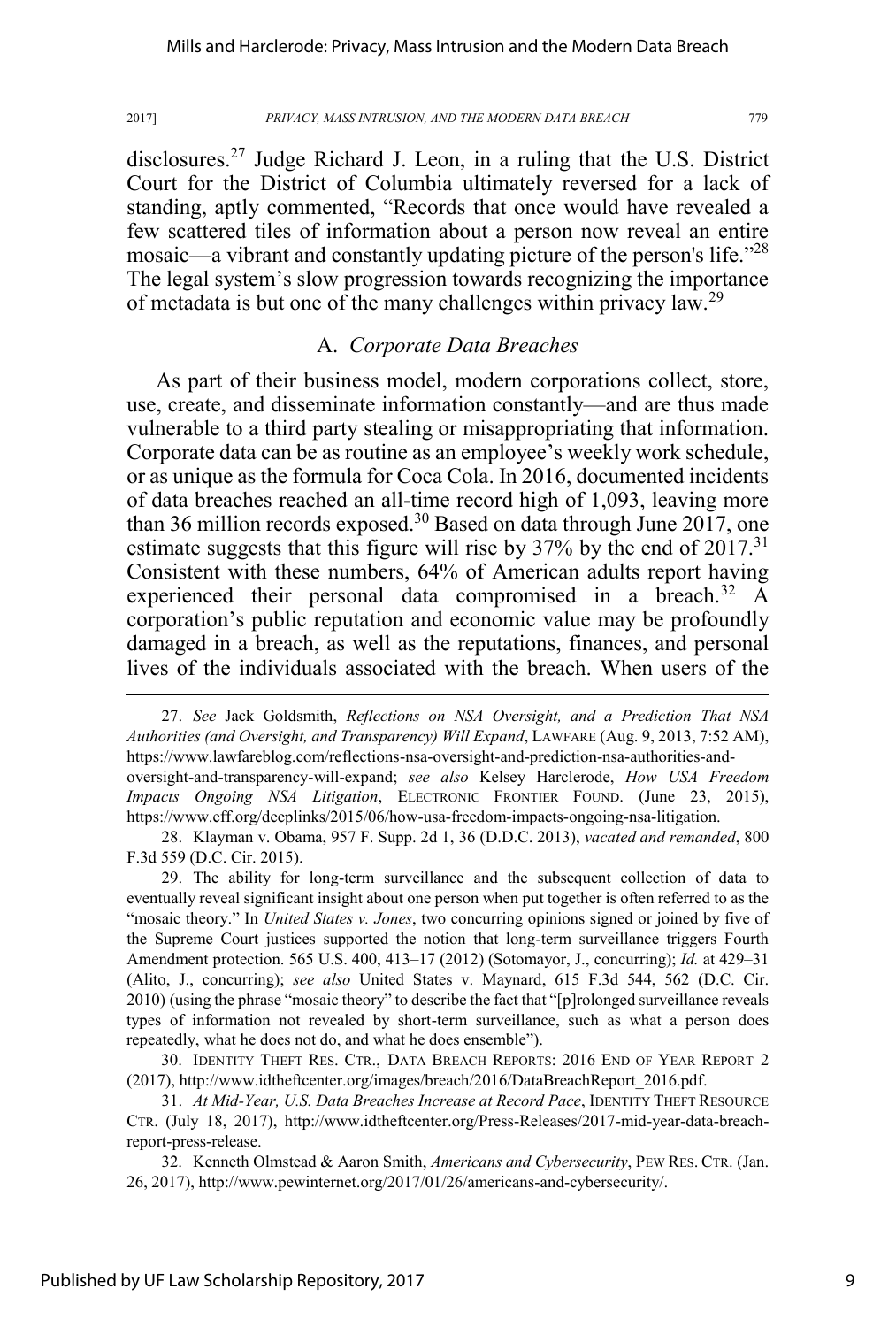cheating-enabling website Ashley Madison were exposed through a leak, many marriages were dissolved, public figures ridiculed, and, tragically, multiple people committed suicide.<sup>33</sup> Clearly, the real-life implications of a data breach can be severe, and the harms can extend beyond the immediate consequences of the thief's initial exposure.

# B. *Examples of Corporate Data Breaches*

The following cases across different industries demonstrate the importance of data security, the need for concrete remedies for individuals harmed in a data breach, and the general security patterns that emerge throughout the life cycle of data management.

# 1. Target

Because Target failed to identify the lax security of a subcontractor, the company became the victim of a sophisticated hacking attack that left 40 million customers' debit and credit cards exposed and an additional 70 million customers' nonfinancial personal information stolen.34 In the aftermath, Target's CEO resigned, the company settled a massive consumer class action lawsuit for  $$18.5$  million,<sup>35</sup> and the company lost approximately \$148 million due to a drastic decline in consumer trust.<sup>36</sup> Target also agreed to pay \$39.4 million to the banks and credit unions that sued Target for the costs incurred to reimburse fraudulent charges and issue new credit and debit cards to Target's consumers.<sup>37</sup>

# 2. Yahoo!

In September of 2016, Yahoo, the internet search engine, mail provider, and content platform, revealed that the company had

35. *Id*.

 <sup>33.</sup> Sara Malm, *Two Suicides Are Linked to Ashley Madison Leak: Texas Police Chief Takes His Own Life Just Days After His Email Is Leaked in Cheating Website Hack*, DAILY MAIL (Aug. 24, 2015, 5:08 PM), http://www.dailymail.co.uk/news/article-3208907/The-Ashley-Madisonsuicide-Texas-police-chief-takes-life-just-days-email-leaked-cheating-website-hack.html; Laurie Segall, *Pastor Outed on Ashley Madison Commits Suicide*, CNN MONEY (Sept. 8, 2015, 7:10 PM), http://money.cnn.com/2015/09/08/technology/ashley-madison-suicide/.

<sup>34.</sup> Rachel Abrams, *Target to Pay \$18.5 Million to 47 States in Security Breach Settlement*, N.Y. TIMES (May 23, 2017), https://www.nytimes.com/2017/05/23/business/target-securitybreach-settlement.html.

<sup>36.</sup> Samantha Sharf, *Target Shares Tumble as Retailer Reveals Cost of Data Breach*, FORBES (Aug. 5, 2014, 9:16 AM), http://www.forbes.com/sites/samanthasharf/2014/08/05/targetshares-tumble-as-retailer-reveals-cost-of-data-breach.

<sup>37.</sup> Jonathan Stempel & Nandita Bose, *Target in \$39.4 Million Settlement with Banks Over Data Breach*, REUTERS (Dec. 2, 2015, 9:16 PM), https://www.reuters.com/article/us-targetbreach-settlement/target-in-39-4-million-settlement-with-banks-over-data-breach-idUSKB N0TL20Y20151203.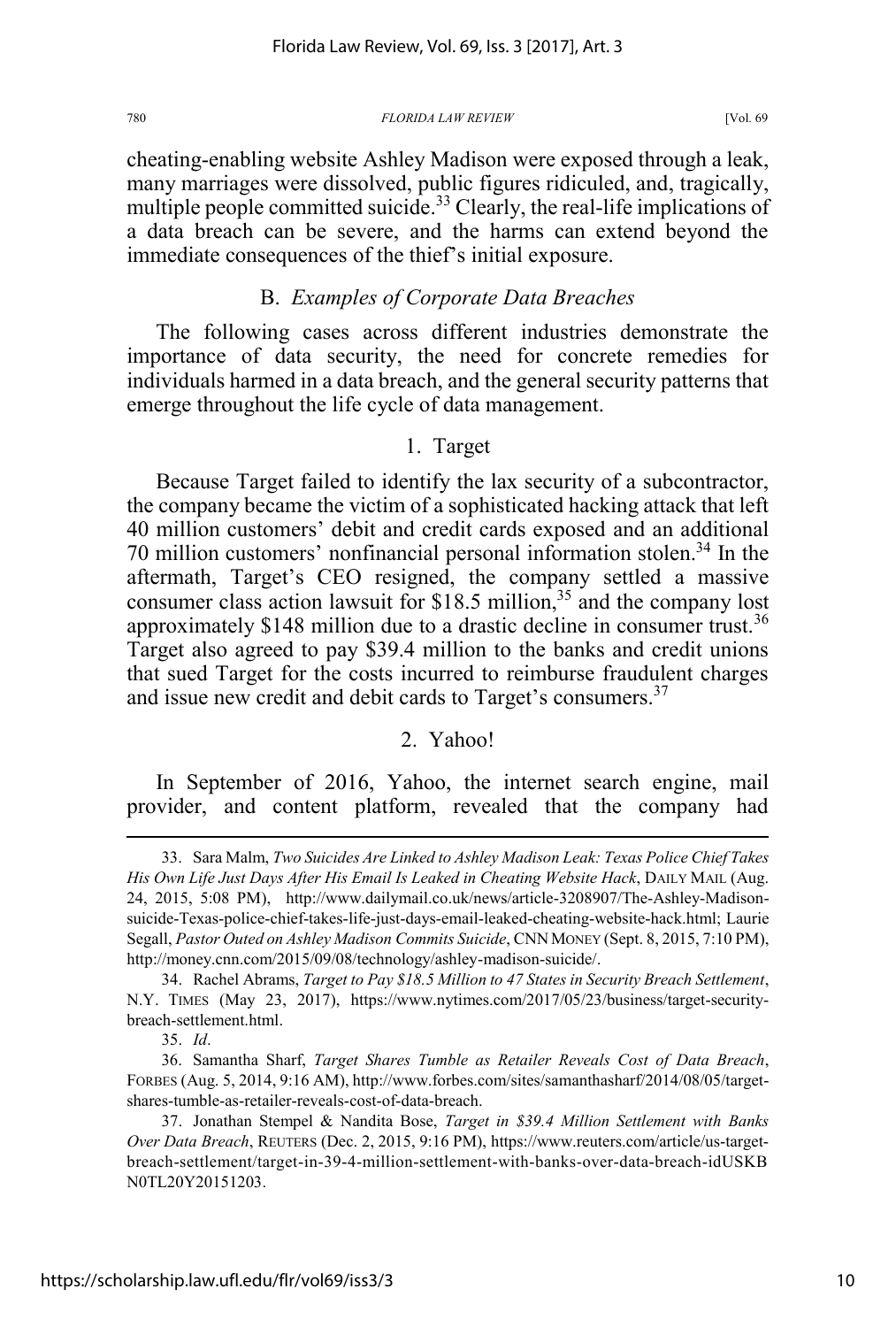experienced a massive breach two years prior in which 500 million users' PII, encrypted passwords, and in some cases security questions were hacked by a "state-sponsored actor."<sup>38</sup> Just three months later, the company disclosed a separate, and even greater, hack that compromised the accounts of more than 1 billion users.<sup>39</sup> As a result of the double breaches, Yahoo lost profits in its pending acquisition deal with Verizon. In March of 2017, the U.S. Justice Department indicted two Russian spies and two criminal hackers on charges of hacking, wire fraud, trade secret theft and economic espionage in connection to the earlier Yahoo breach.<sup>40</sup> The Justice Department's indictment of foreign cybercriminals is consistent with U.S. government's recent strategy of issuing economic sanctions against foreign governments in the aftermath of cyber attacks, as seen against North Korea in the Sony case,<sup>41</sup> and Russian officials after interference in the 2016 U.S. presidential election.<sup>42</sup>

# 3. Home Depot

In 2014, hackers deployed malware that infected the Home Depot payment systems, and 56 million customers' credit cards were exposed.<sup>43</sup> It reportedly took five months for the company to become aware of the attack.<sup>44</sup> Following the breach, Home Depot faced a daunting class action lawsuit that ultimately led to a \$19.5 million settlement.<sup>45</sup>

# 4. Sony Pictures and Entertainment

In November 2014, Sony, the global entertainment company, experienced a sweeping data breach that revealed a massive amount of intellectual property and sensitive personal information.46 In the weeks

 <sup>38.</sup> Nicole Perlroth, *Yahoo Says Hackers Stole Data on 500 Million Users in 2014*, N.Y. TIMES (Sept. 22, 2016), https://www.nytimes.com/2016/09/23/technology/yahoo-hackers.html.

<sup>39.</sup> Vindu Goel & Nicole Perlroth, *Yahoo Says 1 Billion User Accounts Were Hacked*, N.Y. TIMES (Dec. 14, 2016), https://www.nytimes.com/2016/12/14/technology/yahoo-hack.html.

<sup>40.</sup> Ellen Nakashima, *Justice Department Charges Russian Spies and Criminal Hackers in Yahoo Intrusion*, WASH. POST (Mar. 15, 2017), https://www.washingtonpost.com/world/nationalsecurity/justice-department-charging-russian-spies-and-criminal-hackers-for-yahoo-intrusion/ 2017/03/15/64b98e32-0911-11e7-93dc-00f9bdd74ed1\_story.html?utm\_term=.4169dbd11053.

<sup>41.</sup> *See* discussion *infra* Subsection I.B.4.

<sup>42.</sup> *See* Nakashima, *supra* note 40.

<sup>43.</sup> Melvin Blackman, *Home Depot: 56 Million Cards Exposed in Breach*, CNN (Sept. 18, 2014, 5:56 PM), http://money.cnn.com/2014/09/18/technology/security/home-depot-hack/.

<sup>44.</sup> *Id.*

<sup>45.</sup> Jonathan Stempel, *Home Depot Settles Consumer Lawsuit over Big 2014 Data Breach*, REUTERS (Mar. 8, 2016, 2:10 PM), http://www.reuters.com/article/us-home-depot-breachsettlement-idUSKCN0WA24Z.

<sup>46.</sup> *See* Andrea Peterson, *The Sony Pictures Hack, Explained*, WASH. POST (Dec. 18, 2014), https://www.washingtonpost.com/news/the-switch/wp/2014/12/18/the-sony-pictures-hackexplained/.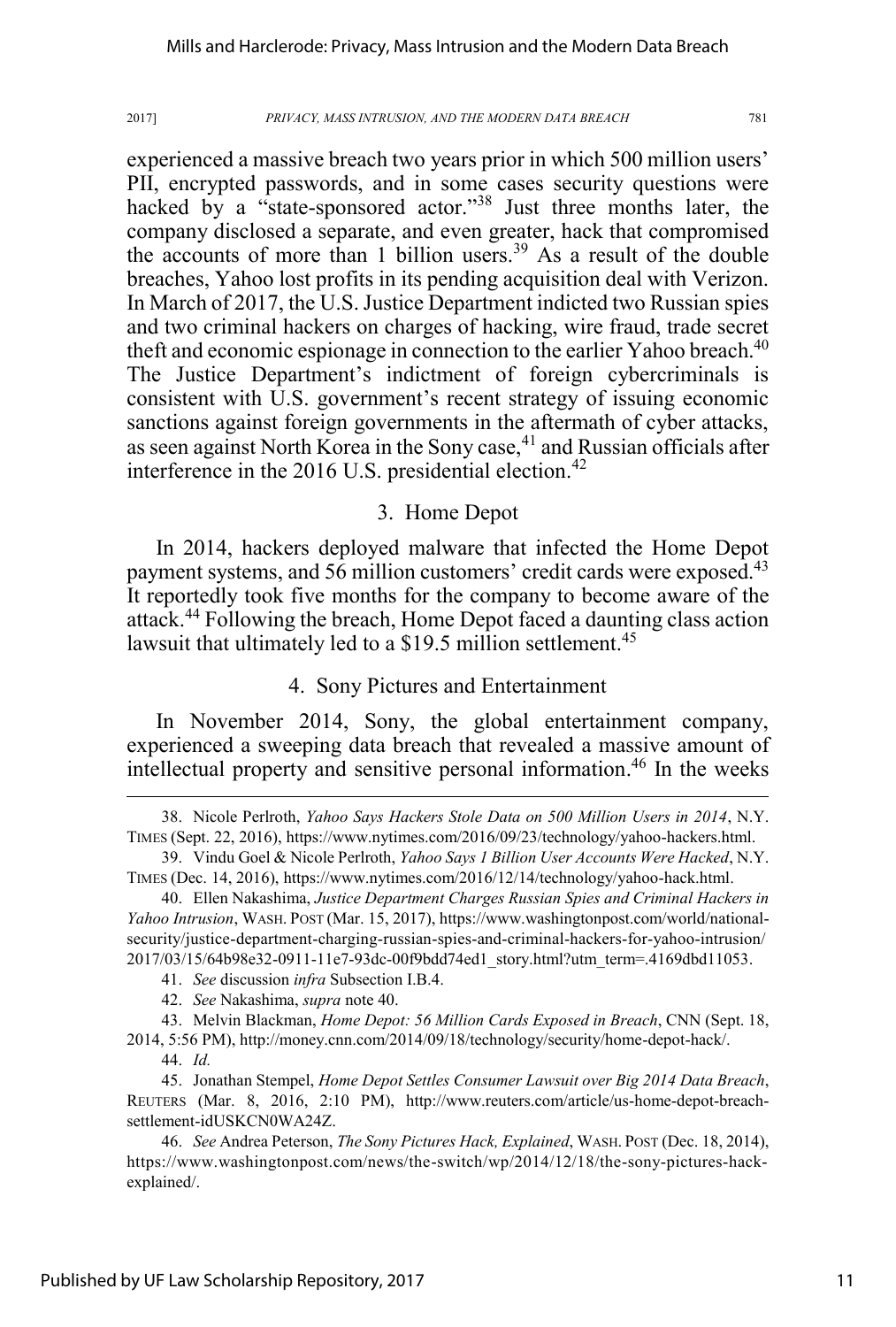following the public disclosure of the breach on November 24, the hackers released 38 million files in eight individual batches.<sup>47</sup> These files included salacious content, such as emails between executives and celebrities.<sup>48</sup> The leaked intellectual property included unreleased movies and unfinished manuscripts.49 The estimated twenty-five gigabytes of sensitive and/or confidential employee data released included passwords, private keys, personal health information, social security numbers, home addresses, bank account information, workers compensation details, performance reviews, retirement plan information, and criminal background checks.<sup>50</sup> Sparking international intrigue and igniting debates concerning the intersection of national security and the First Amendment, many believe that North Korea perpetrated the breach to deter the release of *The Interview*, a comedic film that featured an assassination of North Korea's leader.<sup>51</sup> Following the breach, Sony fired several executives and also agreed to pay \$2–4.5 million to settle a class action lawsuit brought by employees whose personal records were exposed in the breach.<sup>52</sup>

### 5. Anthem Health Insurance

The healthcare sector has been the target of several massive hacks, a trend that is predicted to continue due to the high value of personal medical information.<sup>53</sup> In 2015, questionable internal storage encryption led to the theft of nearly 80 million personal records from Anthem, a large medical insurance company.<sup>54</sup> The hackers targeted PII like social security numbers, email addresses, and birthdays.<sup> $55$ </sup> The fifty plus class actions suits filed against Anthem also raised concerns over potential

 <sup>47.</sup> *See, e.g.*, Elkind, *supra* note 10.

<sup>48.</sup> *See id.*

<sup>49.</sup> *See id.*

<sup>50.</sup> *See id.*

<sup>51.</sup> David E. Sanger & Martin Fackler, *N.S.A. Breached North Korean Networks Before Sony Attack, Officials Say*, N.Y. TIMES (Jan. 18, 2015), http://www.nytimes.com/2015/01/19/ world/asia/nsa-tapped-into-north-korean-networks-before-sony-attack-officials-say.html? r=0.

<sup>52.</sup> Jody Godoy, *Sony to Pay up to \$4.5M to Settle Employee's Breach Suit*, LAW360 (Oct. 20, 2015, 4:00 PM), http://www.law360.com/articles/716417/sony-to-pay-up-to-4-5m-to-settleemployees-breach-suit.

<sup>53.</sup> *2017 Data Breach Industry Forecast*, EXPERIAN (2017), http://www.experian.com/ assets/data-breach/white-papers/2017-experian-data-breach-industry-forecast.pdf.

<sup>54.</sup> Bruce Japsen, *Hackers Stole Data on 80 Million Anthem Customers. Why Wasn't It Encrypted?*, FORBES (Feb. 6, 2015, 8:45 AM), http://www.forbes.com/sites/ brucejapsen/2015/02/06/anthem-didnt-encrypt-personal-data-and-privacy-laws-dont-require-it/.

<sup>55.</sup> *Id.*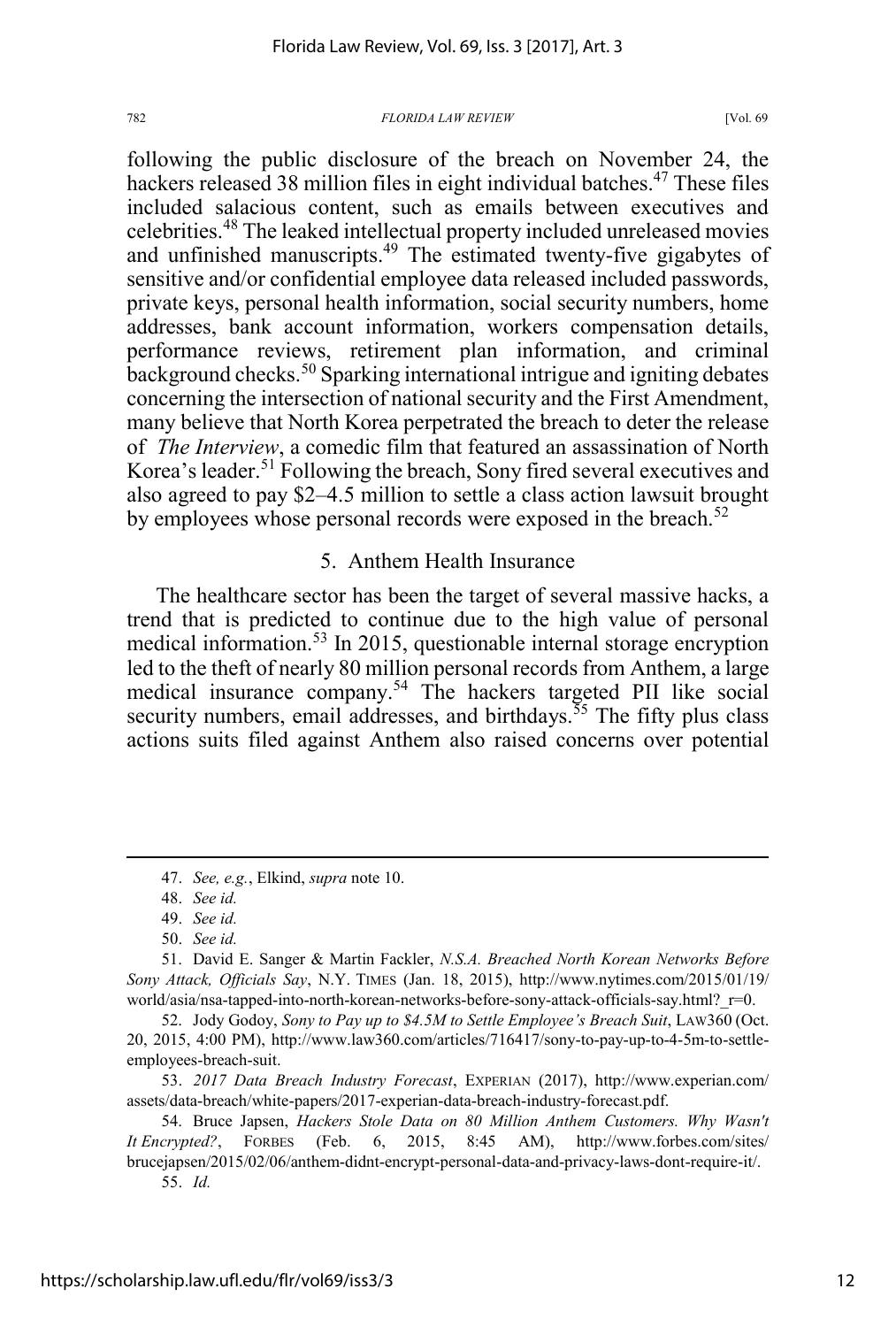HIPAA violations since the breach included medical IDs.<sup>56</sup> In 2017. Anthem settled the consumer claims for \$115 million.<sup>57</sup>

# 6. HSBC Finance Corporation

This hack of a global bank by an employee revealed intimate financial information about thousands of the bank's international clients, some of whom were notable business leaders and public figures.<sup>58</sup> Not only did this hack bring HSBC data security practices under scrutiny, but several of the individual customers are now under criminal investigation for information brought to light in the disclosure.<sup>59</sup>

# 7. Ashley Madison

An anonymous hacker group—self-named The Impact Team—hacked into the online cheating website and threatened to release the stolen information if the owners did not permanently shut down the site.<sup>60</sup> When the website owners did not meet their demands, the hackers uploaded around thirty gigabytes of stolen data onto the dark web.<sup>61</sup> This data dump exposed the personal account information of the site's users, as well as maps of the company's internal servers, financial data, and employee salary information.<sup>62</sup> Thus far, two suicides have been linked to the hack,  $63$  the CEO has resigned,  $64$  and exposed users have filed a \$576 million class action suit against the owners of Ashley Madison.<sup>65</sup>

59. *Id.*

62. Krebs, *supra* note 60.

63. Chris Baraniuk, *Ashley Madison: 'Suicides' over Website Hack*, BBC NEWS (Aug. 24, 2015), http://www.bbc.com/news/technology-34044506.

 <sup>56.</sup> Joseph Conn, *Legal Liabilities in Recent Data Breach Extend Far Beyond Anthem*, MOD. HEALTHCARE (Feb. 23, 2015), http://www.modernhealthcare.com/article/20150223/ NEWS/302239977/legal-liabilities-in-recent-data-breach-extend-far-beyond-anthem.

<sup>57.</sup> Pamela A. Maclean, *Anthem Agrees to \$115 Million Settlement Over Data Breach*, BLOOMBERG (June 23, 2017, 5:45 PM), https://www.bloomberg.com/news/articles/2017-06- 23/anthem-reaches-115-mln-settlement-in-massive-data-breach-case.

<sup>58.</sup> *See* David Leigh et al., *HSBC Files: Why the Public Should Know of Swiss Bank's Pattern of Misconduct*, GUARDIAN (Feb. 8, 2015, 4:00 PM), https://www.theguardian.com/ business/2015/feb/08/hsbc-files-public-right-to-know-swiss-operation-leaked-data.

<sup>60.</sup> Brian Krebs, *Online Cheating Site AshleyMadison Hacked*, KREBS ON SECURITY (July 15, 2015), http://krebsonsecurity.com/2015/07/online-cheating-site-ashleymadison-hacked/.

<sup>61.</sup> Kim Zetter, *Ashley Madison Hackers Release an Even Bigger Batch of Data*, WIRED (Aug. 20, 2015, 3:01 PM), http://www.wired.com/2015/08/ashley-madison-hackers-releaseeven-bigger-batch-data/.

<sup>64.</sup> Kim Zetter, *Ashley Madison CEO Resigns in Wake of Hack, News of Affairs*, WIRED (Aug. 28, 2015, 11:35 AM), http://www.wired.com/2015/08/ashley-madison-ceo-resigns-wakehack-news-affairs/.

<sup>65.</sup> *Ashley Madison Faces Huge Class-Action Lawsuit*, BBC NEWS (Aug. 23, 2015), http://www.bbc.com/news/business-34032760.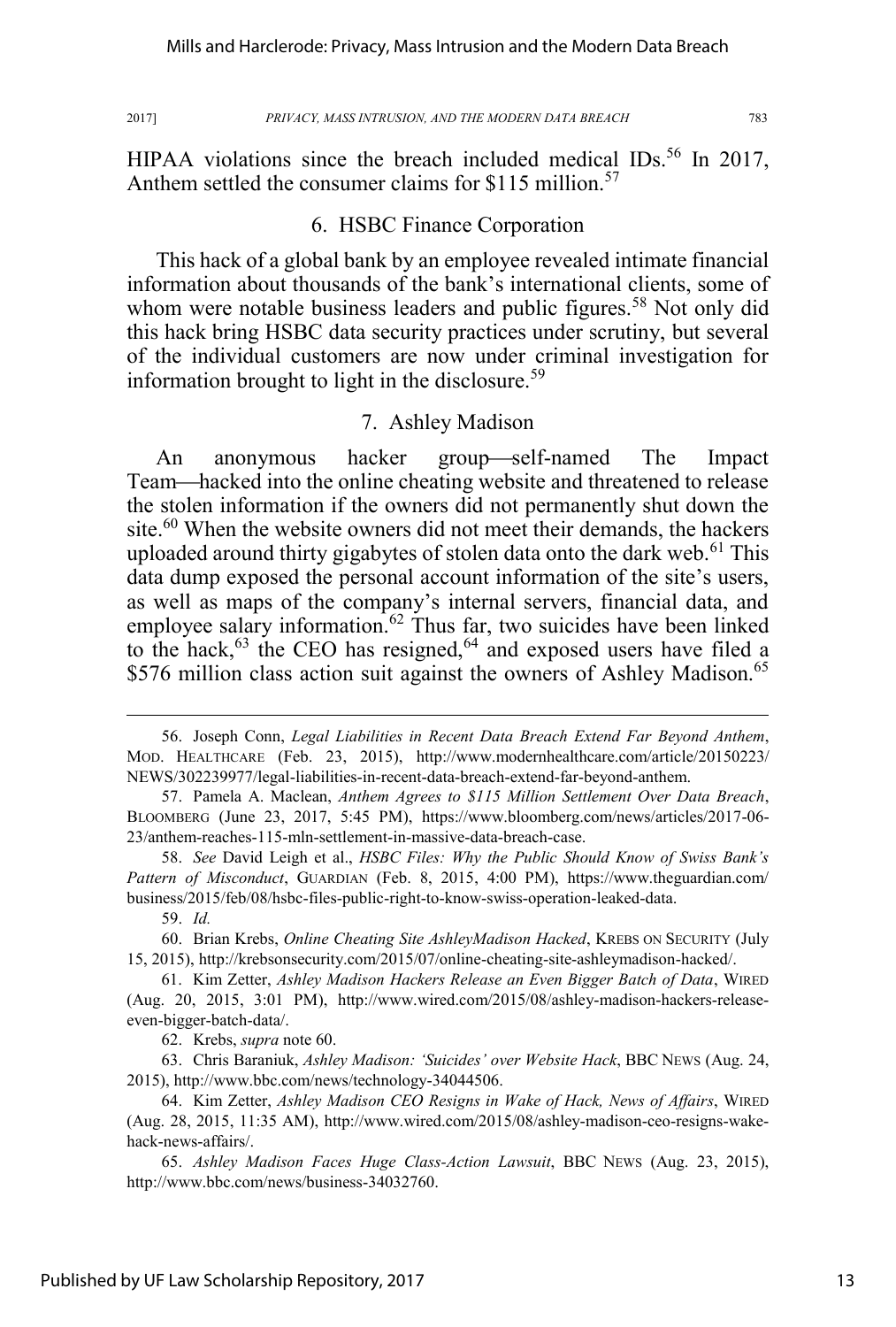However, those exposed have faced several hurdles during the litigation process. The Missouri federal district judge presiding over the multidistrict litigation ordered the class representatives to be publicly identified<sup>66</sup> and prohibited the plaintiffs from referencing stolen documents in their consolidated complaint.<sup>67</sup> Despite these limitations, in 2017, Ashley Madison reached a settlement deal with consumers totaling \$11.2 million, in addition to the company's \$1.6 million fine from the FTC.<sup>68</sup> Affected consumers can claim up to \$2,000 to cover costs of identity theft.

While each of these data breaches have different facts, the common element was devastation to both individuals and to the breached entity. In many instances, the business is left just as exposed as the individuals. What remains constant is that neither have adequate recourse.

# C. *Data Breach Victims: Where Are the Remedies?*

The overarching theme of these data breaches is the ineffectiveness of the legal system to redress wrongs in a timely or complete fashion. Both the hacked businesses and victimized individuals are left frustrated and wondering—where are the remedies? Breaches are akin to thefts of valuable information or personal property, and yet victims lack a clear pathway to legal redress. Hackers are most often anonymous or difficult to hold accountable. Even more frustrating is the inability to stop the republication of the hacked personal information. After the hacker's work is done, the damage is furthered by bloggers, the media, and others, who copy, republish, and comment on the stolen data.<sup>69</sup> In fact, hackers generally view broad publication of the data by the media after the breach as an integral component of their plan to harm the target of the breach. Principals of free speech and free press protect the republication of hacked data, leaving little opportunity for a data subject to seek relief once stolen data has been made available to the media.<sup>70</sup>

68. David Kravets, *Lawyers Score Big in Settlement for Ashley Madison Cheating Site Data Breach*, ARS TECHNICA (July 17, 2017, 1:15 PM), https://arstechnica.com/techpolicy/2017/07/sssshhh-claim-your-19-from-ashley-madison-class-action-settlement/.

 <sup>66.</sup> Brandon Lowrey, *Ashley Madison Class Reps Can't Hide Names in Hack MDL*, LAW360 (Apr. 6, 2016, 10:52 PM), http://www.law360.com/articles/781507/ashley-madisonclass-reps-can-t-hide-names-in-hack-mdl.

<sup>67.</sup> Steven Trader, *Ashley Madison Users Blocked from Citing Leaked Docs*, LAW360 (May 2, 2016, 3:26 PM), http://www.law360.com/articles/791195/ashley-madison-users-blockedfrom-citing-leaked-docs.

<sup>69.</sup> *The Legality of Publishing Hacked E-mails*, COLUM. JOURNALISM REV., http://www.cjr.org/the\_observatory/the\_legality\_of\_publishing\_hac.php (last\_visited Jan. 19, 2017).

<sup>70.</sup> WikiLeaks published data that revealed a person's sexual status, and also identified underage victims of sexual assault. This sensitive information was later widely republished by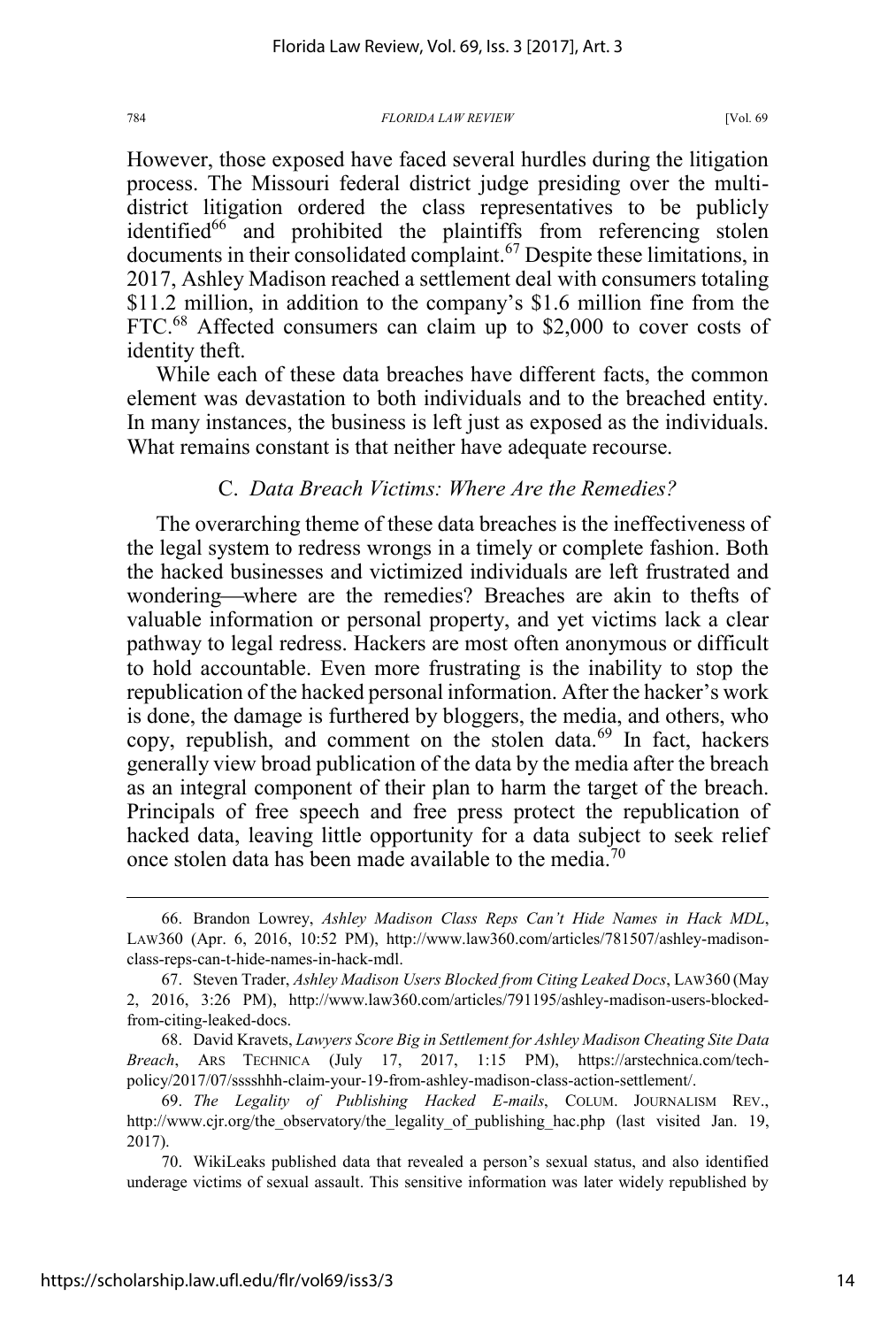Legal remedies for commonplace wrongs such as a home invasion or physical theft of personal property are by comparison adequate and predictable. Consider the theft of a laptop versus the theft of information *inside* the laptop. If that laptop is found even after it has been sold or exchanged, the owner gets the tangible laptop back. If the information on the laptop is opened and disclosed, that personal data may be irretrievable and damage may continue to be inflicted regardless of a retrieval. Whether it is a jewel thief or a data thief, the law should have a defined toolbox to protect societal values and ownership interests. The broad categories of legal remedies include criminal penalties, civil damages, or injunctions to prevent harm. Yet despite multiple legal approaches available, remedies for data breach victims are not reliably effective. For both individuals and corporations, the remedies for data breaches seem both limited and limitless.

# II. EVALUATING A BREACH

The first steps in evaluating the post-breach legal remedies and options are evaluations of A) who is responsible for the unauthorized disclosure, and B) how did the breach occur. The answers to these deceptively simple questions dictate the immediate response and define options for moving forward.

# A. *Who Is the Intruder?*

Not all online intruders hide behind their computer screens. Some publicly celebrate their breach. There are four basic categories of potential intruders: the whistleblower, the insider, the hacker, and the republisher.

# 1. The Whistleblower

A whistleblower obtains and discloses data to expose some degree of misconduct.<sup>71</sup> Under the Whistleblower Protection Act, federal employees are generally protected if they reasonably believed that the disclosure would reveal "any violation of any law, rule, or regulation"<sup>72</sup> or "gross mismanagement, a gross waste of funds, an abuse of authority, or a substantial and specific danger to public health or safety."<sup>73</sup> There

 $\overline{a}$ 

third parties. Raphael Satter & Maggie Michael, *Private Lives Are Exposed as WikiLeaks Spills Its Secrets*, ASSOCIATED PRESS (Aug. 23, 2016, 5:09 PM), http://bigstory.ap.org/article/ b70da83fd111496dbdf015acbb7987fb/private-lives-are-exposed-wikileaks-spills-its-secrets.

<sup>71.</sup> *What Is a Whistleblower?*, GOV'T ACCOUNTABILITY PROJECT, https://www.whistleblower.org/whatwhistleblower (last visited Jan. 19, 2017).

<sup>72. 5</sup> U.S.C. § 2302(b)(8)(A)(i) (2012).

<sup>73.</sup> *Id.* § 2302(b)(8)(A)(ii).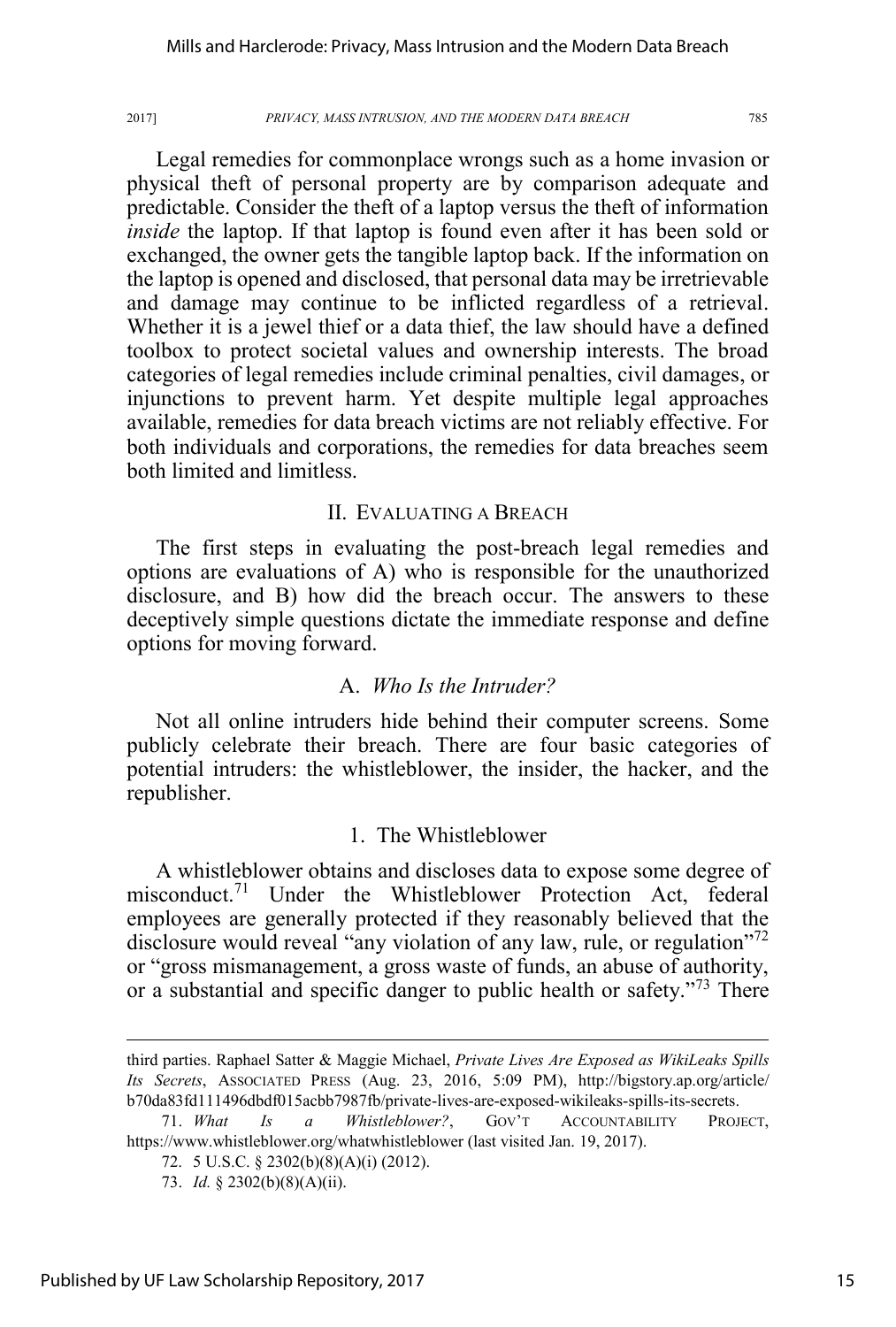are additional restrictions on what types of information can be disclosed to the press or public.<sup>74</sup> Daniel Ellsberg and Edward Snowden are both lauded as whistleblowers.<sup>75</sup> Congress has further extended protection to corporate whistleblowers who reasonably believe that their disclosure reveals corporate fraud or other violations of federal or state financial regulations.<sup>76</sup>

### 2. The Insider

"Insider" data breaches can be committed by a well-intentioned whistleblower or by an employee who uses internal data with the intent to harm the company or for any other unauthorized purpose. One example is a Walgreen pharmacist's disclosure of prescription records to her husband with the motivation to harm a woman she suspected had shared a sexually transmitted disease with her husband.<sup>77</sup> The result was a \$1.4 million verdict against Walgreens for negligent supervision.<sup>78</sup> Insider breaches can be inadvertent or negligent. In fact, internal actors were responsible for 25% of breaches in 2016, and 14% of all 2016 breaches were due to employee error.<sup>79</sup> The image of the highly trained hacker or hackers sitting in a dimly lit room with multiple screens is not always accurate. Often the breach is simply caused by an angry employee or a negligent subcontractor, however, sometimes it can be an act of a malicious and sophisticated hacker.

### 3. The Hacker

There are a wide variety of techniques to hack databases—some technical and some based on human frailty. Intrusions committed by

 <sup>74.</sup> *Id.* § 2302(b)(8)(A)-(B); *see generally* Nick Schwellenbach, *Survivor's Guide to Being a Successful Whistleblower in the Federal Government*, JUST SECURITY (Feb. 22, 2017), https://www.justsecurity.org/37994/survivors-guide-successful-whistleblower-federalgovernment/.

<sup>75.</sup> Ellsberg and Snowden's background and acts are often pitted against one another. *See, e.g.*, Malcolm Gladwell, *Daniel Ellsberg, Edward Snowden, and the Modern Whistle-Blower*, NEW YORKER (Dec. 19, 2016), https://www.newyorker.com/magazine/2016/12/19/danielellsberg-edward-snowden-and-the-modern-whistle-blower.

<sup>76.</sup> *See* Dodd-Frank Wall Street Reform and Consumer Protection Act of 2010, Pub. L. No. 111-203, 124 Stat. 1376 (to be codified in various sections of the U.S. Code); Sarbanes Oxley Act of 2002, Pub. L. No. 107-204, 116 Stat. 745 (codified as amended in scattered sections of 11, 15, 28, and 29 U.S.C.).

<sup>77.</sup> Andrew Scurria, *Walgreen Pharmacy Customer Scores \$1.4M Privacy Verdict*, LAW360 (July 29, 2013, 7:08 PM), http://www.law360.com/articles/460788/walgreen-pharmacycustomer-scores-1-4m-privacy-verdict.

<sup>78.</sup> *Id.*

<sup>79.</sup> *See* VERIZON, 2017 DATA BREACH INVESTIGATIONS REPORT 2 (2017), https://www.knowbe4.com/hubfs/rp\_DBIR\_2017\_Report\_execsummary\_en\_xg.pdf.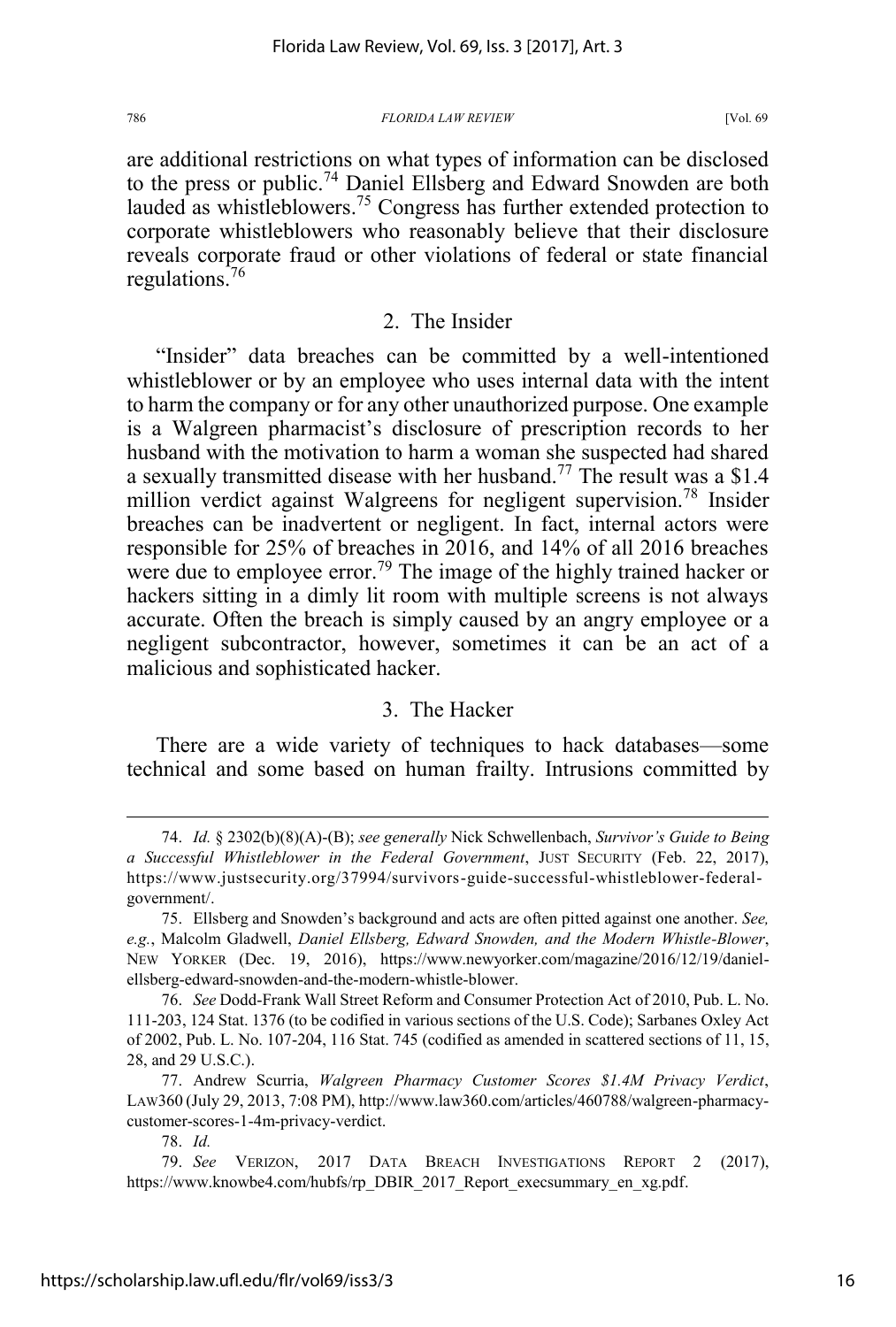criminal hackers include point-of-sale hacks, web-app attacks, physical theft, crimeware, spear phishing, brute-force attacks on encryption, card skimmers, and cyber espionage.<sup>80</sup> The tools of this trade may include exhaustive preparation and extensive knowledge of the dark web. There are also hackers that focus on human frailty. The story of the hacker that gains access because an employee downloaded malware that the hacker baited the employee into downloading is well known.<sup>81</sup> The criminal hacker makes victims out of unsuspecting consumers and the company as well. Criminal hacks comprised the majority (62%) of data disclosures in 2016.82 This criminal hacker is unambiguously motivated to harm a target, expose a truth, benefit herself personally, or in the case of corporate espionage, benefit or harm a competitor.<sup>83</sup>

### 4. The Republisher

A republisher is a type of intruder that is often overlooked despite their ability to inflict substantial damage with one simple post. A republisher is an entity, such as a curious individual on social media, a blog, or a major media outlet, that publicly shares leaked data after a breach.<sup>84</sup> Hackers may count on republishers to disseminate stolen data once leaked, or may even provide information directly to media outlets with the expectation that the media will publish the data. By reaching a broad audience, a republisher may cause as much—or more—damage than the hacker who initially stole the information.<sup>85</sup> There is little legal authority

84. Jon Mills et al., *Ashley Madison—Intrusion and the Family*, UF L. FAC. BLOGS, https://facultyblogs.law.ufl.edu/ashleymadisonintrusionandthefamily/ (last visited Jan. 19, 2017).

85. While "revenge porn" is commonly not treated as a data breach, the republication of nonconsensual intimate media is a frustrating example of the horrendous amount of damage that can occur after an initial data intrusion. *See generally* Mary Anne Franks, *"Revenge Porn" Reform: A View from the Front Lines*, 69 FLA. L. REV. (forthcoming Sept. 2017) (detailing the harms of revenge porn and discussing the trend of states criminalizing the unauthorized disclosure of sexually explicit images of adults). For example, in 2014, Ryan Collins used phishing

 <sup>80.</sup> VERIZON, 2014 DATA BREACH INVESTIGATIONS REPORT 16, 20, 27, 32, 35, 43 (2014), http://www.verizonenterprise.com/resources/reports/rp\_Verizon-DBIR-2014\_en\_xg.pdf.

<sup>81.</sup> Peter Schablik & Scott M. Higgins, *The People Factor in Cyber Breach*, FAST COMPANY (Oct. 14, 2016, 9:00 AM), https://www.fastcompany.com/3064490/growth-notes/thepeople-factor-in-cyber-breach.

<sup>82.</sup> *See* VERIZON, *supra* note 79, at 2.

<sup>83.</sup> Not all hackers are nefariously motivated. Security researchers, often labeled as white hat hackers, will intrude systems to expose vulnerabilities. Unfortunately, the line between "criminal hackers" and "white hat hackers" is ambiguous, which puts white hat hackers at risk of criminal culpability. For example, in August 2017, the FBI arrested Marcus Hutchins on suspicion that the security researcher developed and/or sold the malware strain Kronos. Hutchins is known for stopping the spread of the WannaCry ransomware and is seen as a white hat hacker by most in the security community. *See, e.g.*, Brian Krebs, *Who Is Marcus Hutchins*, KREBS ON SECURITY (Sept. 5, 2017, 6:50 AM), https://krebsonsecurity.com/2017/09/who-is-marcus-hutchins/.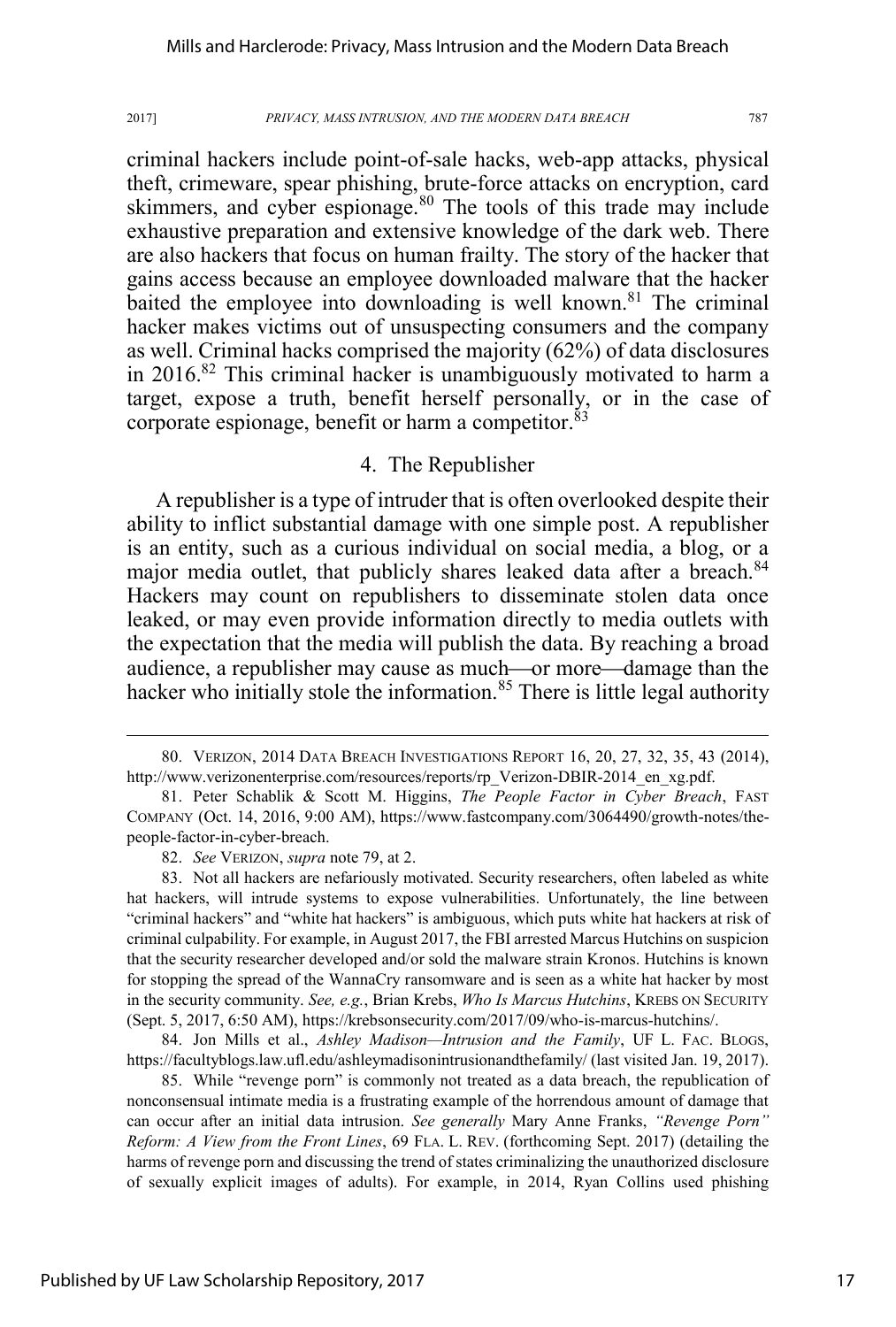to prevent or punish the third-party publication—particularly in the United States. The legal issue becomes balancing intrusion against free speech principles.<sup>86</sup> Often, the republisher who copies and redistributes the hacked information may be protected by free speech principles. Relevant factors that may determine the outcome of legal challenges to republishers include: How was the information obtained? Did the republisher have a role in hacking or stealing the information, or were they an innocent third party? Is the disclosure of the content illegal, overly intrusive, or without justification? Was the subject of the publication newsworthy? Generally, content of the disclosure may not be considered, except in some limited constitutionally accepted restraints on speech relating to national security, $87$  obscenity, defamation, fraud, incitement, and speech integral to criminal conduct.<sup>88</sup> However, these cases are few and far between. Usually courts have allowed publication of dangerous, intrusive, and even illegally obtained information by third parties. <sup>89</sup>

# B. *How Did the Intrusion Occur?*

The method of intrusion is also relevant to the legal analysis and legal liability. Data stolen *despite* an advanced security system differs significantly from data stolen *because of* a weak security system. In the wake of the Target hack, there were several reports regarding the company's flawed security standards.<sup>90</sup> Failure to meet technical or any

86. *See, e.g.*,*.* Bartnicki v. Vopper, 532 U.S. 514 (2001); *Florida Star v. B.J.F.*, 491 U.S. 524 (1989).

87. *See* Near v. Minnesota, 283 U.S. 697, 716 (1931).

88. United States v. Stevens, 559 U.S. 460, 468–69 (2010).

90. Jaikumar Vijayan, *Target Breach Happened Because of a Basic Network Segmentation Error*, COMPUTERWORLD (Feb. 6, 2014, 6:28 AM), http://www.computerworld.com/article/

 $\overline{a}$ 

techniques to hack into the iCloud and Google accounts of several celebrities and then disseminated private, mostly nude images and videos of the celebrities. After several weeks of the media being shared privately, the photos and videos were posted on several online forums including 4chan and Reddit. In the span of one day, a subreddit titled "the Fappening" amassed over 100,000 subscribers. The willingness of both individuals and websites to non-consensually republish the intimate media prolonged the celebrities' victimization and amount of harm suffered. *See generally* Adrienne Massanari, #*GamerGate and The Fappening: How Reddit's Algorithm, Governance, and Culture Support Toxic Technocultures*, 19 NEW MEDIA & SOC'Y 329 (2015); *Lancaster County Man Sentenced to 18 Months in Federal Prison for Hacking Apple and Google E-Mail Accounts Belonging to More than 100 People, Including Many Celebrities*, U.S. ATTORNEY'S OFFICE, MIDDLE DIST. OF PA., DEP'T OF JUSTICE (Oct. 27, 2016), https://www.justice.gov/usao-mdpa/pr/lancaster-county-man-sentenced-18-months-federalprison-hacking-apple-and-google-e-mail.

<sup>89</sup>*. See* N.Y. Times Co. v. United States, 403 U.S. 713, 714 (1971) (holding the government could not use the national security exception to enjoin newspapers from publishing government documents).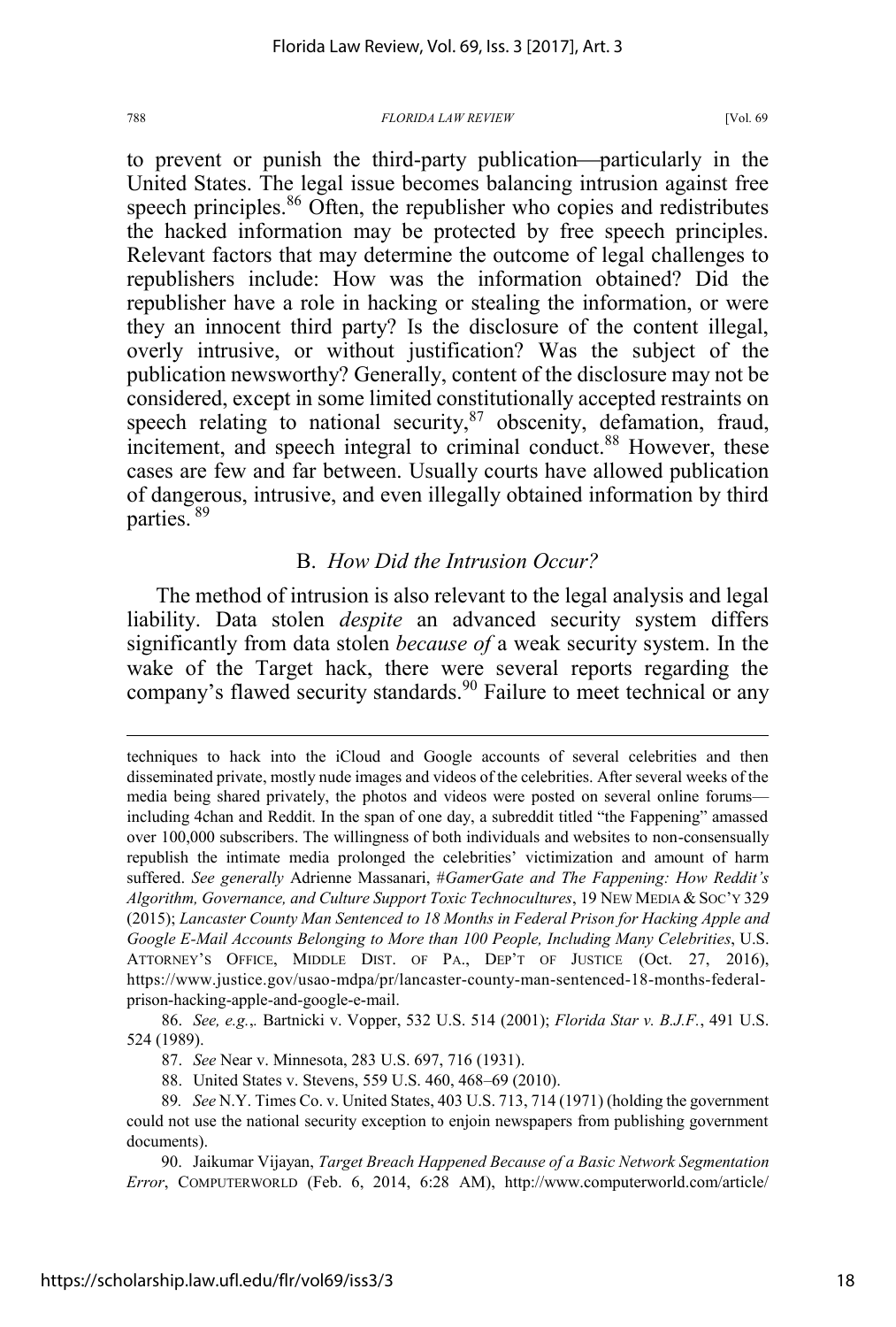other reasonable security measures can spell liability. The class action lawsuit filed against Target specifically complained of rampant disregard of industry standard violations and negligence after the company ignored reports of the vulnerabilities of their point of sale system.<sup>91</sup> Target's negligent adherence to ineffective security protocols potentially exposed it to more liability than if the company had simply followed industry standards and heeded expert advice.<sup>92</sup> The subsequent *FTC v. Wyndham Worldwide Corp*. <sup>93</sup> decision reinforces the fact that negligence in maintaining cyber security incurs legal liability.<sup>94</sup> In addition to penalizing Wyndham, that case confirmed the FTC's right to hold companies to a standard of care for customer data.<sup>95</sup>

However, some intrusions are seemingly unavoidable. A company could abide by all security standards and still be hacked by a sophisticated group of cyber-criminals. This gap between cyber defense regulations and sophisticated attacks is largely due to the rapid development of technology. Abiding by regulations and standards created ten, five, or even two years ago does not necessarily prepare a company for the evolution of a modern cyber-criminal attack.<sup>96</sup> Experts now advise companies to accept that that data breaches are virtually inevitable and focus on how to respond, as well as how to secure their most valuable data through encryption, controlling access, and authorization.<sup>97</sup>

This is especially true as these attacks become even more unpredictable. Cybercriminals have begun deploying ransomware attacks on soft targets, such as hospitals and law firms. After hacking into the system by exploiting software vulnerabilities, the criminals gain access

91. Class Action Complaint at 12–13, Trustmark Nat. Bank v. Target Co., No. 1:14CV02069, 2014 WL 1229602 (N.D. Ill. Mar. 24, 2014).

92. Joel Schectman, *Banks Heap Suits on Target over Breach*, WALL ST. J. (Feb. 7, 2014, 3:06 PM), http://blogs.wsj.com/riskandcompliance/2014/02/07/banks-heap-suits-on-target-overdata-breach/.

- 93. 799 F.3d 236 (3d Cir. 2015).
- 94. *Id.* at 246; *see infra* pp. 796–97.
- 95. *Wyndham*, 799 F.3d at 246.

96. *See* Joe Dysart, *'Ransomware' Software Attacks Stymie Law Firms*, A.B.A (June 1, 2015, 2:30 AM), http://www.abajournal.com/magazine/article/ransomware\_software\_attacks\_ stymie\_law\_firms; Kim Zetter, *Why Hospitals Are the Perfect Targets for Ransomware*, WIRED (Mar. 30, 2016, 1:31 PM), https://www.wired.com/2016/03/ransomware-why-hospitals-are-theperfect-targets/.

97. *See* GEMALTO & SAFENET, 2014 YEAR OF MEGA BREACHES & IDENTITY THEFT 11 (2014), http://breachlevelindex.com/pdf/Breach-Level-Index-Annual-Report-2014.pdf.

 $\overline{a}$ 

<sup>2487425/</sup>cybercrime-hacking/target-breach-happened-because-of-a-basic-network-segmentation -error.html; *see also* Michael Riley et al., *Missed Alarms and 40 Million Stolen Credit Card Numbers: How Target Blew It*, BLOOMBERG: BUSINESSWEEK (Mar. 17, 2014, 10:31 AM), http://www.bloomberg.com/bw/articles/2014-03-13/target-missed-alarms-in-epic-hack-of-credit -card-data.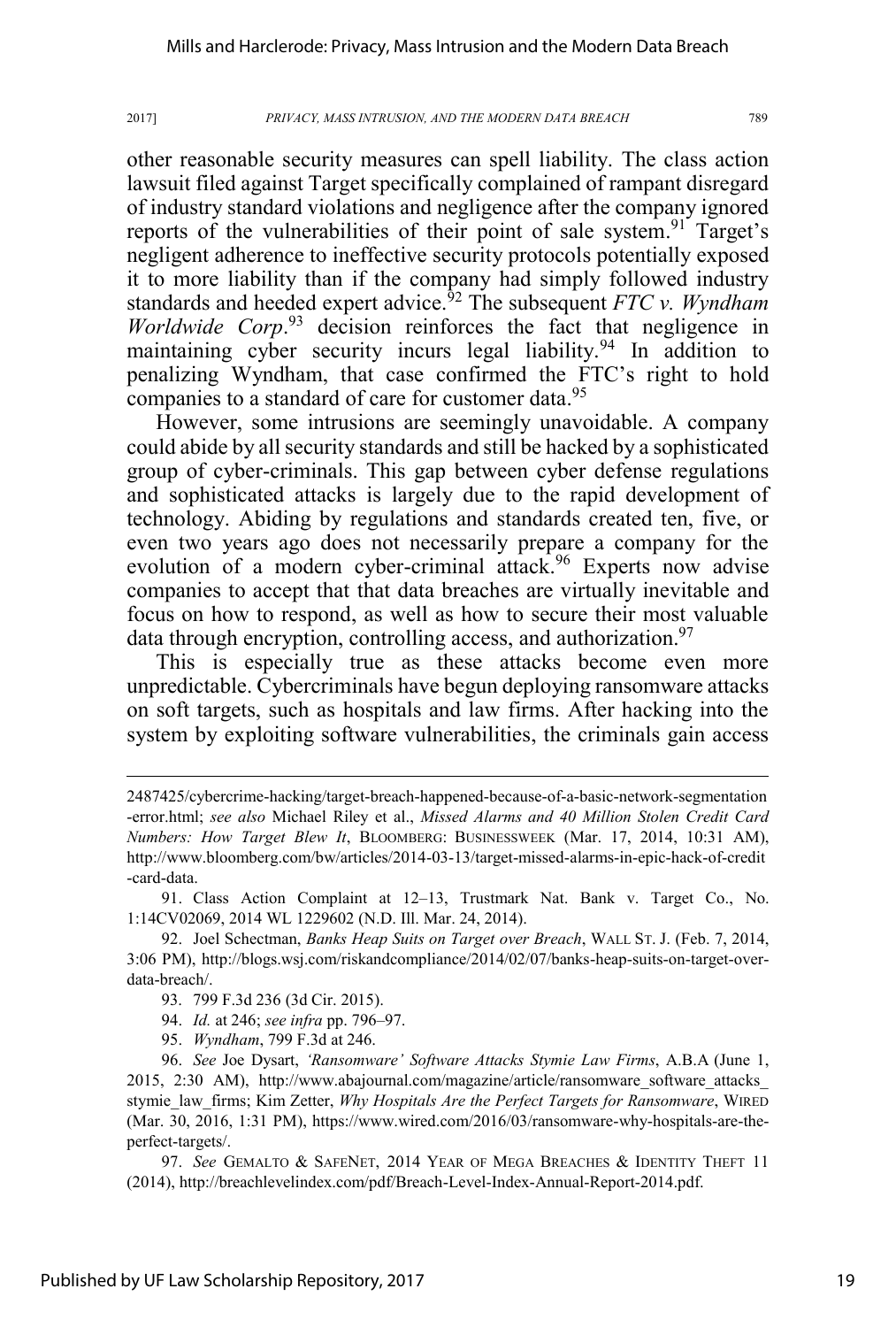to PII and other confidential information and then threaten to expose the information if the ransom is not paid. For example, the 2017 WannaCry and Petya attacks used leaked NSA exploits to cripple networks across the globe. Notably, the Petya attack successfully targeted DLA Piper, an international law firm that touted its cybersecurity prowess.<sup>98</sup> In addition to reputational harm, the attack left the firm without phone and internal document access for at least one day and without email access for nearly a week.<sup>99</sup>

As discussed, data breaches do not end with the intrusion, and often republication by third parties cause the most harm.<sup>100</sup> Though the First Amendment protects most republishers, in *Bartnicki v. Vopper*<sup>101</sup> the U.S. Supreme Court set forth a three-part balancing test that weighs the conduct of the defendant, the public importance of the disclosure, and the nature of the disclosure.<sup>102</sup> This balancing test determines the chance of success in limiting the dissemination and has become the essential rubric for determining the legality of such disclosures.<sup>103</sup>

Therefore, the *Bartnicki* analysis is important in examining publication of data breaches. In *Bartnicki*, the Court found that broadcasting a stolen audio recording was protected by the First Amendment because of the public importance of the recording, and because the defendant himself did not conduct the initial breach even though he knew it was obtained illegally.<sup>104</sup> However, the Court indicated it would consider punishing disclosure if the disclosing party engaged in illegal activity to obtain the information.<sup>105</sup>

The logic of *Bartnicki* supports balancing privacy and publicly important information, sometimes with opposing outcomes. In Dahlstrom v. Sun Times Media, LLC,<sup>106</sup> the U.S. Court of Appeals for the Seventh Circuit used the *Bartnicki* three-part test to determine that publication of illegally obtained information was wrongful.<sup>107</sup> The court

103. *See* Eric B. Easton, *Ten Years After:* Bartnicki v. Vopper *as a Laboratory for First Amendment Advocacy and Analysis*, 50 U. LOUISVILLE L. REV. 287, 330 (2011).

104. *See Bartnicki*, 532 U.S. at 529–30, 533–34.

105. The Court, citing to New York v. Ferber, 458 U.S. 747 (1982), identifies the dissemination of child pornography as an example of a "rare occasion[] in which a law suppressing one party's speech may be justified by an interest in deterring criminal conduct by another." *Bartnicki*, 532 U.S. at 528–30.

106. 777 F.3d 937 (7th Cir. 2015), *cert. denied*, 136 S. Ct. 689 (2015). 107. *Id.* at 953.

 <sup>98.</sup> *See* Sam Reisman, *Days After Hack, DLA Piper Restores Email Service*, LAW360 (June 30, 2017 6:35 PM), https://www.law360.com/articles/940448/days-after-hack-dla-piper-restoresemail-service.

<sup>99.</sup> *Id.* 

<sup>100.</sup> *See supra* Section I.C.

<sup>101. 532</sup> U.S. 514 (2001).

<sup>102.</sup> *See id.* at 525, 527, 534.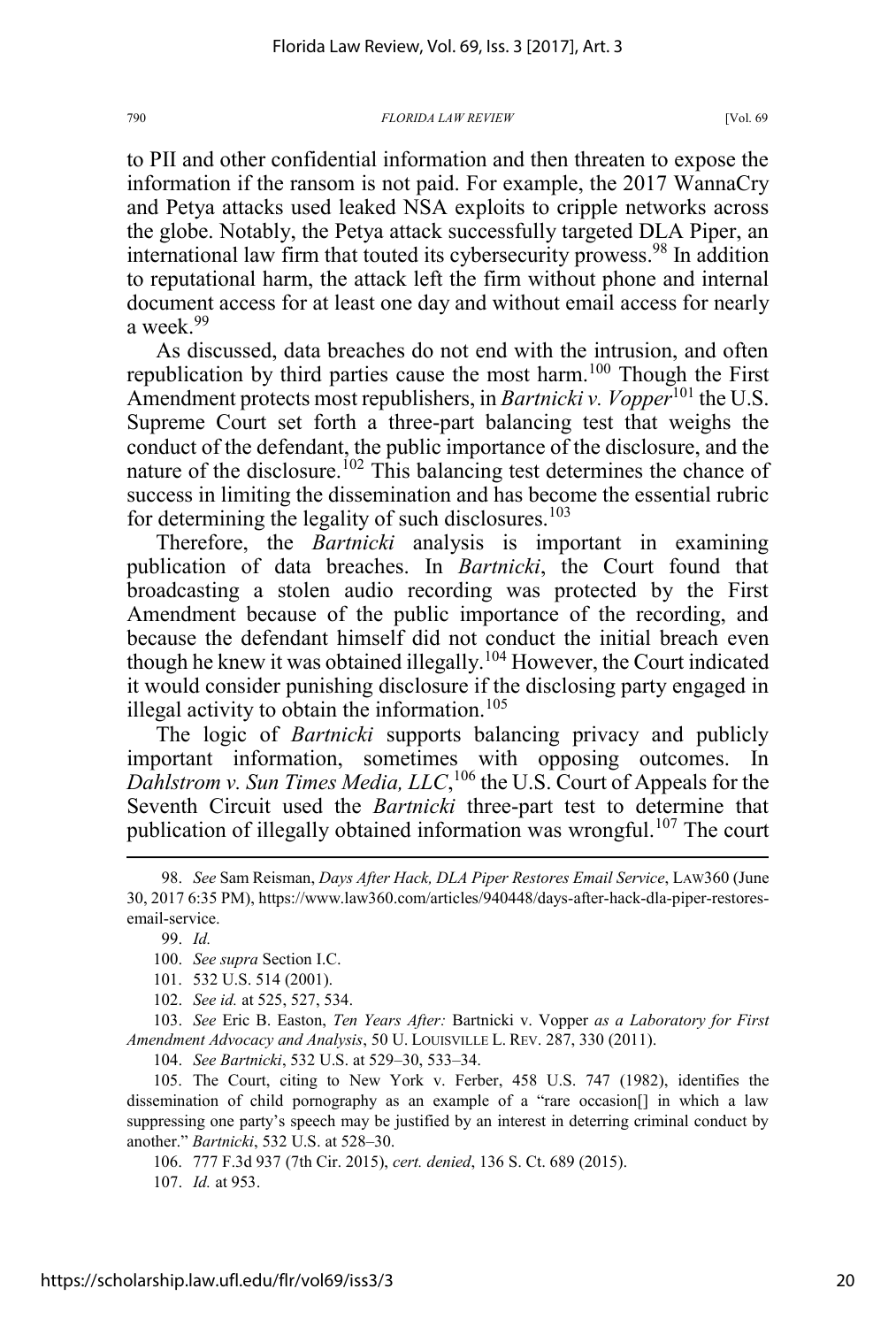reasoned that publisher misconduct, combined with the determination that the information was not of great public interest, meant that disclosure was not protected by the First Amendment.<sup>108</sup> The court also recognized that the statute in question, the Driver's Privacy Protection Act (DPPA), limited disclosure of data based on the categorization and the source of the data.<sup>109</sup> Importantly, because the statutory limitation was not based on *content*, the review of the statute's constitutionality did not face strict scrutiny.<sup>110</sup> The particular data in question were records of police officers that disclosed personal information from DPPA records.<sup>111</sup> The issue is therefore a hybrid because the restriction is based on both the source (DPPA) and content (personal information), which the *Sun-Times* argued amounted to prior restraint.

The protective order issued by the lower court was also more justifiable because the same information about the officers derived from other sources was permitted to be published, thus reducing the public interest factor of the illegally obtained information.<sup>112</sup> This evaluation is very fact-specific, as are many cases in the privacy-disclosure area.<sup>113</sup> However, this case provides further logic supporting a restriction on disclosure of information that was legally obtained and personal in nature. This same logic may be used to support restrictions on disclosures or publications of sensitive information obtained from a breach. In other words, only a statute restricting disclosure of certain types of sensitive personal information obtained from an unlawful data breach could be constitutional.

Under the *Bartnicki* analysis, if a republisher has no knowledge that the data she seeks to publish was obtained illegally, the right of republication will almost always prevail.<sup>114</sup> This means that bloggers who "innocently" posts stolen material may be protected under the *Bartnicki* standard. Likewise, the *Bartnicki* standard would protect whistleblowers who reveal publicly valuable information such as government or corporate misconduct, while those who reveal private matters unrelated to public affairs are afforded little protection under the Whistleblower Protection Act. Announced in 2001, the *Bartnicki* standard predates many of the technical intrusions society now expects.<sup>115</sup> However, the ability to balance the impact of intrusion against the nature of the disclosure is still

 <sup>108.</sup> *Id.* at 954.

<sup>109.</sup> *See id.* at 946–49.

<sup>110.</sup> *Id.* at 949.

<sup>111.</sup> *Id.* at 941.

<sup>112.</sup> *Id.* at 953–54.

<sup>113.</sup> *Id.* at 954

<sup>114.</sup> *See* Easton, *supra* note 103, at 333.

<sup>115.</sup> Bartnicki v. Vopper*,* 532 U.S. 514, 514 (2001).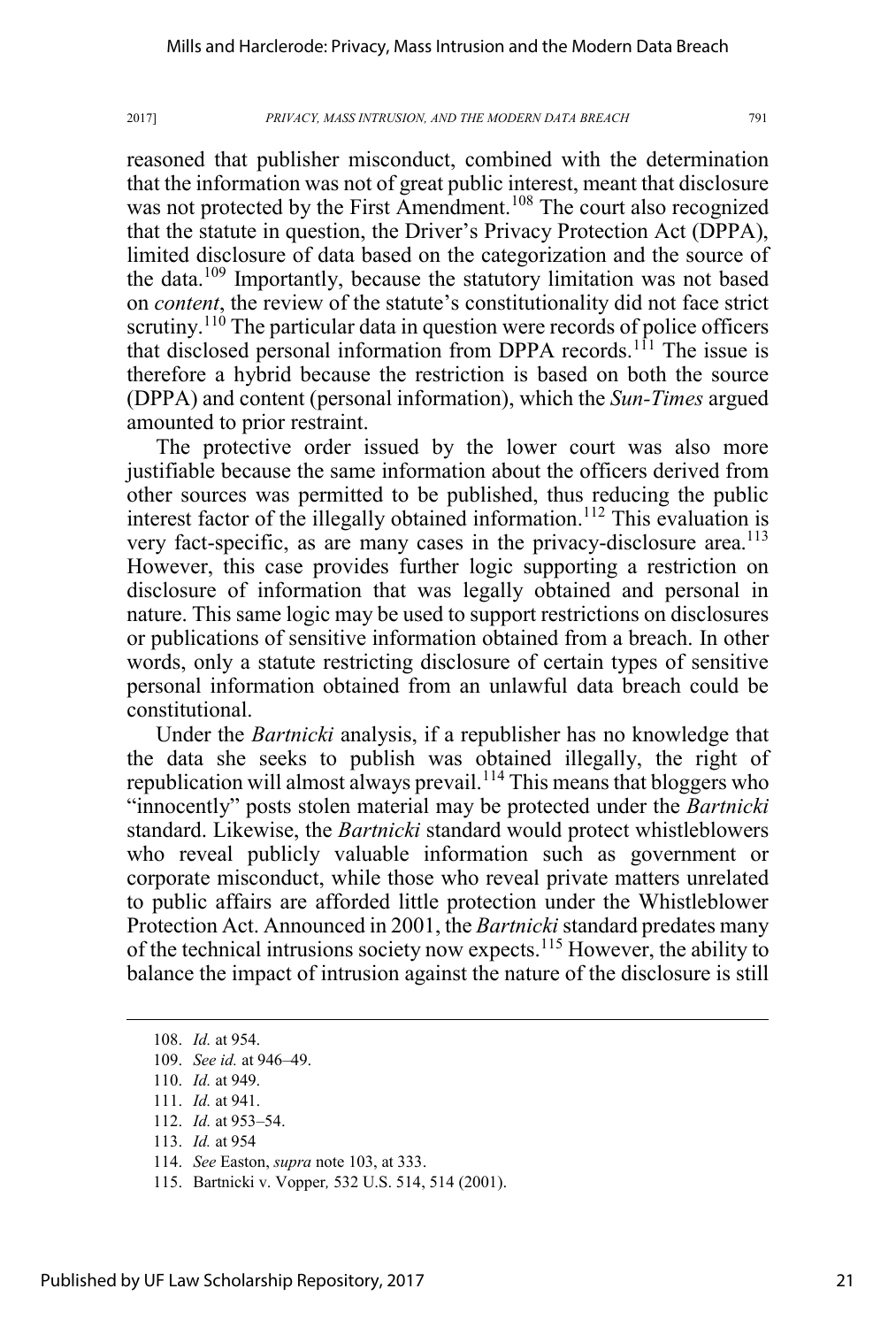relevant.<sup>116</sup> The *Bartnicki* standard can provide a bridge to a remedy against harmful republication of leaked or hacked data, particularly in cases where the breach does not contain information of public concern, or where the data was obtained illegally.

# III. THE LAWS, REGULATIONS, AND STANDARDS FOR DATA SECURITY

Any entity in possession of personally-identifiable data has certain duties to protect that data. These standards of care are continually evolving based on rapid developments in technology and shifting legal and regulatory standards. If a data breach does occur, there are some firmly established obligations for companies to abide by, but there are many unknown risks. The type of data and position of the data subject determine many of these regulations. One thing is certain—the breached entity must be ready to take immediate responsive action to the breach, or else be exposed to multiple dangers, including legal liability.<sup>117</sup> This Section will explore various federal, state, and international data protection laws, as well as provide examples that show how companies have responded to modern data breaches.

# A. *Federal Trade Commission—The Common Law of Privacy*

The principal federal watchdog on privacy issues is now the Federal Trade Commission (FTC). The FTC has a statutory duty to protect consumers, and this federal agency has interpreted this role to allow it to promulgate rules on data collection and protection as well as to punish violators of its standards.<sup>118</sup> Accordingly, the FTC is now the source of

 <sup>116.</sup> Consider the 2016 breaches involving the Democratic National Convention and the NSA. While the exact sources of these two breaches remains unknown, both breaches resulted from hacking and included the publication of highly intrusive information—including donor PII from the DNC breach and the NSA's own hacking tools from the NSA breach. News agencies will have to continue to determine the best way to report on these kinds of breaches, which will have to include decisions regarding how much actual content from the breach to publish. *See generally* Dan Goodin, *Group Claims to Hack NSA-Tied Hackers, Posts Exploits as Proof*, ARS TECHNICA (Aug. 15, 2016, 8:50 PM), http://arstechnica.com/security/2016/08/group-claims-tohack-nsa-tied-hackers-posts-exploits-as-proof/ (describing the effects of an anonymous group's hack without detailing the specific information the group made public); Dan Spinelli et al., *Identity Thieves Target Dems' Big Donors After DNC Hack*, POLITICO (Aug. 18, 2016, 5:03 AM), http://www.politico.com/story/2016/08/democratic-donors-identity-theft-cyberhack-227140 (detailing the extent of anonymous hacks of donor information without revealing what specific information was made public).

<sup>117.</sup> Generally, all breached entities must be immediately prepared to respond to potential lawsuits from their consumers, financial institutions, insurers, shareholders, employees, and the government. *See* Melissa Maleske, *The 6 Lawsuits All GCs Face After a Data Breach*, LAW360 (Dec. 9, 2015. 2:17 PM), http://www.law360.com/articles/735838/the-6-lawsuits-all-gcs-faceafter-a-data-breach.

<sup>118.</sup> FED. TRADE COMM'N, A BRIEF OVERVIEW OF THE FEDERAL TRADE COMMISSION'S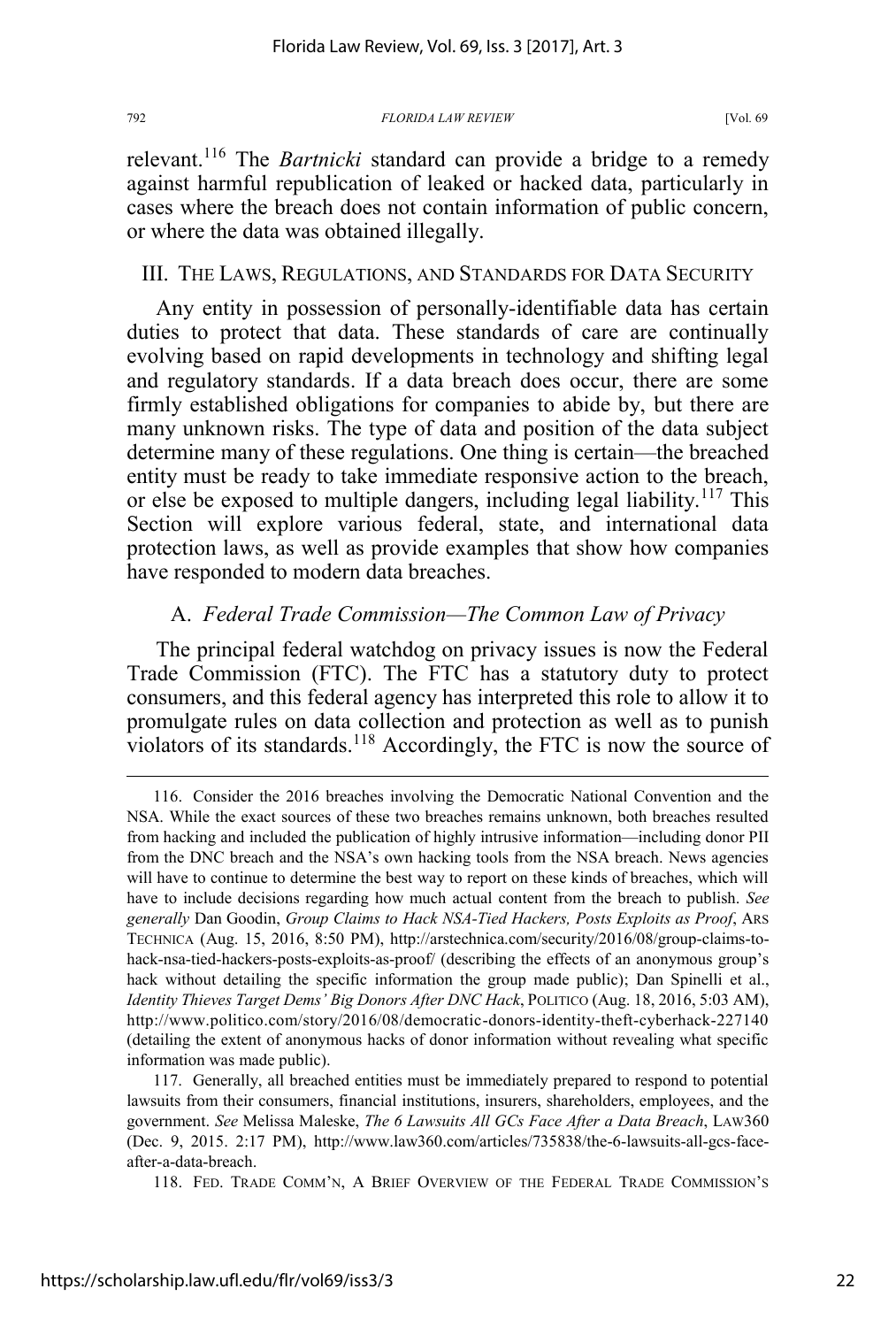most rules and standards for data collection and security.<sup>119</sup> The FTC's seemingly simple authority under Section V of the Federal Trade Commission Act to prevent "unfair or deceptive acts or practices in or affecting commerce<sup>"120</sup> has spawned an entire network of privacy and cybersecurity law as interpreted by the FTC.<sup>121</sup> Despite a relatively small number of professional staff, the FTC has become the most prominent federal agency in privacy policy. The FTC has regulatory authority to protect consumer privacy through the Fair Credit Reporting Act<sup>122</sup> and the Gramm–Leach Bliley Act.<sup>123</sup> Additionally, the FTC regulates data management practices of websites targeted towards children as set forth in the Children's Online Privacy Protection Act. 124

The FTC drafts enforcement actions and publications that establish industry standards for privacy and security. A company that breaks these standards is immediately put within the crosshairs of Section  $5<sup>125</sup>$  which grants authority to the FTC to file an action against organizations that engage in "unfair or deceptive . . . practices."<sup>126</sup> The FTC investigates and cites hundreds of companies for violations of regulatory standards. In addition, the FTC will punish companies that fail to comply with their own privacy policies—even if their actions square with FTC standards.<sup>127</sup> That sanction is imposed because misrepresentations of privacy or security policies is a violation of fairness standards even when the policies comply with technical standards. Data security violations can include: allowing data to be exposed by inadequate encryption or flawed security software, failure to test a security system, failure to implement

 $\overline{a}$ 

124. Pub. L. No. 105-277, 112 Stat. 2681 (1998) (codified as amended at 15 U.S.C. §§ 6501– 06); *see* HOOFNAGLE, *supra* note 121, at 198–99.

125. ch. 311, § 5, 38 Stat. 717, 719–20 (1914) (codified as amended at 15 U.S.C. § 45).

INVESTIGATIVE AND LAW ENFORCEMENT AUTHORITY 2 (2008), https://www.ftc.gov/aboutftc/what-we-do/enforcement-authority.

<sup>119. 15</sup> U.S.C. § 45 (2012).

<sup>120.</sup> *Id.* § 45(a)(1).

<sup>121.</sup> *See generally* CHRIS JAY HOOFNAGLE, FEDERAL TRADE COMMISSION PRIVACY LAW AND POLICY ch. 6–11 (2016) (surveying the FTC's authorities on specific issues such as online privacy, information security and international privacy efforts).

<sup>122.</sup> Pub. L. No. 91-508, 84 Stat. 1127 (1970) (codified as amended at 15 U.S.C. § 1681 (2012)).

<sup>123.</sup> Pub. L. No. 106-102, 113 Stat. 1338 (1999) (codified as amended at 15 U.S.C. §§ 6801– 09); *see* FED. TRADE COMM'N, IN BRIEF: THE FINANCIAL PRIVACY REQUIREMENTS OF THE GRAMM-LEACH-BLILEY ACT 1, 4 (2002), https://www.ftc.gov/system/files/documents/plainlanguage/bus53-brief-financial-privacy-requirements-gramm-leach-bliley-act.pdf.

<sup>126. 15</sup> U.S.C. § 45(a)(1).

<sup>127.</sup> *See, e.g.*, *Google Will Pay \$22.5 Million to Settle FTC Charges It Misrepresented Privacy Assurances to Users of Apple's Safari Internet Browser*, FED. TRADE COMMISSION (Aug. 9, 2012), https://www.ftc.gov/news-events/press-releases/2012/08/google-will-pay-225-millionsettle-ftc-charges-it-misrepresented.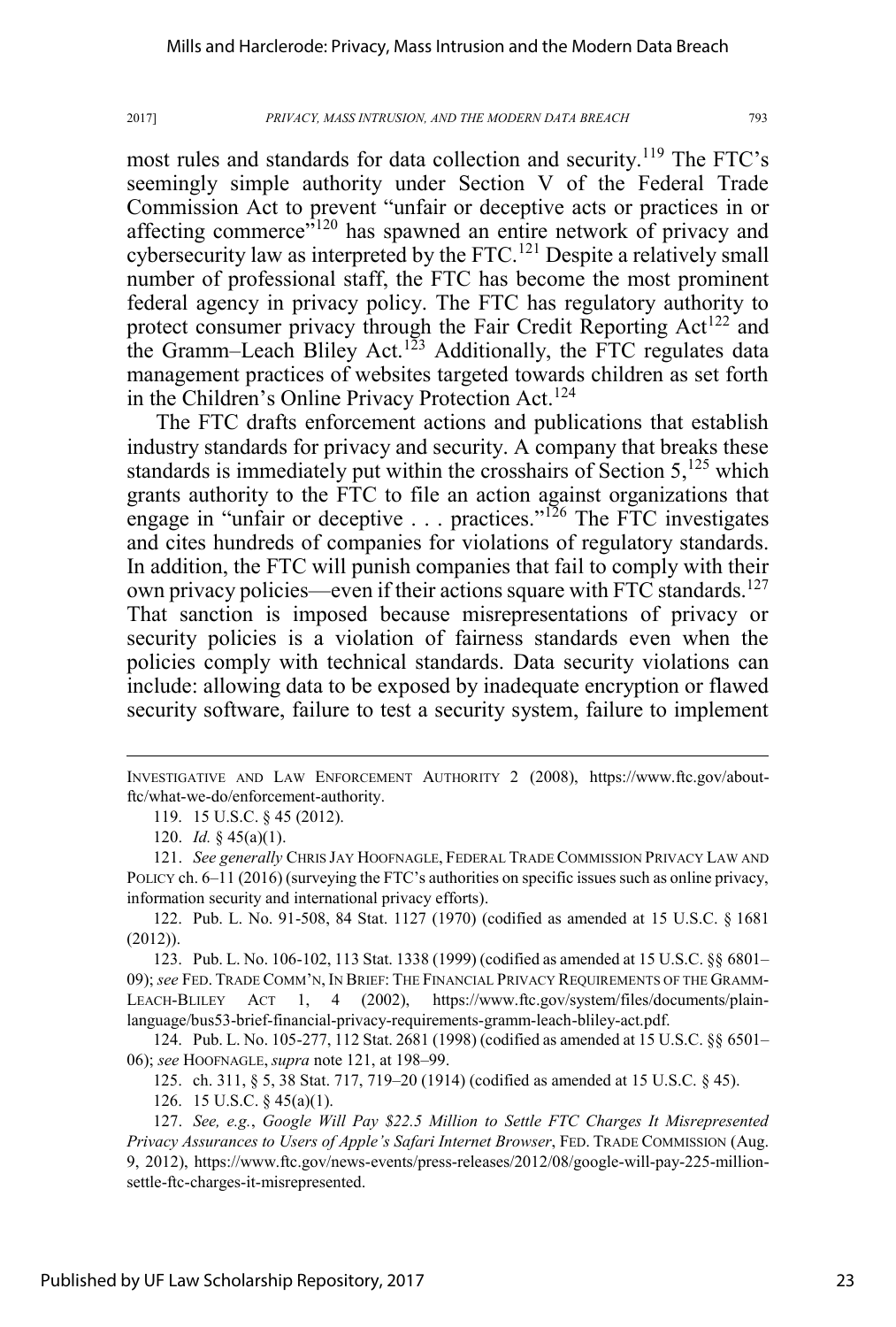security procedures, failure to assess procedures, failure to implement industry standards, failure to minimize data collection, failure to train employees, failure to monitor recipients, such as contractors or third parties, and inadequate password protocols.<sup>128</sup>

Dependent on the rapid development of technology, the manner in which companies collect and use data is unpredictable. Accordingly, in an effort to uphold their mission to protect consumers, the FTC has built their regulatory regime upon the principle of adaptability. FTC enforcement actions are not always spurred by actual breaches. The FTC can also find violations of their suggested practices (as provided in *Start with Security: A Guide for Business*), such as inadequate mode of collection, storage, usage of data, or failure to notify consumers about these inadequacies.<sup>129</sup> These suggested practices are further reinforced through the FTC's blog series, *Stick with Security: Insights into FTC Investigations*. <sup>130</sup> The FTC may also punish a company that violates its own terms of service under the deceptive practices theory, even if the data management practice would otherwise be considered adequate.<sup>131</sup> Some industry representatives have commented that companies may be better situated by not making any representations about privacy other than those absolutely required.<sup>132</sup>

These punishments are initiated by FTC staff and are either a product of their own investigations or a result of consumer complaints. These actions usually end in settlements—213 occurred as of August  $2017^{133}$  although some violations have occasionally gone to trial.<sup> $134$ </sup> Settlements are usually in the form of a consent decree, and the company agrees to stop the disputed act. If a consent decree is violated, the FTC may fine the corporate data custodian up to \$60,654 for each violation.<sup>135</sup> The fine can reach exceedingly high amounts if a company violates a consent

129. *Id.*

131. *See* FED. TRADE COMM'N, *supra* note 128.

132. *Id.*

133. FED. TRADE COMM'N, LEGAL RESOURCES 1 (2017), https://www.ftc.gov/tipsadvice/business-center/legal-resources?title=&type=case&field\_consumer\_protection\_topics\_ tid=245&field\_industry\_tid=All&field\_date\_value%5Bmin%5D%5Bdate%5D=&field\_date\_va lue%5Bmax%5D%5Bdate%5D=August+24%2C+2017&sort\_by=field\_date\_value.

134. *See* FTC v. Wyndham Worldwide Corp., 799 F.3d 236, 240 (3d Cir. 2015).

135. *FTC Publishes Inflation-Adjusted Civil Penalty Amounts*, FED. TRADE COMMISSION, (Jan. 12, 2017), https://www.ftc.gov/news-events/press-releases/2017/01/ftc-publishes-inflationadjusted-civil-penalty-amounts.

 <sup>128.</sup> *See* FED. TRADE COMM'N, START WITH SECURITY:AGUIDE FOR BUSINESS <sup>3</sup>–8, 10, 12– 14 (2015), https://www.ftc.gov/system/files/documents/plain-language/pdf0205-startwith security.pdf.

<sup>130.</sup> *Stick with Security: Insights into FTC Investigations*, FED. TRADE COMMISSION (JULY 21, 2017, 10:57 AM), https://www.ftc.gov/news-events/blogs/business-blog/2017/07/sticksecurity-insights-ftc-investigations.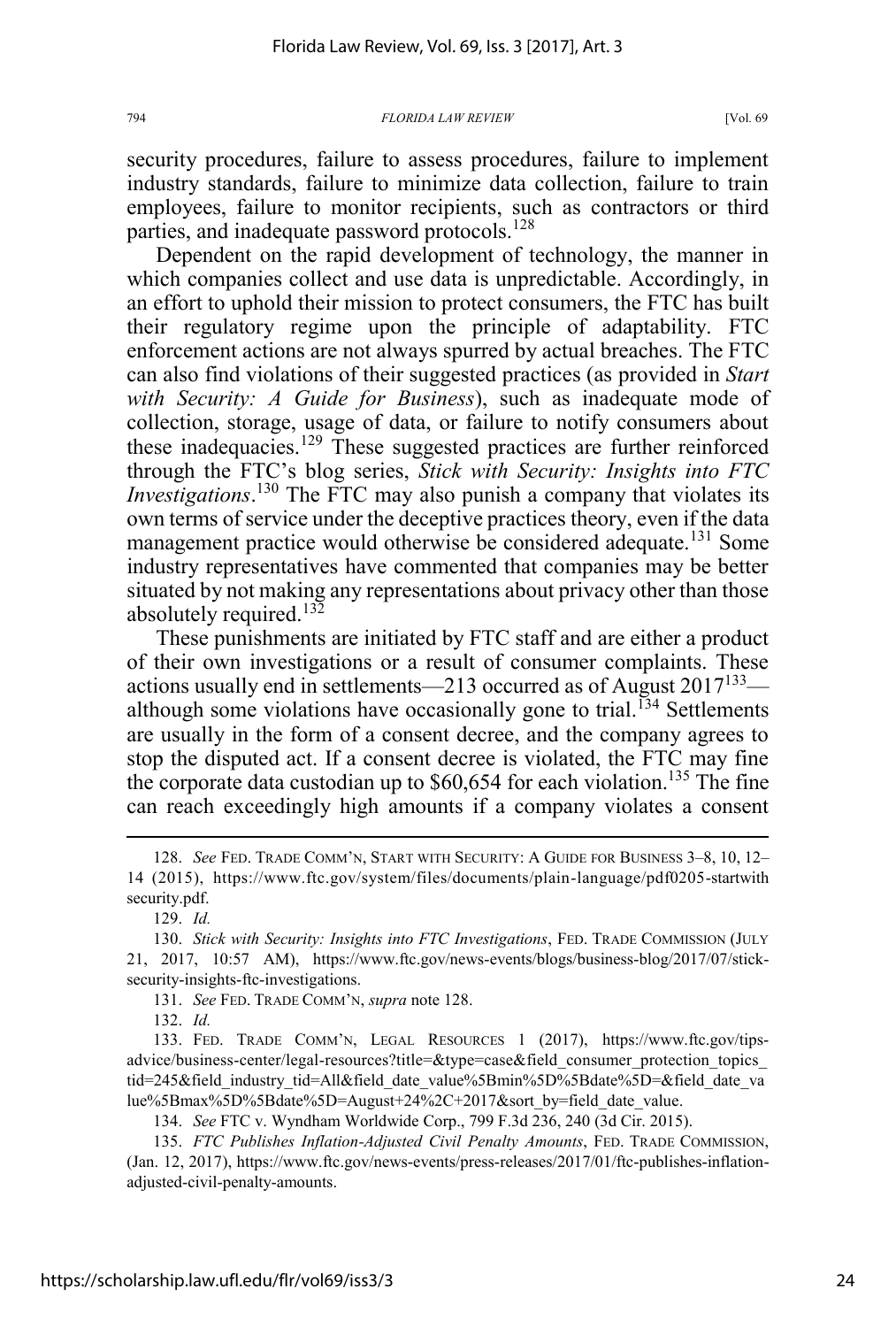decree or court order through the continued failure to protect consumer data. For example, the FTC levied a \$100 million fine against LifeLock Inc. after the FTC determined that the company violated a 2010 federal court order requiring the company to secure consumers' personal information and prohibiting deceptive advertising.<sup>136</sup>

As a federal agency, the composition and focus of the FTC is often subject to political changes, including federal elections. Commissioners serve seven-year terms, and if there is a vacancy, the President of the United States nominates an individual to fill the position and the nominee must then be confirmed by the United States Senate.<sup>137</sup> While no more than three of the five Commissioners can be of the same political party, the President selects one Commissioner to act as Chairman.<sup>138</sup> Predictably, the Chairman's focus can significantly alter the FTC's direction. For example, the appointment of Maureen Ohlhausen as Chairwoman by President Trump in January 2017 is expected to cause the Commission to reprioritize the proof of tangible harm during FTC investigations, which ultimately may cause a reprioritization of corporate data security responsibilities.<sup>139</sup>

Despite this malleability, the effects of the FTC's standards are farreaching. There is no private cause of action under Section 5 for consumers, but the FTC orders create data management standards that directly benefit consumers and affect standards for liability.<sup>140</sup> Many states have adopted unfair and deceptive trade practices laws modeled after Section 5, and common law negligence causes of actions have developed based off of these state statutes.<sup>141</sup> By setting these standards, the FTC draws the line between effective data protection and violations of fair consumer practices. A breach that occurs because the company fails to comply with the FTC's standards exposes a company to liability for consequences of the breach. Two recent orders against Wyndham Hotel Corporation and LabMD, Inc. illustrate and confirm the FTC's regulatory reach for protecting consumer privacy.

 <sup>136.</sup> *See LifeLock to Pay \$100 Million to Consumers to Settle FTC Charges It Violated 2010 Order*, FED. TRADE COMMISSION (Dec. 17, 2015), https://www.ftc.gov/news-events/pressreleases/2015/12/lifelock-pay-100-million-consumers-settle-ftc-charges-it-violated.

<sup>137.</sup> *See* FED. TRADE COMM'N, COMMISSIONERS, CHAIRWOMEN AND CHAIRMEN OF THE FEDERAL TRADE COMMISSION (Dec. 2016), https://www.ftc.gov/system/files/attachments/ commissioners/ftc\_commissioners\_history\_-\_december\_2016.pdf.

<sup>138.</sup> *Id.*

<sup>139.</sup> *See* Allison Grande, *New FTC Chair to Shift Data Security Focus to Actual Harm*, LAW 360 (Jan. 26, 2017, 9:28 PM), https://www.law360.com/articles/885212/new-ftc-chair-to-shiftdata-security-focus-to-actual-harm.

<sup>140.</sup> *See infra* note 147 and accompanying text.

<sup>141.</sup> *See* FLA. STAT. § 501.204(1) (2016).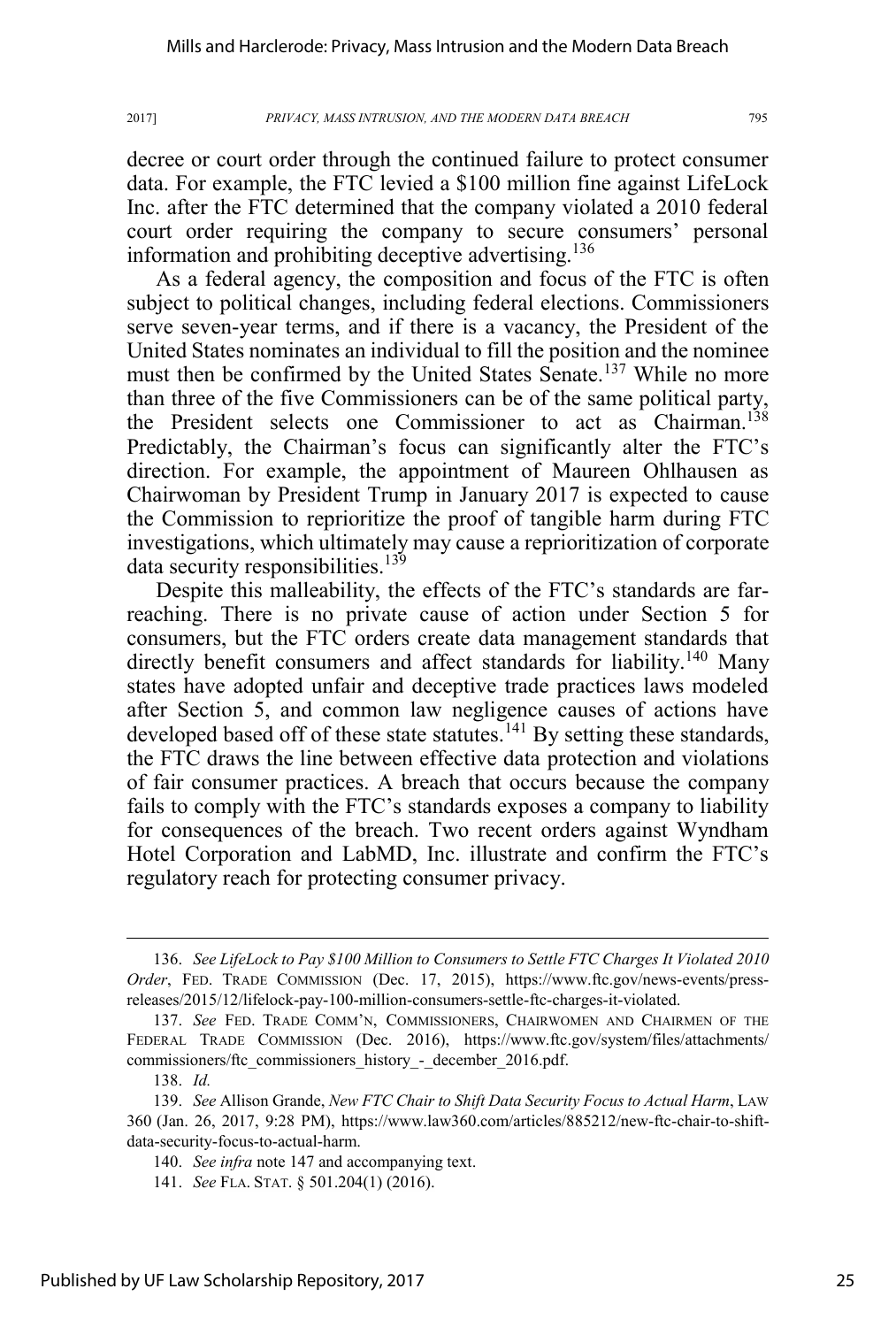### 1. *FTC v. Wyndham Worldwide Corp.*

The U.S. Court of Appeals for the Third Circuit in *FTC v. Wyndham Worldwide Corp.*<sup>142</sup> reinforced the FTC's central role in data security. After a data breach, the Wyndham Worldwide Corporation argued that the FTC did not have the statutory authority to penalize it for security failures and that it did not have constitutional notice of potential liability. In other words, since the FTC had no explicit statutory authority to set security standards, Wyndham could not have fair notice of FTC standards. This challenge went to the core of the FTC's authority to regulate privacy. Yet, the court rejected those arguments, concluding that the FTC had authority to regulate data security practices under the unfairness prong of the FTC Act, the company's practices did not fall outside the plain meaning of unfair, and that previous FTC adjudications and interpretive guidance provided the company with fair notice.<sup>143</sup>

In addition to misstating their own privacy policy in an unfair way, Wyndham's substantial list of security transgressions included allowing payment card information to be available in readable text and failing to monitor for malware.<sup>144</sup> The Third Circuit agreed with the FTC that Wyndham had engaged in cybersecurity practices that "taken together, unreasonably and unnecessarily exposed consumers' personal data to unauthorized access and theft." $145$  More notably, the court agreed that the FTC—as the focal point of cybersecurity policy to protect consumers has the authority to interpret statutes, including 15 U.S.C.  $45(a)$ .<sup>146</sup> This opinion marked a major victory for FTC authority. Consequently, corporations like Wyndham are put on notice of cybersecurity standards from FTC consent orders as well as other administrative guidance.<sup>147</sup> In the wake of this decision, corporations must regularly assess their own security practices, track security rulings and law changes, and be aware that an FTC violation could subject the company to future negligence charges. For example, if a company does not encrypt sensitive information stored on its computer network,<sup>148</sup> this failure could constitute a breach of an applicable security standard in a negligence action. In sum, then-FTC chairperson Edith Ramirez identified the Wyndham case as one of importance for the future of data security:

 <sup>142. 799</sup> F.3d 236 (3d Cir. 2015).

<sup>143.</sup> *Id.* at 244–55.

<sup>144.</sup> *Id.* at 258.

<sup>145.</sup> *Id.* at 240.

<sup>146.</sup> *Id.* at 253–55, 259.

<sup>147.</sup> *Id.* at 257.

<sup>148.</sup> *See* FED. TRADE COMM'N, *supra* note 128, at 6.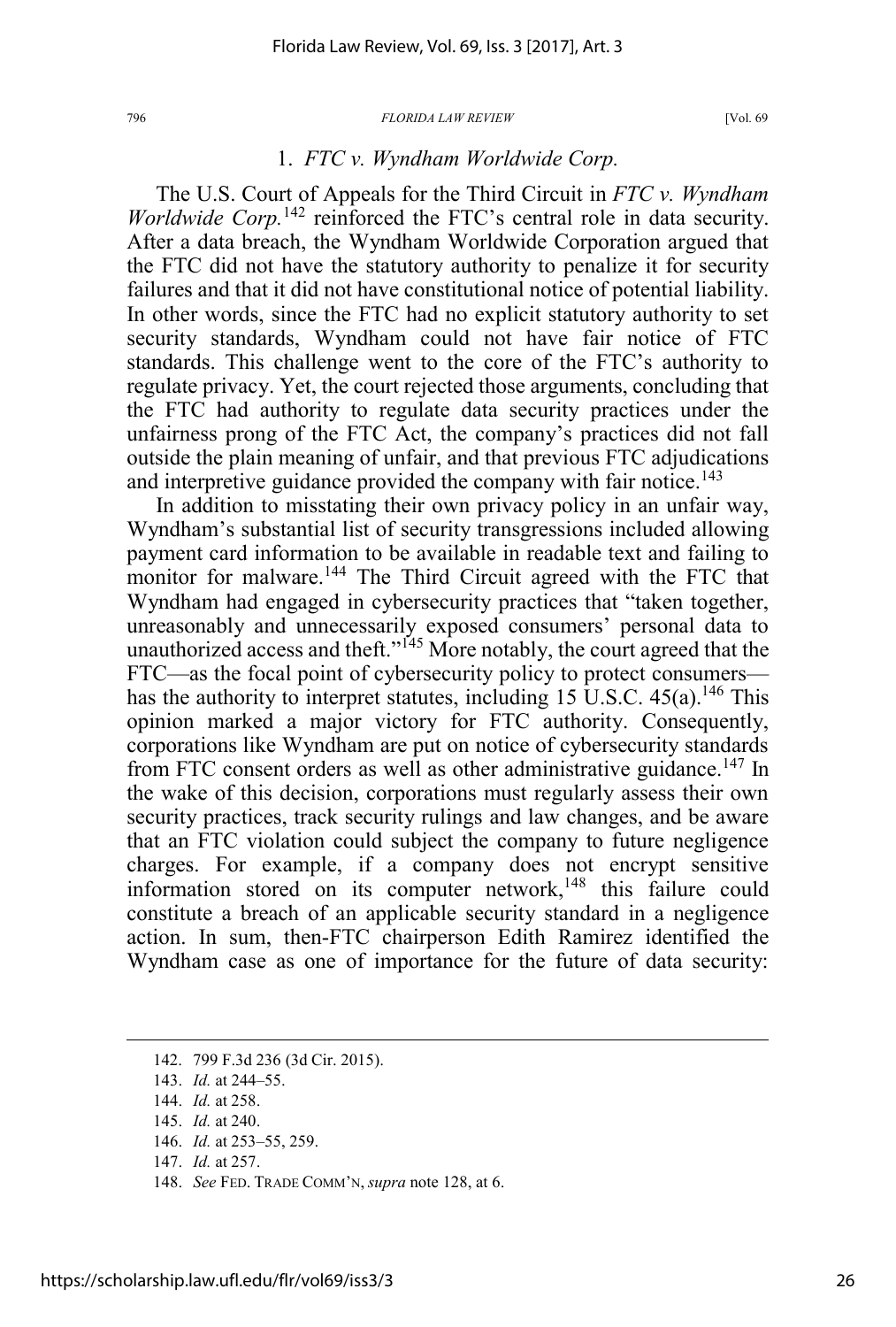"[T]he court rulings in the case have affirmed the vital role the FTC plays in this important area."<sup>149</sup>

# 2*.* LabMD, Inc.

Another example of the FTC's moves for privacy preeminence involves a three-year investigation of the clinical laboratory, LabMD. In 2012, the billing information for over 9,000 LabMD consumers was found on a peer-to-peer file sharing network, which led to the direct exposure of several hundred consumers' records to identity thieves.<sup>150</sup> On July 29, 2016, the FTC issued a Final Order that reversed an administrative law judge's dismissal of the FTC's enforcement action with the main point of contention being whether an actual injury occurred.<sup>151</sup> In the reversal, the FTC specifically reasoned that the federal commission did not have to abide by federal standing requirements, thus promulgating that a cognizable injury is not required for an FTC action.<sup>152</sup> Further, the FTC justified their continued action against the now-defunct LabMD because the company technically still maintained consumer information and may use this information in the future.<sup>153</sup> The issues of whether there is a tangible injury is a major threshold for federal jurisdiction. The issue is critical because negligent security practices may not result in actual injury. For example, the FTC may discover bad practices before there is a breach. If this decision survives appeal, then not only will consumer harm be redefined in injury requirements, but breached companies will be forced to deal with an FTC that can enforce its standards without needing to demonstrate harm.

# B. *Federal Communications Commission—Common Carrier Regulation*

As with the FTC, the Federal Communications Commission (FCC) has steadily expanded its regulatory reach. Although, the 2017 shift of leadership has already diverted this growth. The FCC regulates telecommunication companies, cable and satellite television providers,

 <sup>149.</sup> *Wyndham Settles FTC Charges It Unfairly Placed Consumers' Payment Card Information at Risk*, FED. TRADE COMMISSION (Dec. 9, 2015, 12:00 PM), https://www.ftc.gov/news-events/press-releases/2015/12/wyndham-settles-ftc-charges-itunfairly-placed-consumers-payment.

<sup>150.</sup> *LabMD, Inc., in the Matter of*, FED. TRADE COMMISSION, https://www.ftc.gov/ enforcement/cases-proceedings/102-3099/labmd-inc-matter (last updated Sept. 29, 2016).

<sup>151.</sup> Final Order at 1, LabMD, Inc*.*, No. 9357 (F.T.C. July 29, 2016).

<sup>152.</sup> Opinion of the Commission at 20 n.63, LabMD Inc., No. 9357 (F.T.C. July 29, 2016).

<sup>153.</sup> *Id.* at 36.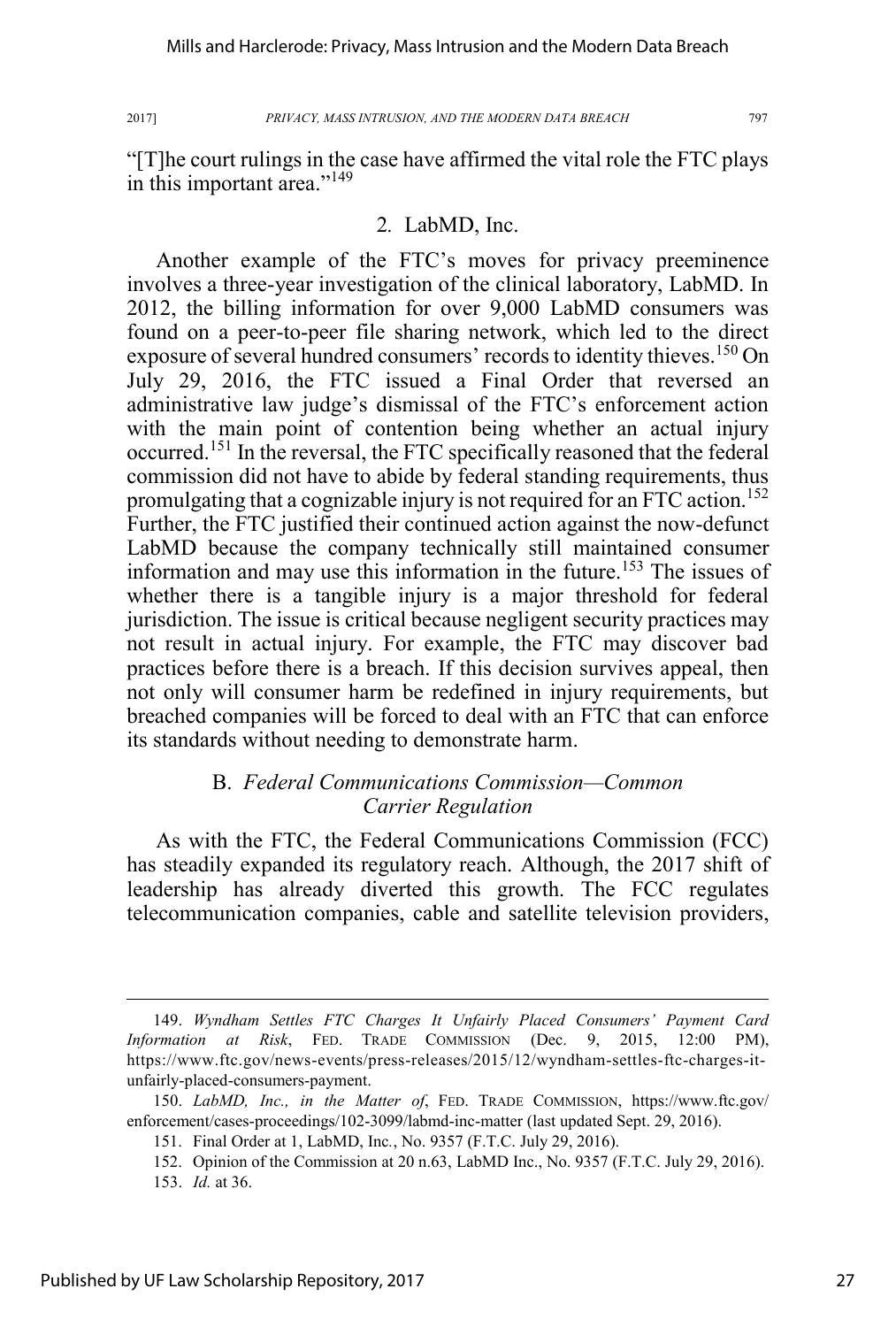and, now, internet service providers  $(ISPs)$ .<sup>154</sup> The federal agency is empowered primarily by Sections  $201(b)$ ,<sup>155</sup> 222,<sup>156</sup> and 551<sup>157</sup> of the Communications Act and utilizes the "just and reasonable" language in its authorizing legislation in similar way to how the FTC leverages its power with the "unfair and deceptive acts" language in Section 5. Similar to how health entities have a duty to secure protected health information (PHI), telecommunication carriers have a specific duty to protect the unique form of data that they collect about their consumers. This data is called Customer Proprietary Network Information (CPNI) and includes a wide range of information including the date of a call or the destination number of each call.<sup>158</sup>

In addition to providing guidance as how to best protect CPNI, the FCC has initiated actions against telecommunication companies to enforce data management standards. In October 2014, the FCC found two breached telecommunications companies—TerraCom Inc. and YourTel—in violation of § 201 and § 222 for the companies' use of unsecure internet-based (cloud) storage of customer data.<sup>159</sup> While initially planning to fine the companies  $$10$  million,<sup>160</sup> the ultimate fine totaled only \$3.5 million.<sup>161</sup> In another example, the FCC levied a civil penalty of \$25 million for AT&T's failure to take "every reasonable precaution" to protect customer data after two AT&T employees sold customer information to a third party and exposed the data of 51,422 AT&T customers.<sup>162</sup> Only a few months later, the FCC assessed a

 154. *See* Report and Order on Remand at 3, 10, 14, 17, 22, 82–83, Protecting & Promoting the Open Internet, GN Docket No. 14-28 (F.C.C. Mar. 12, 2015).

155. 47 U.S.C. § 201(b) (2012) ("All charges, practices, classifications, and regulations for and in connection with such communication service, shall be just and reasonable.").

156. *Id.* § 222 (proscribing a duty on telecommunications carriers to "protect the confidentiality of proprietary information" of their customers and defining CPNI as "information that relates to the quantity, technical configuration, type, destination, location, and amount of use of a telecommunications service subscribed to by any customer of a telecommunications carrier, and that is made available to the carrier by the customer solely by virtue of the carrier-customer relationship" and "information contained in the bills pertaining to telephone exchange service or telephone toll service received by a customer of a carrier").

157. *Id*. § 551 (defining notice requirement for cable operators and prohibiting cable operators from "us[ing] the cable system to collect personally identifiable information concerning any subscriber without the prior written or electronic consent of the subscriber concerned").

158. *Id.* § 222.

159. Press Release, Fed. Commc'n Comm'n, FCC Plans \$10 Million Fine for Carriers That Breached Consumer Privacy (Oct. 24, 2014), http://www.fcc.gov/document/fcc-plans-10m-finecarriers-breached-consumer-privacy.

160. *Id.*

161. Press Release, Fed. Commc'n Comm'n, TerraCom and YourTel to Pay \$3.5 Million to Resolve Consumer Privacy & Lifeline Investigations (July 9, 2015), https://apps.fcc.gov/edocs\_public/attachmatch/DOC-334286A1.pdf.

162. Order ¶ 1, AT&T Servs., Inc., DA 15-399 (F.C.C. Apr. 8, 2015).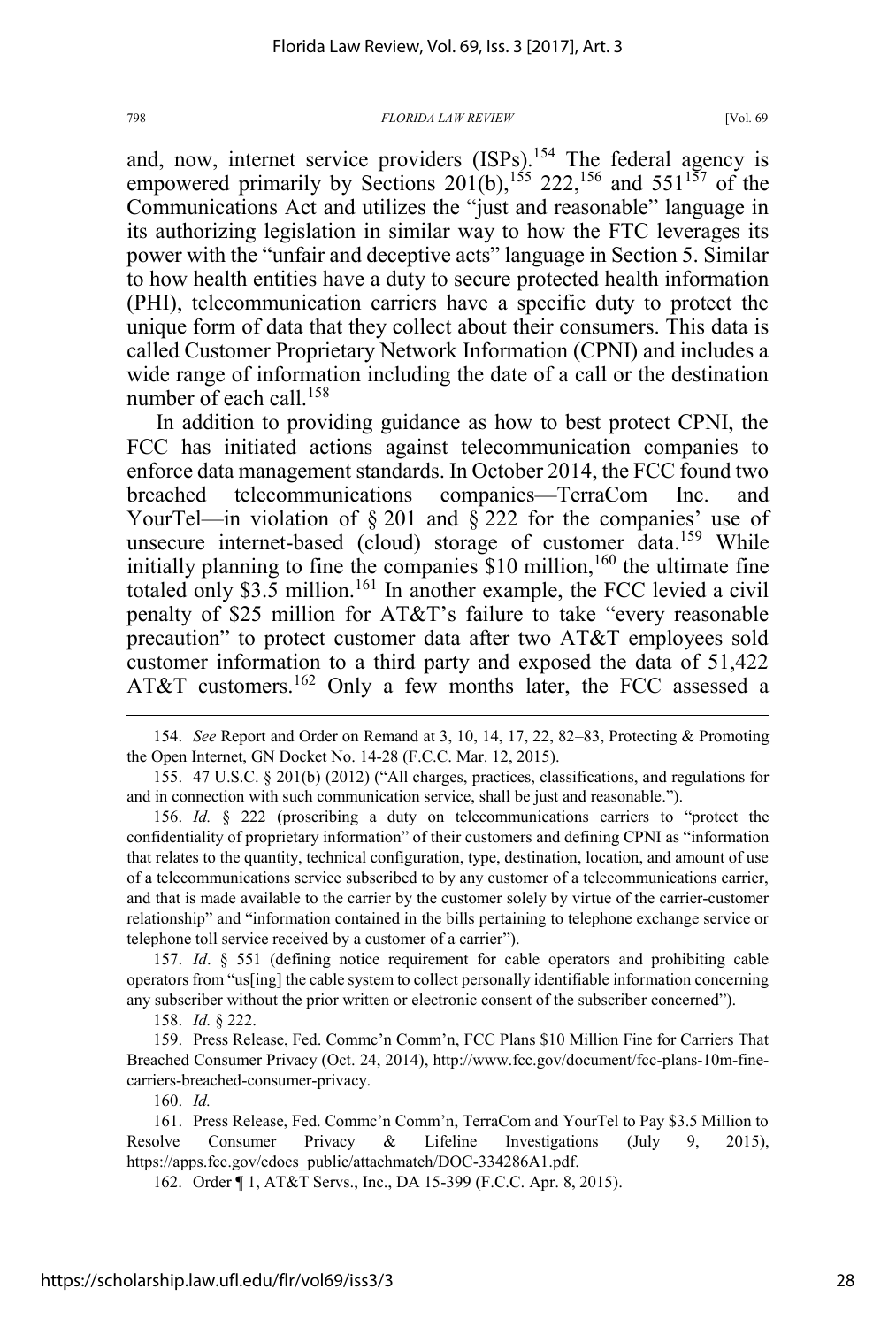\$595,000 penalty on Cox Communications in the FCC's first ever enforcement action on a cable company.<sup>163</sup> An FCC investigation into a third-party hack of Cox's system revealed that the company failed to adequately protect CPNI and PII.<sup>164</sup> Although the FCC primarily focused on Cox's failure to protect customer information, the FCC also chastised the company's violation of FCC notification standards.<sup>165</sup> While AT&T and Cox simply failed to notify the FCC of the breaches within the mandated seven-day period, TerraCom and YourTel only notified the FCC after a news reporter discovered the breach.<sup>166</sup>

This reinvigorated level of enforcement became particularly important when the Ninth Circuit—in an opinion that the court has since ordered to be reheard—held that common carriers are exempt from FTC Section V actions.<sup>167</sup> As a result of this perceived gap, the FCC began exploring new ways to exert their authority even beyond the enforcement actions discussed above.

In 2015, the FCC and FTC signed a *Memorandum of Understanding*, which clarified that the FTC can target and fine common carriers for any of their non-common carrier activities, such as any Fair Credit Reporting Act violations.<sup>168</sup> In 2016, the FCC publicized their Notice of Proposed Rulemaking (NPRM) that seeks to increase privacy protections for customers of broadband and other telecommunications services.<sup>169</sup> Two of the most controversial components of the NPRM included (1) tighter restrictions for the protection of customer data<sup>170</sup> and (2) extensive data breach notification requirements including mandated adoptions of risk management procedures and the obligation to notify affected customers no later than ten days after the breach.<sup>171</sup> While the NPRM received extensive support from digital liberties organizations, $172$  State Attorneys

165. *Id.* ¶ 2.

166. *See* Press Release, Fed. Commc'n Comm'n, *supra* note 161.

168. FCC-FTC, FCC-FTC CONSUMER PROTECTION MEMORANDUM OF UNDERSTANDING 2 (2015), https://www.ftc.gov/system/files/documents/cooperation\_agreements/151116ftcfccmou.pdf.

169. Notice of Proposed Rulemaking, Protecting the Privacy of Customers of Broadband & Other Telecomm. Servs., WC Docket No. 16-106 (F.C.C Apr. 1, 2016).

170. *Id.* ¶¶ 60–66.

171. *Id.* ¶¶ 174, 234.

172. Letter from Access Humboldt et al. to Tom Wheeler, Chairman, FCC (Sept. 7, 2016), https://www.aclu.org/letter/coalition-letter-urging-fcc-reject-calls-weaken-broadband-privacyrule.

 <sup>163.</sup> Order ¶ 4, Cox Commc'ns, Inc., DA 15-1241 (F.C.C. Nov. 5, 2015).

<sup>164.</sup> *Id.* ¶ 1.

<sup>167.</sup> *See* FTC v. AT&T Mobility LLC, No. 15-16585, 2016 WL 4501685, at \*4 (9th Cir. Aug. 29, 2016), *reh'g en banc granted sub nom.*, Fed. Trade Commn. v. AT&T Mobility LLC, 864 F.3d 995 (9th Cir. 2017).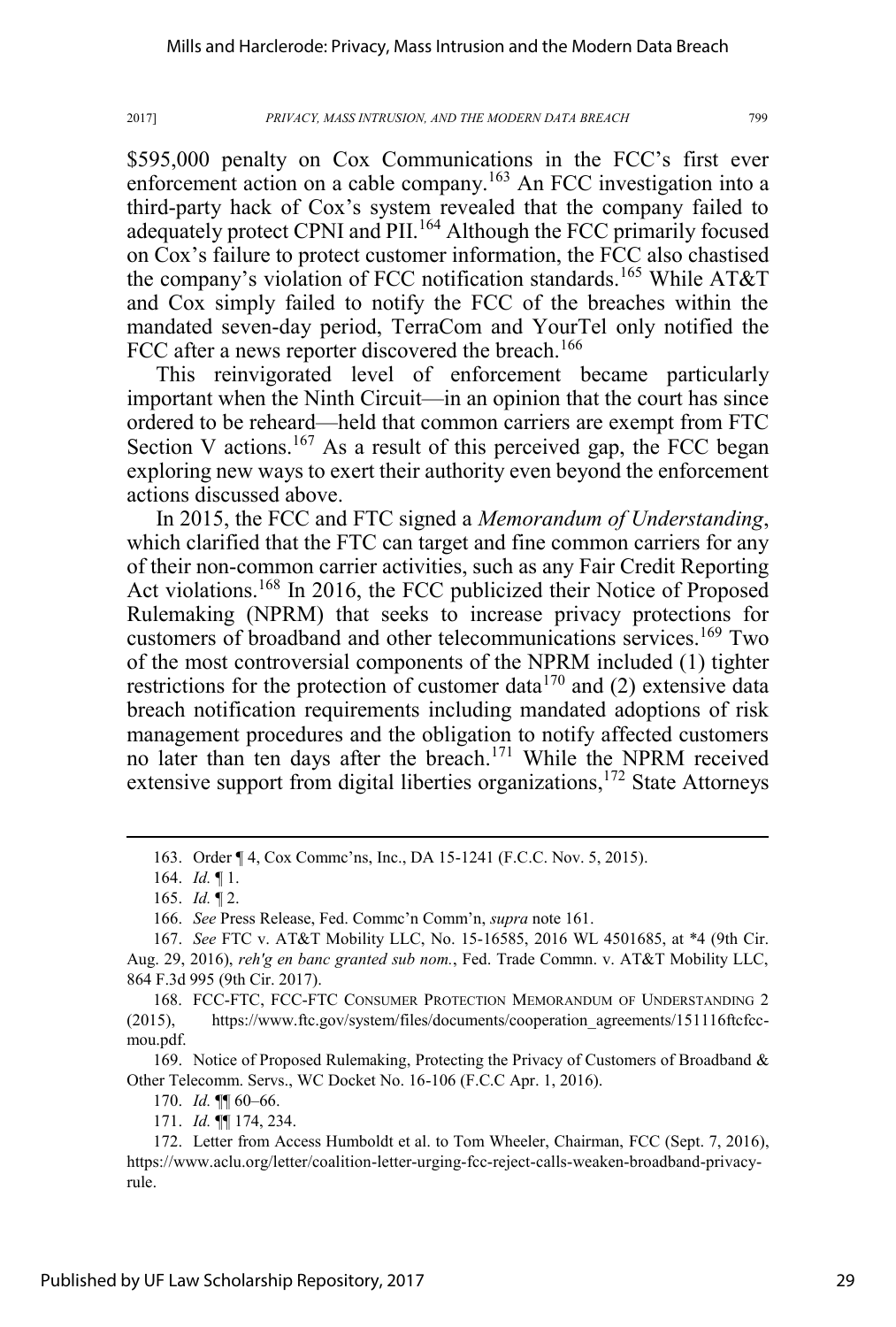General<sup>173</sup> and the telecommunications industry<sup>174</sup> staunchly opposed the NPRM as unnecessarily draconian. The negative reaction to the NPRM led then-FCC Chairman Thomas Wheeler to release an updated version of the proposed rule. The update included sensitivity distinction to comport with the existing FTC privacy framework, but very little change to the data breach requirements.<sup>175</sup> While the FCC initially adopted the broadband privacy rules in October 2016,<sup>176</sup> current FCC Chairman Ajit Pai successfully led the effort to stay the enforcement of the rules in March  $2017$ .<sup>177</sup> To formalize this stay, Congress voted to reverse the privacy rules and President Trump signed an official repeal of the rules in April  $2017.<sup>178</sup>$ 

Chairman Pai's leadership signals the FCC's likely reduced role in the establishment and enforcement of privacy and data security regulation.<sup>179</sup> Despite this course reversal, it is in the best interest of any company that falls within the common carrier designation to follow both FCC and FTC guidelines, which includes staying up to date on any FCC consent decrees and FTC Section 5 enforcements.<sup>180</sup>

 173. Kurt Orzeck, *FCC Should Drop ISP Privacy Plan, 16 State AGs Say*, LAW360 (Sept. 19, 2016, 9:00 PM), http://www.law360.com/articles/840974/fcc-should-drop-isp-privacy-plan-16-state-ags-say*.*

174. Allison Grande, *Internet Group Fights Bid for Uniform FCC Privacy Rules*, LAW360 (Sept. 21, 2016, 9:58 PM), http://www.law360.com/corporate/articles/843055/internet-groupfights-bid-for-uniform-fcc-privacy-rules.

175. FED. COMMC'N COMM'N, FACT SHEET: CHAIRMAN WHEELER'S PROPOSAL TO GIVE BROADBAND CONSUMERS INCREASED CHOICE OVER THEIR PERSONAL INFORMATION 2 (2016), http://transition.fcc.gov/Daily\_Releases/Daily\_Business/2016/db1006/DOC-341633A1.pdf.

176. *FCC Adopts Broadband Consumer Privacy Rules*, FED. COMM. COMMISSION (Oct. 27, 2016), https://www.fcc.gov/document/fcc-adopts-broadband-consumer-privacy-rules.

177. *FCC Moves to Ensure Consumers Have Uniform Online Privacy Protection*, FED. COMM. COMMISSION (Mar. 1, 2017), https://www.fcc.gov/document/fcc-moves-ensureconsumers-have-uniform-online-privacy-protection.

178. Pub. L. No. 115-22; 131 Stat. 88 (2017).

179. *See* Cecilia Kang, *F.C.C., in Potential Sign of the Future, Halts New Data Security Rules*, N.Y. TIMES (Mar. 1, 2017), https://www.nytimes.com/2017/03/01/technology/fcc-datasecurity-rules.html?mcubz=0.

180. Companies should also stay up to date with any data security guidance released by the National Institute of Standards and Technology (NIST), the Securities and Exchange Commission (SEC), and the Consumer Financial Protection Bureau (CFPB). In 2017, NIST issued a draft update to their 2014 Cybersecurity Framework that sets forth a highly detailed and technical approach for private organizations to better manage cybersecurity risk. NAT'L INST. OF STANDARDS & TECH., FRAMEWORK FOR IMPROVING CRITICAL INFRASTRUCTURE CYBERSECURITY: DRAFT VERSION 1.1 (Jan. 10, 2017), https://www.nist.gov/sites/default/files/documents////draftcybersecurity-framework-v1.1-with-markup1.pdf. In 2011, the SEC issued non-binding guidance for publicly traded companies that suffer a significant cybertheft or are vulnerable to such an attack. For example, the SEC encourages these companies to disclose a cybersecurity incident if it renders an investment in the company risky or if the incident materially affects its products, services, customer relationships, or competitive conditions. See DIV. OF CORP. FIN. SEC. & EXCH.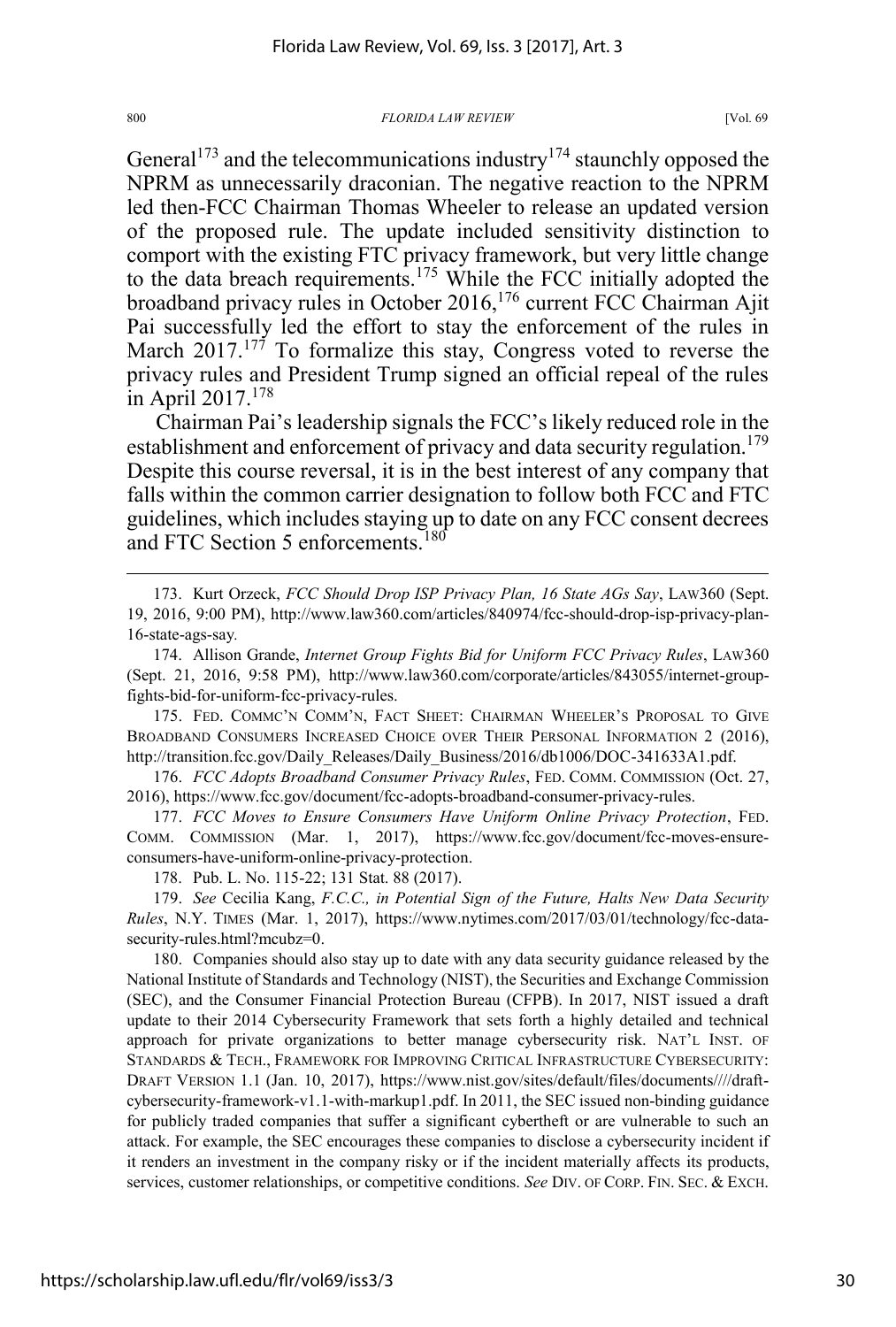$\overline{a}$ 

### 2017] *PRIVACY, MASS INTRUSION, AND THE MODERN DATA BREACH* 801

# C. *Federal Standards in Other Sectors and Requirements for Notification*

In addition to the FTC's broad jurisdiction and FCC regulation of communications, private and public-sector enterprises have additional specific regulatory requirements. Those requirements may be extremely industry specific—such as healthcare data protections set forth in HIPAA. However, there are also more general statutory requirements, such as the breach notification standards that apply across industries, though even these notification standards may differ<sup>181</sup> depending on the specific industry.<sup>182</sup> These statutory duties are codified in several different statutes and federal rules rather than in one comprehensive law. Irrespective of the particular federal legal obligation in a sector, any entity that suffers a breach would be well advised to promptly notify those exposed.

### 1. Healthcare Data

Among the various possible private sector breaches, one of the most sensitive is disclosure of healthcare data. HIPAA sets forth the regulatory framework to protect health information. In the event of a data breach, entities in the health sector<sup>183</sup> are required to notify affected individuals by first-class mail or email. The health care provider must also notify the media if the breach affects more than 500 individuals.<sup>184</sup> Further, if a

182. In 2015, Congress considered several data breach bills that would create a more standardized data breach response across the sectors. The Center for Democracy and Technology analyzes four of the more prominent data breach bills in this 2015 report. *See generally* CTR. FOR DEMOCRACY & TECH., COMPARISON OF FOUR DATA BREACH BILLS CURRENTLY BEFORE CONGRESS (114TH SESSION) 1 (2015), https://cdt.org/files/2015/09/2015-09-09-Federal-DBN-Bills-Comparison-Chart\_2.pdf.

COMM'N, CF DISCLOSURE GUIDANCE: TOPIC NO. 2, at 2, 4 (2011), https://www.sec.gov/ divisions/corpfin/guidance/cfguidance-topic2.htm. In March 2016, the CFPB initiated their first data security enforcement action against a payment card company that deceived consumers about its data security practices. Citing the increased frequency of data breaches, the CFPB criticized the company's failure to address known security flaws including poor employee practices. *See*  Press Release, Consumer Fin. Prot. Bureau, CFPB Takes Action Against Dwolla for Misrepresenting Data Security Practices (Mar. 2, 2016), http://www.consumerfinance.gov/aboutus/newsroom/cfpb-takes-action-against-dwolla-for-misrepresenting-data-security-practices/.

<sup>181.</sup> A 2010 Congressional Research Service Report provides a comprehensive discussion of the patchwork of federal data breach notification standards. *See* GINA STEVENS, CONG. RES. SERV., RL34120, FEDERAL INFORMATION SECURITY AND DATA BREACH NOTIFICATION LAWS 4 (2010).

<sup>183.</sup> Health Information Technology for Economic and Clinical Health Act, Pub. L. No. 11- 5, 123 Stat. 226 (2009) (codified as amended in scattered sections of 42 U.S.C.); Health Insurance Portability and Accountability Act of 1996, Pub. L. No. 104-191, 110 Stat. 1936 (codified as amended in scattered sections of 26, 29, and 42 U.S.C.).

<sup>184. 45</sup> C.F.R. §§ 164.400–.414 (2017).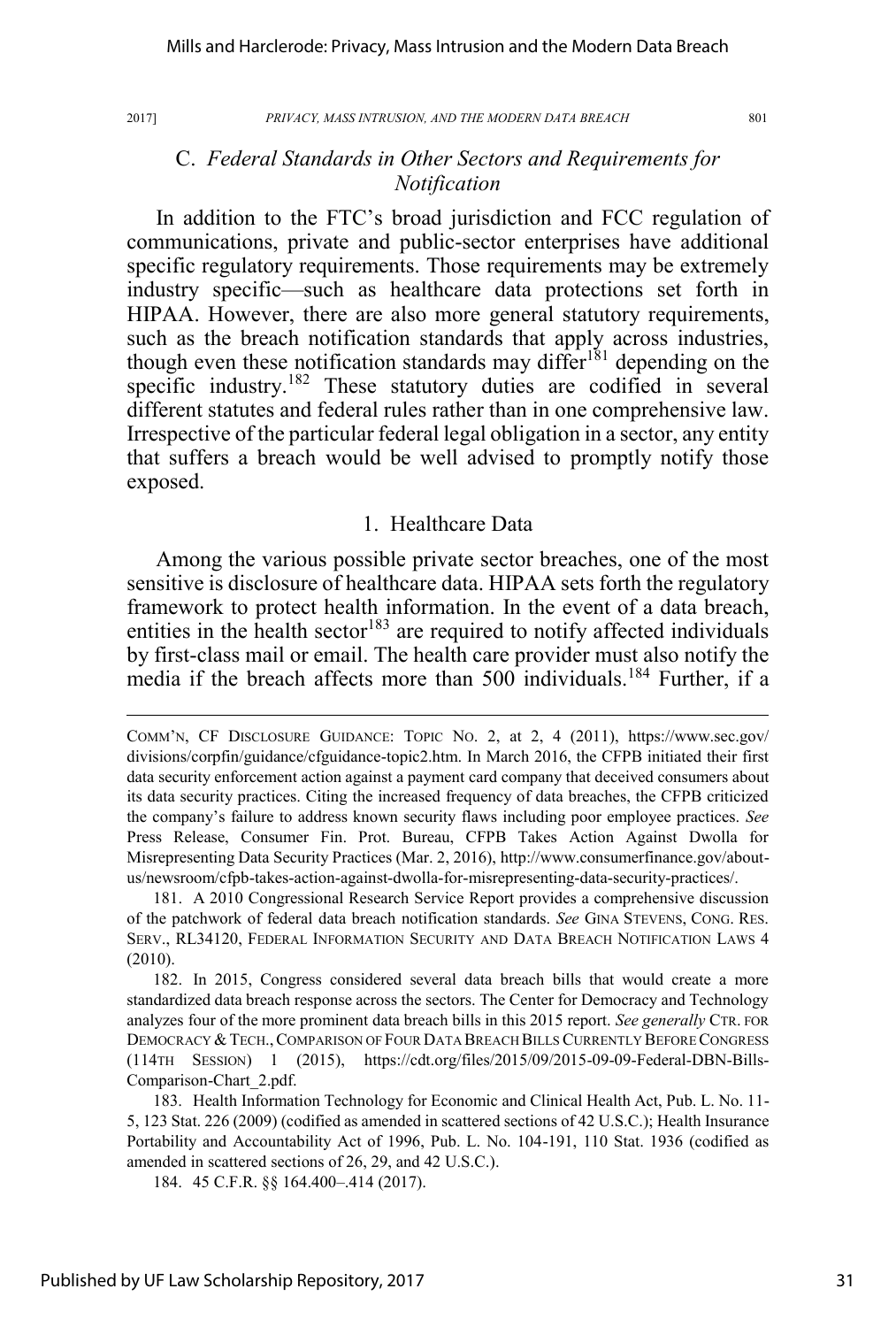"business associate" entrusted with patient information is breached, the associate must notify covered entities without unreasonable delay within sixty days of the breach.<sup>185</sup> These protections are of a particular importance now as the healthcare industry has come under continual assault from various hackers including the deployment of ransomware to blackmail the provider.<sup>186</sup>

# 2. Education Data

Though education data has heightened privacy protections, the education sector does not have breach notification requirements, nor are they the subject of rigorous regulation by the FTC or FCC. In fact, the 2008 amendment to the Family Educational Rights and Privacy Act (FERPA) specifically detailed how:

The [U.S.] Department [of Education] does not have the authority under FERPA to require that agencies or institutions issue a direct notice to a parent or student upon an unauthorized disclosure of education records. FERPA requires only that the agency or institution record the disclosure so that a parent or student will become aware of the disclosure during an inspection of the student's education record<sup>187</sup>

The amendment advises that student notification may be triggered if the breach involves a social security number or other information that would increase the likelihood of identity theft.<sup>188</sup> The Department of Education recommends that an institution should notify the Family Policy Compliance Office (FPCO) if a breach does occur.<sup>189</sup> Regardless of notification, the FPCO has the authority to conduct its own investigation of the breach.<sup>190</sup> If reintroduced in a future session, the proposed Student Privacy Protection Act would amend the current standards by requiring parental notification if a student's data is accessed.<sup>191</sup> As student data is  $\frac{1}{2}$  increasingly stored using cloud computing,<sup>192</sup> and education technology

 <sup>185.</sup> *Id.* § 164.410(b).

<sup>186.</sup> *See* discussion *infra* pp. 788–89.

<sup>187.</sup> PRIVACY TECH. ASSISTANCE CTR., DATA BREACH RESPONSE CHECKLIST 3 (2012), http://ptac.ed.gov/sites/default/files/checklist\_data\_breach\_response\_092012.pdf.

<sup>188.</sup> *Id.*

<sup>189.</sup> *Id.* at 9.

<sup>190. 34</sup> C.F.R. § 99.64(b) (2017).

<sup>191.</sup> Student Privacy Protection Act, S. 1341, 114th Cong. (2015).

<sup>192.</sup> *See* Family Educational Rights and Privacy, Final Rule, 76 Fed. Reg. 75603, 75612 (Dec. 2, 2011); *see generally* PRIVACY TECH. ASSISTANCE CTR., FREQUENTLY ASKED QUESTIONS– CLOUD COMPUTING 1, 4 (2012), http://ptac.ed.gov/sites/default/files/cloud-computing.pdf.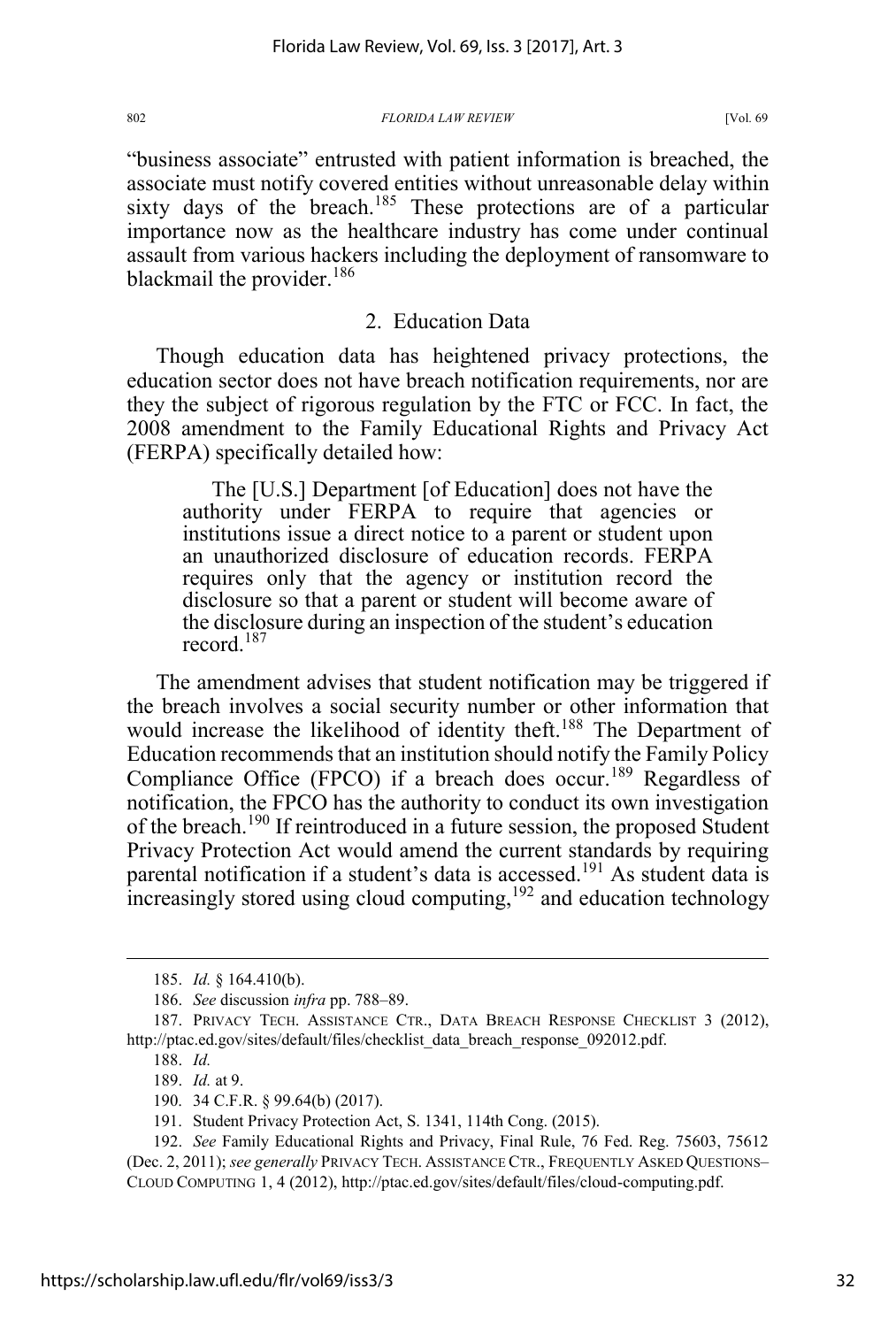platforms become mainstream teaching tools,<sup>193</sup> FERPA protection of education data will need to be further updated to anticipate security challenges unique to sensitive digital data.

# 3. Financial Data

In the financial sector, Title V of the Gramm–Leach–Bliley Act  $(GLBA)^{194}$  requires financial institutions to notify individuals as soon as possible if the institution determines that misuse of PII has occurred or is reasonably possible. Due to the lack of enforcement mechanisms in the GLBA, the FTC will intervene to initiate compliance if an institution violates the data security or privacy standards.<sup>195</sup> Beyond notification standards, the SEC has established a series of cybersecurity "requests" for corporate boards.<sup>196</sup> SEC requests range from establishing a corporate culture of data security to having procedures in place in case of a data breach.<sup>197</sup> In a similar vein, the Financial Industry Regulatory Authority also released its 2015 Cybersecurity Report on Best Practices, which provides an extensive data security guide for broker-dealers.<sup>198</sup>

4. Data Managed By Government and Government Contractors

In 2015, hackers compromised the data of 4 million federal employees in the massive Office of Personnel Management breach.<sup>199</sup> In the event of a breach, the federal government must adhere to standards set by Office of Management and Budget Memorandum M-07-16.200 For

 <sup>193.</sup> *See* Press Release, U.S. Dep't of Educ., Department of Education Launches the Educational Quality Through Innovative Partnerships (EQUIP) Experiment to Provide Low-Income Students with Access to New Models of Education and Training (Oct. 14, 2015), http://www.ed.gov/news/press-releases/fact-sheet-department-education-launches-educationalquality-through-innovative-partnerships-equip-experiment-provide-low-income-students-accessnew-models-education-and-training; *see also* FLA. STAT. § 1004.0961 (2016) (beginning in the 2015–2016 school year, Florida students can earn academic credit for online courses).

<sup>194.</sup> Pub. L. No. 106-102, 113 Stat. 1338, 1437 (1999) (codified as amended at 15 U.S.C. §§ 6801–09 (2012)).

<sup>195. 16</sup> C.F.R. § 314 (2017).

<sup>196.</sup> OFFICE OF COMPLIANCE INSPECTIONS  $\&$  EXAMINATIONS, U.S. Sec.  $\&$  Exch. COMM'N, OCIE'S 2015 CYBERSECURITY EXAMINATION INITIATIVE 2 (2015), https://www.sec.gov/ocie/ announcement/ocie-2015-cybersecurity-examination-initiative.pdf.

<sup>197.</sup> *Id.* 

<sup>198.</sup> *See* FIN. INDUS. REGULATORY AUTH., REPORT ON CYBERSECURITY PRACTICES 1 (2015), https://www.finra.org/sites/default/files/p602363%20Report%20on%20Cybersecurity%20Practi ces\_0.pdf.

<sup>199.</sup> Spencer Ackerman, *US Government Responds to Latest Hack: Give Us More Power over Data Collection*, GUARDIAN (June 5, 2015, 3:06 PM), https://www.theguardian.com/ technology/2015/jun/05/us-government-opm-hack-data-collection-powers.

<sup>200.</sup> Memorandum from Deputy Dir. for Mgmt. of the Office of Mgmt. & Budget to the Heads of Exec. Dep'ts & Agencies (May 22, 2007), https://www.whitehouse.gov/sites/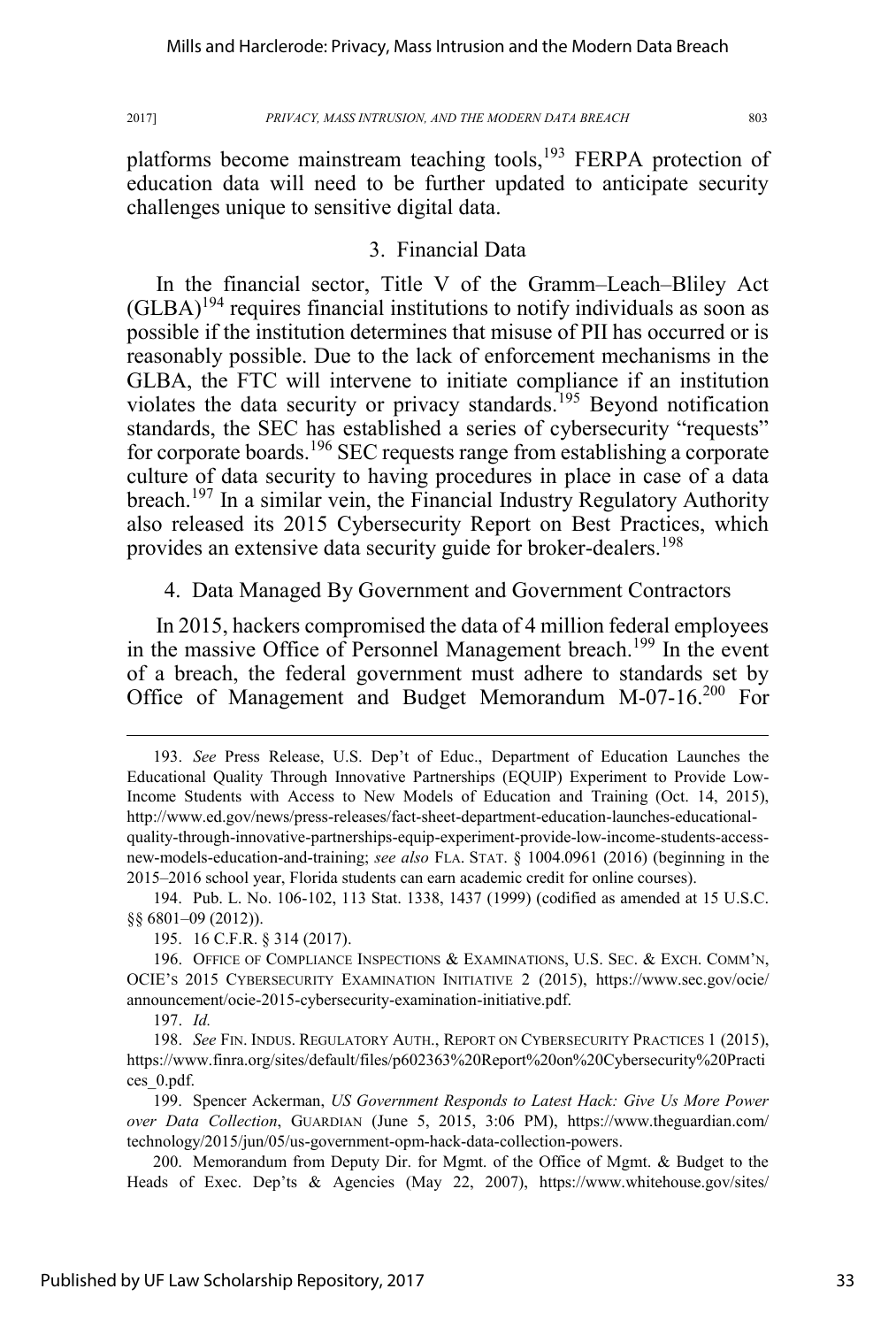instance, a federal agency must internally disclose a breach of PII within one hour of becoming aware of the breach.<sup>201</sup> However, external notification is not as immediate and must be done only without "unreasonable delay."<sup>202</sup>

Another specific set of sector regulations apply to government contractors who handle Controlled Unclassified Information (CUI) and other federal information. Edward Snowden, for example, gained access to NSA data as an employee of Booz Allen Hamilton, a private sector contractor.<sup>203</sup> In 2015, the National Institute of Standards and Technology (NIST) issued updated guidelines for federal agencies working with contractors who handle CUI.<sup>204</sup> Because the guidelines do not impose strict requirements for the contractors to adopt, inconsistencies between different contractors are likely to develop. In May 2016, the Department of Defense, General Services Administration, and the National Aeronautics and Space Administration released a Final Rule to be added to the Federal Acquisition Regulation regarding the basic safeguarding of contractor information systems.<sup>205</sup> The rule is applied with other federal requirements, but also maps out the basic cyber security practices to be adopted by all contractors that "process[], store[], or transmit[] [f]ederal contract information."<sup>206</sup> These practices include: authenticating or verifying the identities of users, processes, and devices before allowing access to an information system; sanitizing or destroying information system media containing federal personnel contract information before disposal, release, or reuse; and performing periodic malicious code scans of the information system and real-time scans of files from external sources as files are downloaded, opened, or executed.<sup>207</sup>

 $\overline{a}$ 

whitehouse.gov/files/omb/memoranda/2007/m07-16.pdf.

<sup>201.</sup> *Id.*

<sup>202.</sup> *Id.*

<sup>203.</sup> Julian Borger, *Booz Allen Hamilton: Edward Snowden's US Contracting Firm*, GUARDIAN (June 9, 2013, 5:01 PM), https://www.theguardian.com/world/2013/jun/09/boozallen-hamilton-edward-snowden.

<sup>204.</sup> These guidelines are not in and of themselves legally binding. However, failure to follow industry standards can be risky. *See* RON ROSS ET AL., NAT'L INST. OF STANDARDS & TECH., PROTECTING CONTROLLED UNCLASSIFIED INFORMATION IN NONFEDERAL INFORMATION SYSTEMS AND ORGANIZATIONS 12 (2015), http://nvlpubs.nist.gov/nistpubs/SpecialPublications/NIST. SP.800-171.pdf.

<sup>205.</sup> Federal Acquisition Regulation for Basic Safeguarding of Contractor Information Systems, 81 Fed. Reg. 30,439, 30,439 (May 16, 2016) (to be codified at 48 C.F.R. pts. 4, 7, 12, and 52).

<sup>206.</sup> *Id.* at 30,445.

<sup>207.</sup> *Id.* at 30,446.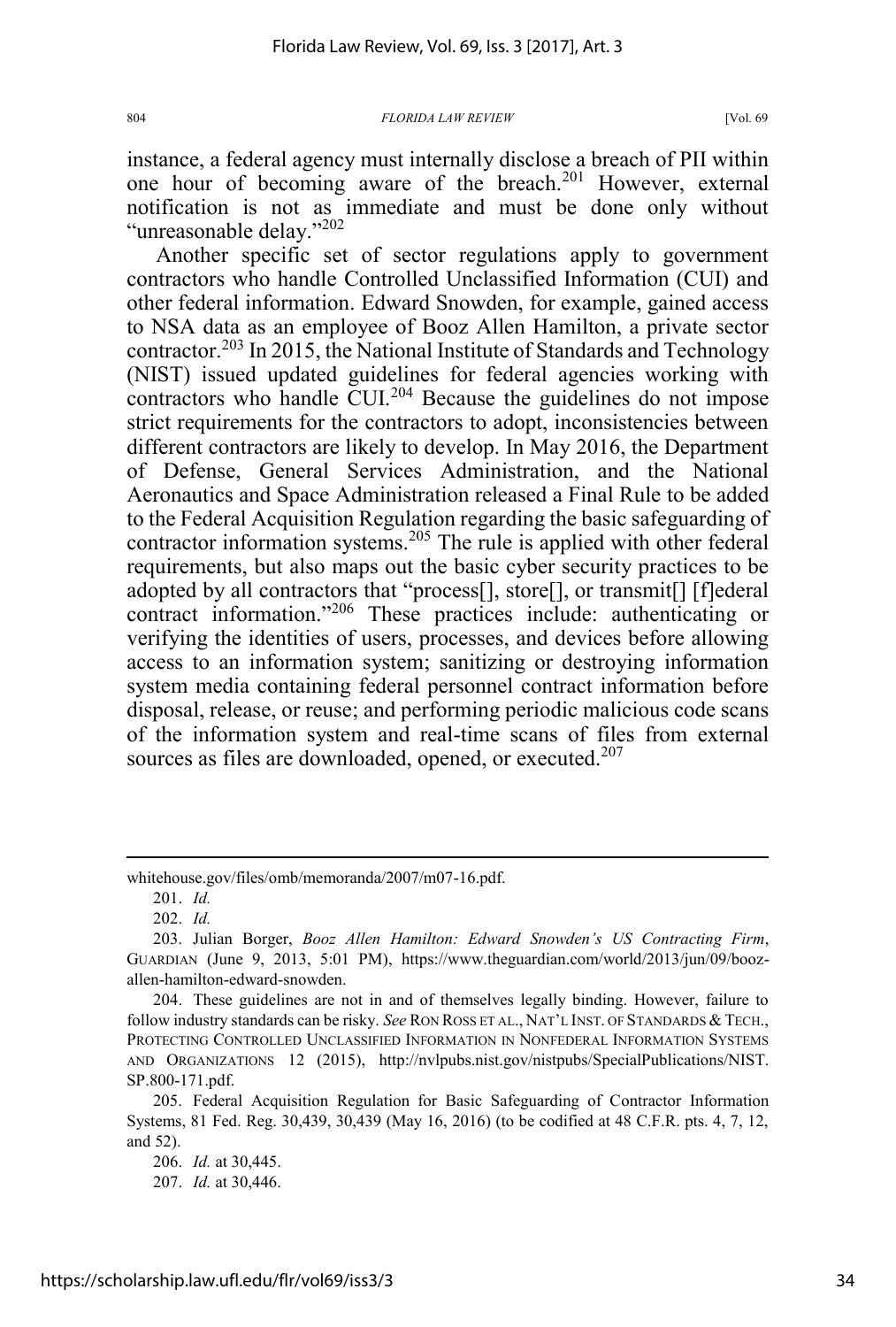# D. *State Standards for Breach Notification*

In addition to the complex federal standards, forty-eight states have enacted data breach notification laws. California was the first state to enact a law requiring notification to victims of a data breach.<sup>208</sup> The statute requires a data custodian to notify the original creator or "owner" of the data when data is disseminated to an unauthorized person.<sup>209</sup> Most other states have since adopted similar statutes that require prompt notification when a data breach occurs and authorize civil penalties when notification is delayed or not made.<sup>210</sup> However, if the data is encrypted, forty-seven states plus the District of Columbia, Guam, Puerto Rico, and Virgin Islands exempt the entities from these notification requirements.<sup>211</sup> Despite one in five breaches involving paper records,<sup>212</sup> several states require notification if the data breach concerns electronic records only.<sup>213</sup> Some states require notification immediately after a breach occurs, while others allow the data custodian to assess the potential risk of harm to the person before determining whether to issue notification.214 Data custodians face consequences for failing to notify or for making an untimely notification that vary from a small fine issued by a state agency to a private right of action for damages.<sup>215</sup>

The multitude of statutes across the states create a patchwork of standards and enforcement.<sup>216</sup> Thirty-one states, plus Puerto Rico and the District of Columbia, have enacted legislation that broadens the general definition of personal information to reflect the changing technical landscape, including username and passwords, answers to security

212. Melinda L. McLellan, *2015 BakerHostetler Incident Response Report Shows One in Five Breaches Involved Paper Records*, BAKERHOSTETLER (June 1, 2015), https://www.dataprivacymonitor.com/data-breaches/2015-bakerhostetler-incident-responsereport-shows-one-in-five-breaches-involved-paper-records/.

213. *See Many State Data Breach Laws Don't Protect Paper Records*, BLOOMBERG BNA: TECH., TELECOM & INTERNET BLOG (Jan. 12, 2009), http://www.bna.com/state-data-breachb12884907245/.

214. STEVENS, *supra* note 209, at 6.

216. *See* BAKER & HOSTETLER LLP, *supra* note 211, at 1.

 <sup>208.</sup> *See* FCC-FTC, *supra* note 168, at 1.

<sup>209.</sup> GINA STEVENS, CONG. RESEARCH SERV., R42475, DATA SECURITY BREACH NOTIFICATION LAWS 3 (2012).

<sup>210.</sup> *Id.*

<sup>211.</sup> *See* BAKER & HOSTETLER LLP, STATE DATA BREACH LAW SUMMARY 24–27 (2017), https://www.bakerlaw.com/files/Uploads/Documents/Data%20Breach%20documents/Data\_Bre ach\_Charts.pdf.

<sup>215.</sup> Steptoe & Johnson, LLP has created an excellent catalog of the different types of penalties different state notification laws authorize. STEPTOE & JOHNSON LLP, COMPARISON OF US STATE AND FEDERAL SECURITY BREACH NOTIFICATION LAWS 3 (2016), http://www.steptoe.com/assets/htmldocuments/SteptoeDataBreachNotificationChart.pdf.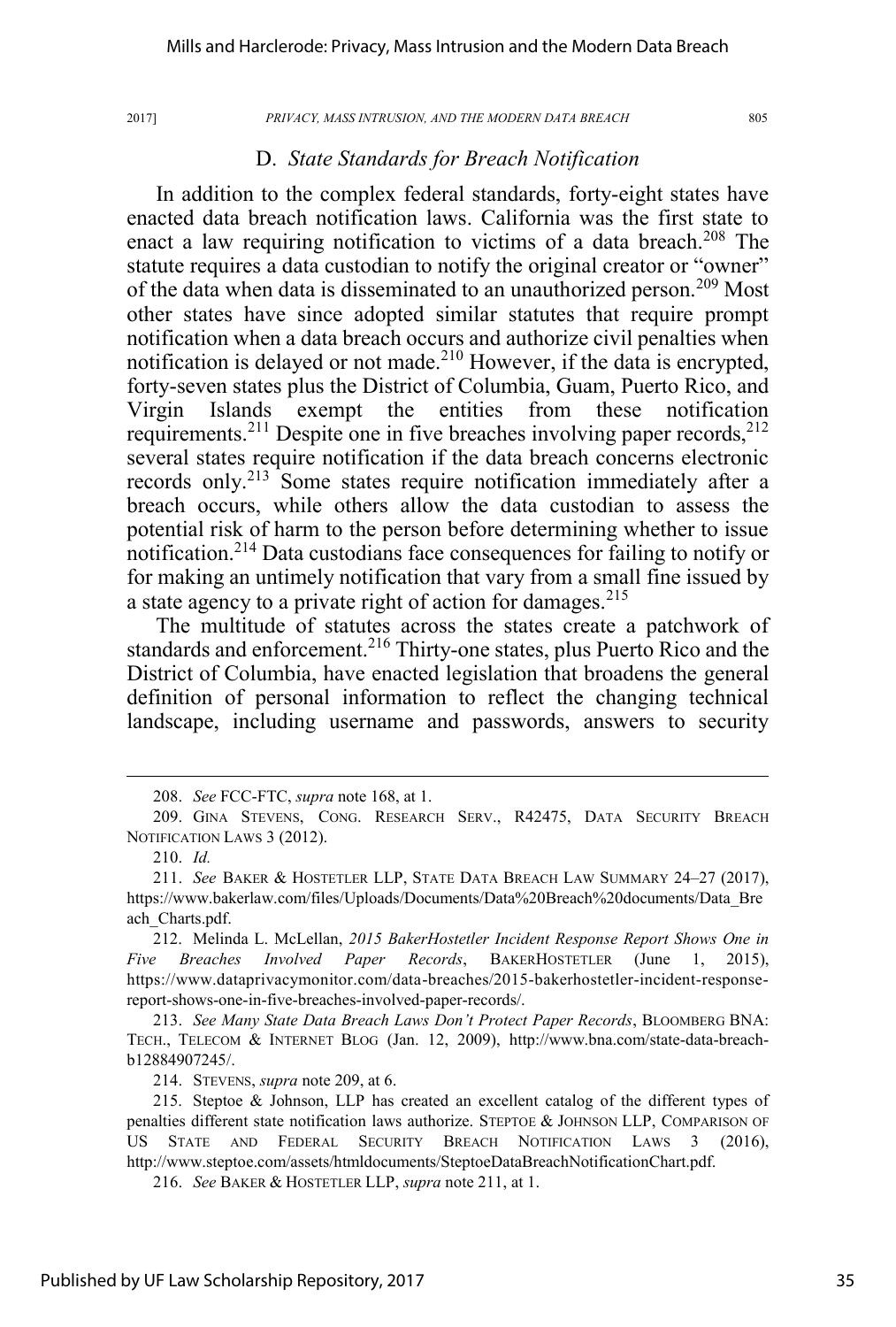questions, or biometric data as  $\text{PII}^{217}$  Alternatively, some states employ a catch-all definition as exemplified by New York's statute: "Personal information means any information concerning a natural person which, because of name, number, personal mark, or other identifier, can be used to identify such natural person."<sup>218</sup>

Most state statutes do not enable civil action if the personal data was acquired in encrypted form.<sup>219</sup> However, a handful of state statutes provide that if encrypted data is obtained along with access to the encryption key, it renders the data as accessible as if it were unencrypted, and, accordingly, a civil action remedy is available.<sup>220</sup>

Many states give exclusive power to the attorney general to enforce data breach notice statutes,  $221$  but some states provide exemptions to this standard, carving out the power for individuals to pursue civil remedies. Fourteen, plus the District of Columbia, Puerto Rico, and the Virgin Islands, permit a civil cause of action for data breaches, while Texas and Tennessee address data breach damages under their respective consumer protection acts.<sup>222</sup> Even where a state provides an avenue for relief, demonstrating sufficient damages for a claim may be a challenge.<sup>223</sup> Most states impose time limits and restrictions on monetary damages, such as the District of Columbia statute, which expressly states that damages may not include dignitary damages such as pain and suffering.<sup>224</sup>

Emerging state standards may soon become industry standards and targets for other federal and state governments alike. For example, in the financial services industry, the New York Department of Financial Services (DFS) is setting a high bar with its highly detailed cybersecurity regime, which partially went into effect on March 1, 2017.<sup>225</sup> This regulation requires covered entities to implement an internal cybersecurity program and policy, requires third-party service providers to have a cybersecurity policy, hire a chief information security officer,

220. *See id.* at 24–27.

221. State Attorneys General (AGs) are further expanding the role in data breaches by using these notification laws to step in when the FTC fails to take action. For example, the New York AG entered into a settlement with Uber mandating the adoption of new authentication and encryption practices. Allison Grande, *Uber Privacy Pact Shows New Enforcement Role for State AGs*, LAW360 (Jan. 11, 2016, 10:47 PM), http://www.law360.com/articles/745180/uber-privacypact-shows-new-enforcement-role-for-state-ags.

222. *See* BAKER & HOSTETLER LLP, *supra* note 211, at 22–23.

223. *See generally* Elizabeth D. de Armond, *A Dearth of Remedies*, 113 PA. ST. L. REV. 1, 7–8 (2008) (discussing federal gaps and the states' role in protecting data privacy).

 <sup>217.</sup> *Id.* at 2–9.

<sup>218.</sup> N.Y. GEN. BUS. LAW § 899-aa(1)(a) (McKinney 2016).

<sup>219.</sup> For example, Arkansas's statute notes how the statute only applies to "unencrypted data elements." BAKER & HOSTETLER LLP, *supra* note 211, at 24.

<sup>224.</sup> *See* BAKER & HOSTETLER LLP, *supra* note 211, at 23.

<sup>225.</sup> N.Y. COMP. CODES R. & REGS. tit. 23, § 500 (2017).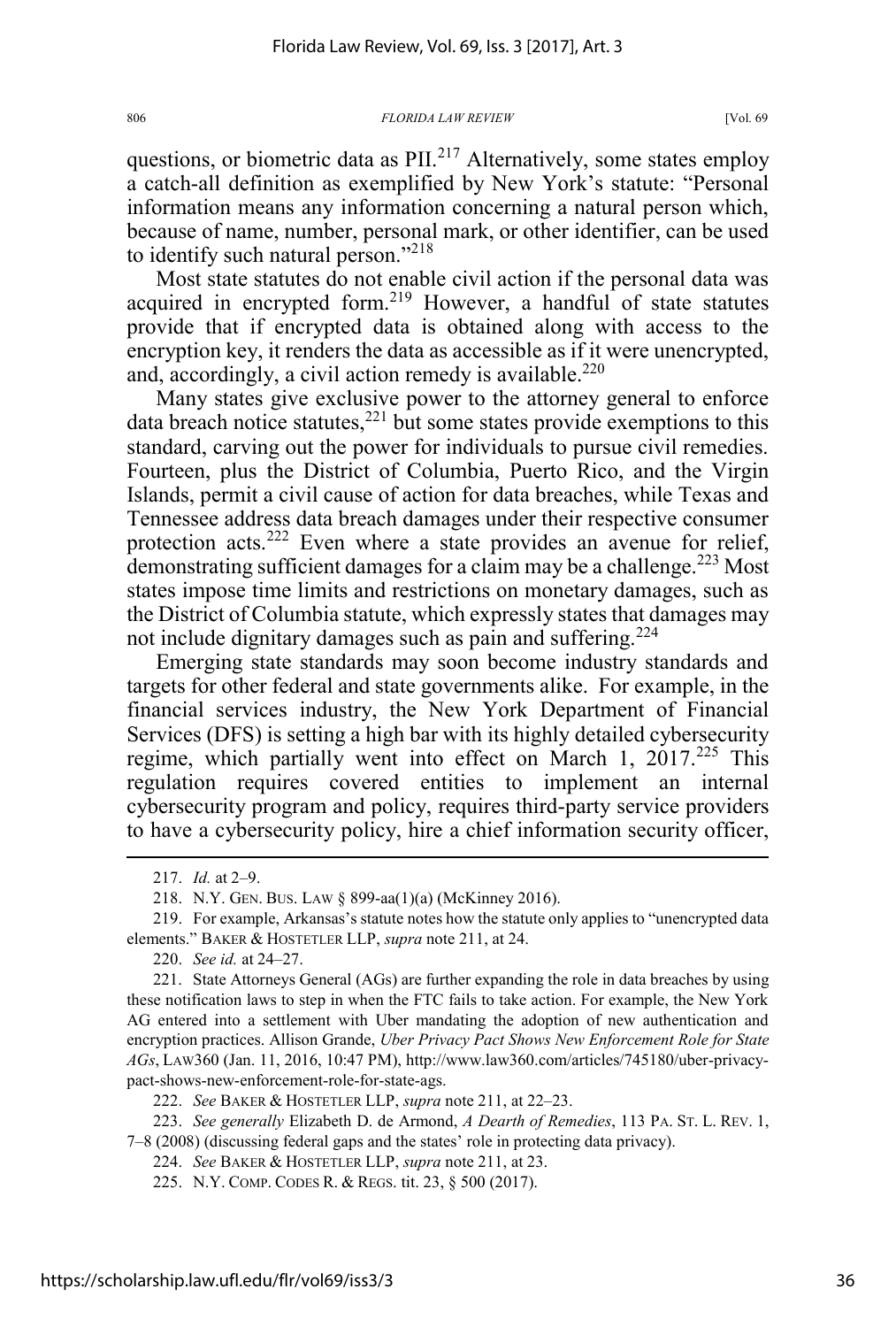comply with access privileges and personnel/intelligence requirements, adopt an incident response plan, and bear the responsibility to provide notice of qualifying security to the DFS superintendent.<sup>226</sup> The existence of state requirements and standards presents a challenge to every multistate enterprise. For example, the litigation surrounding the Target breach included allegations of violations of certain state standards where civil actions were authorized, as well as federal standards. Interstate enterprises are well advised to be aware of state security and notification standards.

### IV. PRIVATE CAUSES OF ACTION OR RESPONSES TO A DATA BREACH

Providing legal remedies for victims of breach presents novel challenges. Government actions are limited to penalizing companies or punishing hackers. Government sanctions against companies can be significant and harmful to these private entities, but harmed individuals have had limited success because of outdated or inadequate remedies. Based on the continued frequency of data breaches, government actions alone are neither an effective deterrent to hackers, nor an adequate remedy for harmed individuals.

For any given data breach, there may be multiple plaintiffs and also numerous defendants. The breached entity may seek recovery from others who are responsible for the data breach. For example, the harmed company may seek relief against the hacker, an individual causing the breach, a data custodian, a service provider, or a subcontractor. Other injured parties—other than the exposed individual—may seek recovery against the breached company. Common examples are banks or credit card companies who are legally accountable to customers whose credit card data was stolen and used.<sup>227</sup> Most often, the individual must join a class action option, which reflects the relatively small nature of the losses, but also presents multiple approaches to seeking compensation. Even though the common law remedies have yet to be highly effective, there are, *hypothetically*, a plethora of options available.

# A. *Negligence*

A plaintiff in a data breach class action premised on negligence will allege that the company, as the data custodian, had a duty to exercise reasonable care in protecting the plaintiff's PII, the company breached

 <sup>226.</sup> *Id.*

<sup>227.</sup> Banks and credit card companies will compensate customers for fraudulent charges, but seek reimbursement—with varying degrees of success—from retail companies for expenses incurred through a data breach. Julie Creswell, *As Online Data Theft Escalates, Banks Look to Retailers to Bear the Losses*, N.Y. TIMES (Sept. 28, 2015), http://www.nytimes.com/2015/ 09/29/business/as-online-data-theft-escalates-banks-look-to-retailers-to-bear-the-losses.html.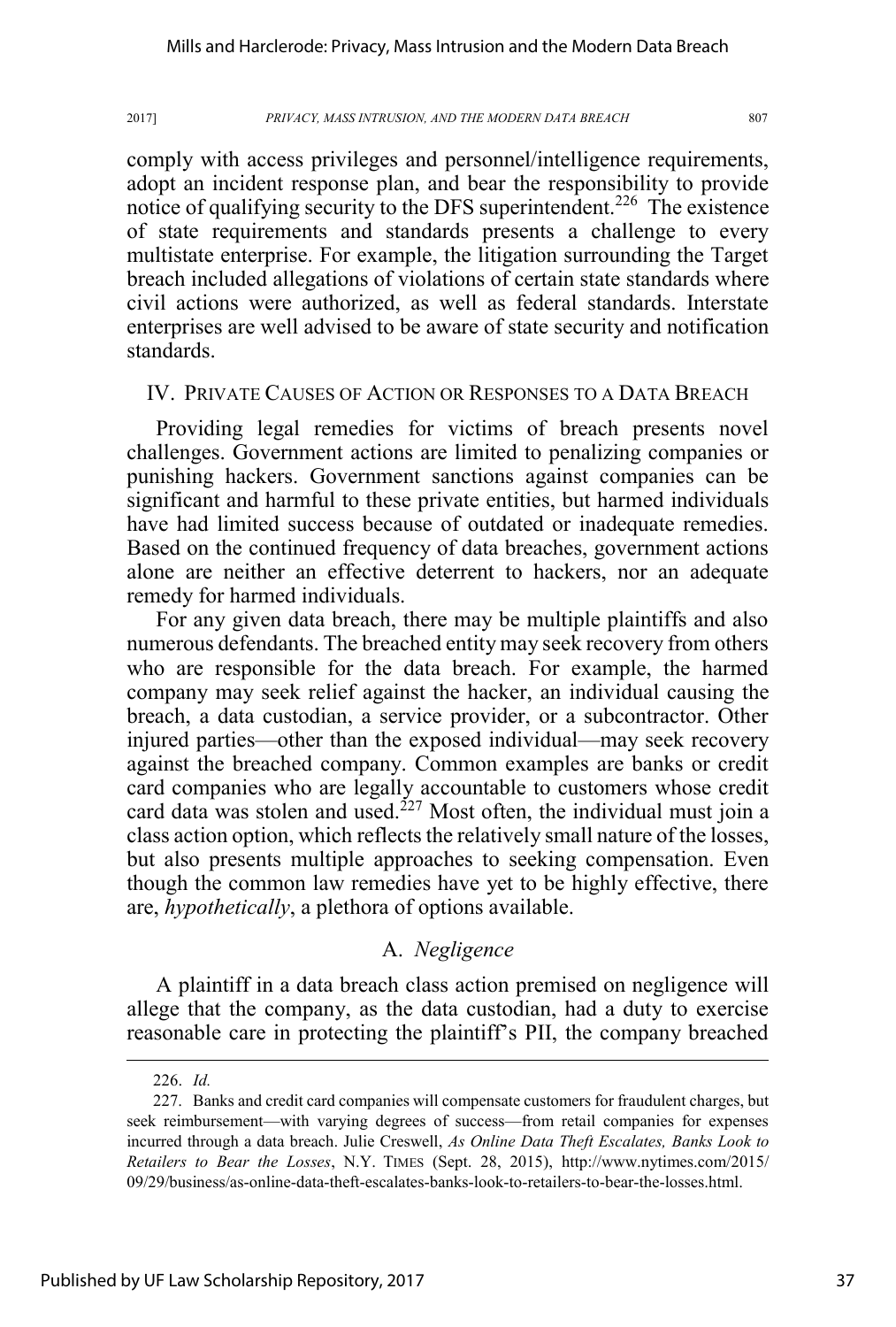that same duty, and that this breach caused the resulting damages, for example, allowing or inducing the data breach.<sup>228</sup> Typical claims brought against a data custodian premised on negligence may be negligent or unreasonable data security practices, failing to fix compromised security systems, failing to test a network security system, or breaching a general duty to keep consumer's data safe.<sup>229</sup> In these negligence actions, the standard of care is a central issue during litigation.<sup>230</sup>

These actions may allege that the data custodian "enables cybercrime, unreasonable data security practices, or fail[s] to fix known security vulnerabilities that compromise confidential information."<sup>231</sup> Another approach to establish liability is grounded in statutory standards for data custodians, "such as vendor liability under Article 2 of the Uniform Commercial Code (UCC) or the application of professional malpractice law to software programmers."<sup>232</sup> Still other plaintiffs have pled liability on grounds of a breach of fiduciary duty, alleging that the plaintiff relied on the company holding the data, which was in a position of trust and confidence to use the data to the plaintiff's benefit.<sup>233</sup>

Regardless of the particular negligence theory a data breach victim utilizes in a suit against the data custodian, the greatest hurdle data breach victims face when suing in negligence is the economic loss rule.<sup>234</sup> This time-honored legal doctrine precludes recovery in tort for economic losses where the economic loss does not stem from a causally related personal injury or tangible property damage.<sup>235</sup> However outdated, courts

233. *See, e.g.*, Daly v. Metro. Life Ins., 782 N.Y.S.2d 530, 535 (N.Y. Sup. Ct. 2004).

 <sup>228.</sup> *See* Ruiz v. Gap, Inc., 380 F. App'x 689, 691 (9th Cir. 2010).

<sup>229.</sup> *See In re* Sony Gaming Networks & Customer Data Breach Litig., 996 F. Supp. 2d 942, 966 (S.D. Cal. 2014) (explaining that plaintiffs in a data breach class action alleged that Sony violated a duty to consumers to provide reasonable network security and "allege[d] [that] this duty included, among other things, the duty to design, implement, maintain, and test Sony's security system in order to ensure Plaintiff's Personal Information was adequately secured and protected"); William Dalsen, Comment, *Civil Remedies for Invasions of Privacy: A Perspective on Software Vendors and Intrusion upon Seclusion*, 2009 WIS. L. REV. 1059, 1063 (2009).

<sup>230.</sup> *See In re Sony*, 996 F. Supp. 2d at 972.

<sup>231.</sup> Dalsen, *supra* note 229, at 1063.

<sup>232.</sup> *Id.*

<sup>234.</sup> In 2016, the U.S. Supreme Court chose not to redefine the economic loss rule to allow recovery under a federal cause of action despite the nonexistence of concrete harm. Spokeo Inc. v. Robins, 136 S. Ct. 1540, 1549 (2016) ("Article III standing requires a concrete injury even in the context of a statutory violation.")

<sup>235.</sup> For a thorough discussion on the different common law and state-specific statutory exceptions to the economic loss doctrine in a consumer data breach class action, see *In re Sony*, 996 F. Supp. 2d at 966–73; *cf.* Michael L. Rustad & Thomas H. Koenig, *Extending Learned Hand's Negligence Formula to Information Security Breaches*, 3 I/S 237, 268 n.139 (2007) (noting that plaintiffs have not been successful in "side-stepping" the economic loss rule in data breach cases premised on negligence).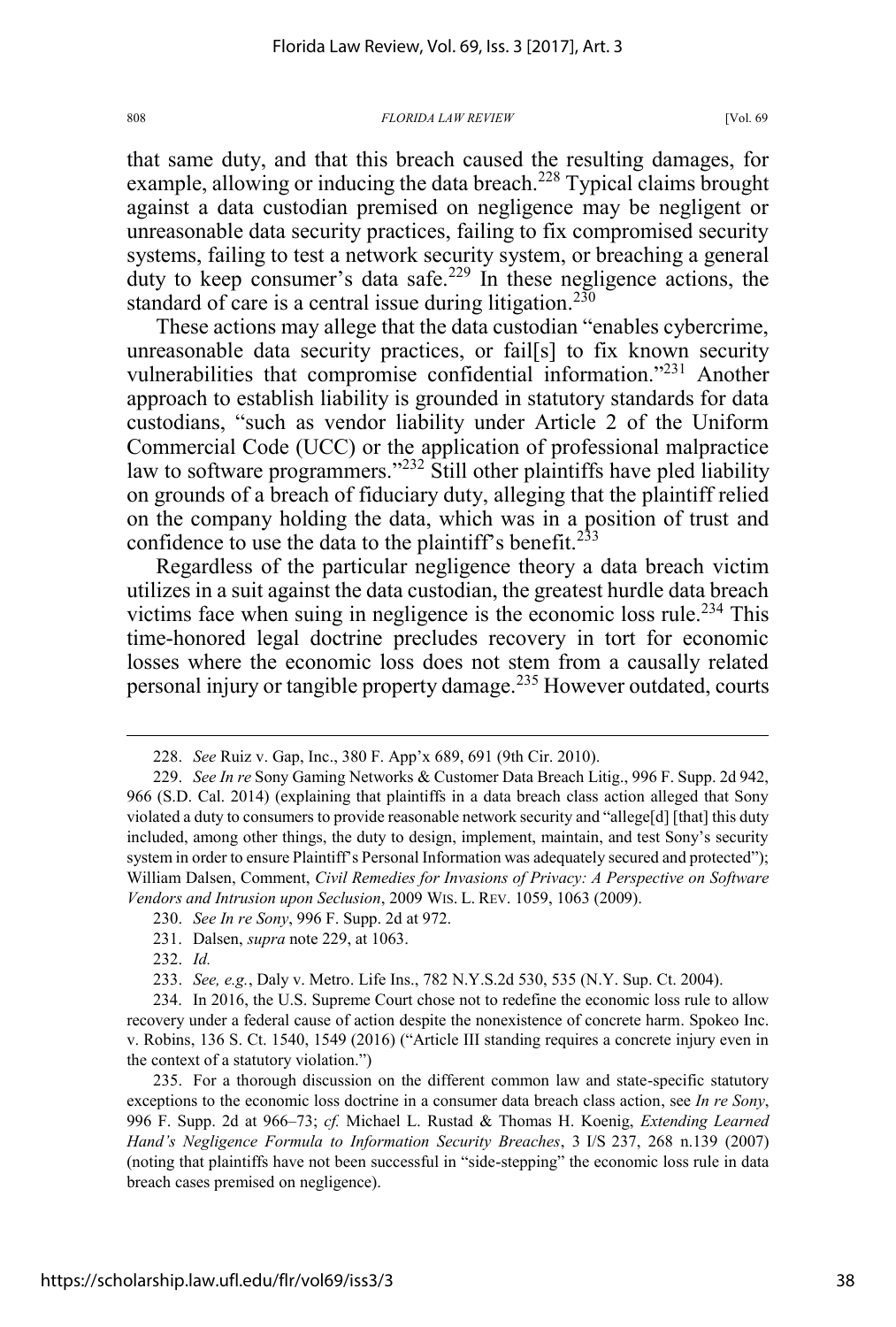are reluctant to recognize data as legal property.<sup>236</sup> Further, if the victim suffers no financial harm—for example, when a credit card loss is covered by the card company—there is no "economic loss." As a result, data breach victims suing under negligence are frequently unsuccessful in surviving motions to dismiss. $237$ 

The economic loss rule does not always operate as a total bar to negligence claims. Compensatory damages have been successfully sought against corporate data custodians under theories that held the custodians to a standard to exercise reasonable care of the data regardless of direct economic loss.238 In some states, noneconomic damages have been permitted in a data breach negligence cause of action. For example, in the recent Target data breach class action, negligence claims survived Target's initial motion to dismiss under Georgia, D.C., Idaho, and New Hampshire law.<sup>239</sup> However, in 2016, the Third Circuit ruled that the economic loss doctrine barred a plaintiff from claiming negligence after a data breach.<sup>240</sup>

Plaintiffs also face justiciability issues such as standing and ripeness when suing in negligence or any other common law action. Many data breach victims can only allege the mere threat of identity theft or other speculative damages rather than particularized damages, such as a dollar amount lost by someone utilizing their personal profile. In other words, it is difficult to assign value to the harm caused in a data breach where the victim has suffered no particular loss. In light of the recent U.S. Supreme Court decision in *Clapper v. Amnesty International USA*,<sup>241</sup> which reemphasized the need for a threatened injury to be "certainly impending" to meet standing requirements,<sup>242</sup> more recent cases have followed the traditional stringent approach to standing.<sup>243</sup> For example, in 2015, a New Jersey federal court denied standing to plaintiffs who had

 <sup>236.</sup> *See* Douglas H. Meal & David T. Cohen, *Private Data Security Breach Litigation in the United States*, ASPATORE, https://webcache.googleusercontent.com/search?q=cache:a4I5Jit 356YJ:https://www.ropesgray.com/~/media/Files/articles/2014/February/Meal%2520Chapter.as hx+&cd=1&hl=en&ct=clnk&gl=us (last visited Mar. 10, 2017).

<sup>237.</sup> *Id.*

<sup>238.</sup> *See In re Sony*, 996 F. Supp. 2d at 966–73.

<sup>239.</sup> *In re* Target Corp. Customer Data Sec. Breach Litig., 64 F. Supp. 3d 1304, 1314 (D. Minn. 2014). However, the development of the economic loss rule in Alaska, California, Illinois, Iowa, and Massachusetts required the court's dismissal of certain negligence claims brought by plaintiffs from these states. *Id.*

<sup>240.</sup> Longenecker-Wells v. Benecard Servs. Inc., No. 15-3538, 2016 WL 4474701, at \*1–2 (3d Cir. Aug. 25, 2016).

<sup>241. 113</sup> S. Ct. 1138 (2013).

<sup>242.</sup> *Id.* at 1147.

<sup>243.</sup> *See, e.g.*, Galaria v. Nationwide Mut. Ins., 998 F. Supp. 2d 646, 655–56 (S.D. Ohio 2014), *rev'd and remanded*, Nos. 15-3386/3387, 2016 WL 4728027, at \*1 (6th Cir. Sept. 12, 2016).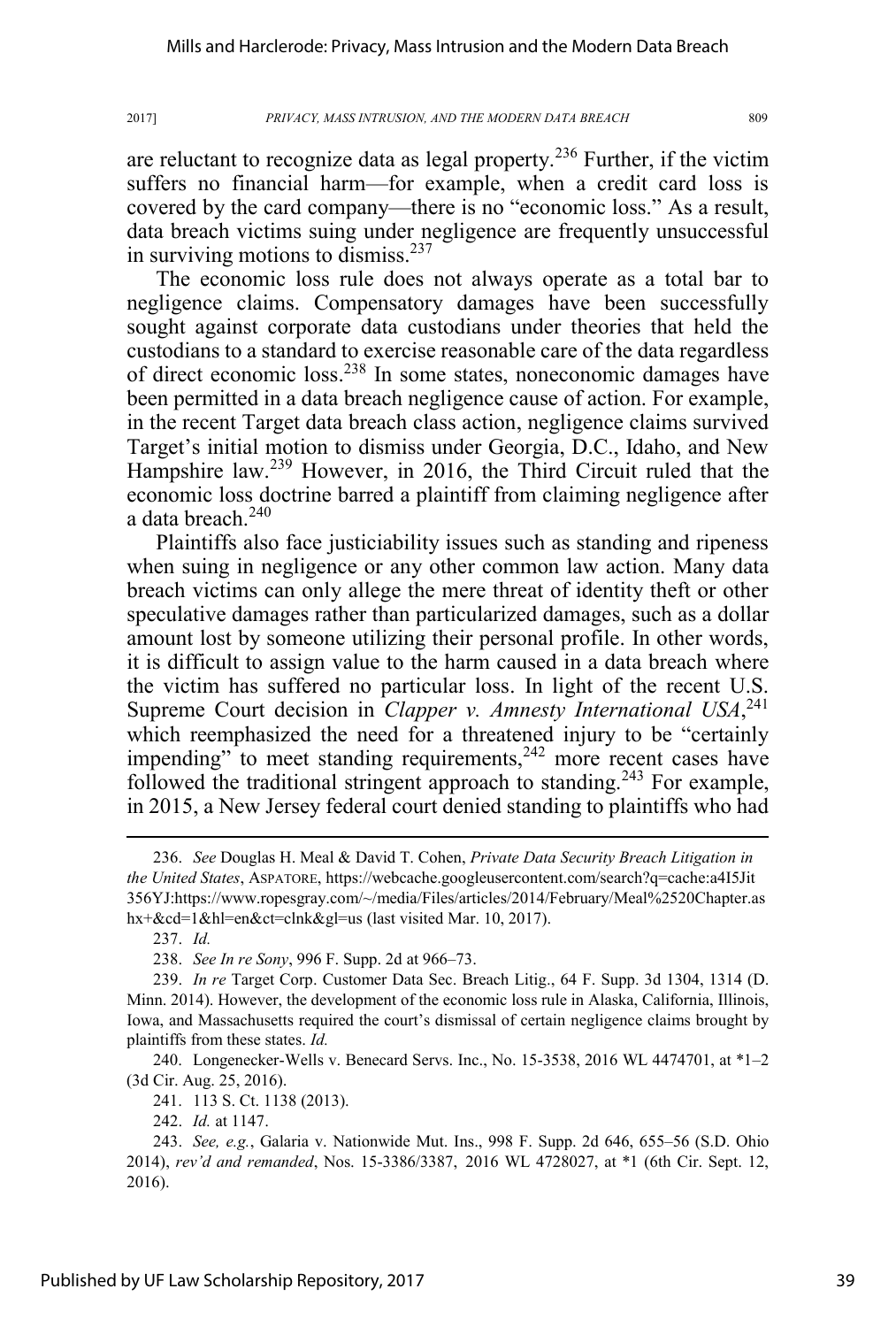their PII and PHI stolen as part of a breach that affected 800,000 patients, and also denied standing to the one plaintiff in the consolidated class action that actually suffered from identity theft after the breach.<sup>244</sup> Nevertheless, some courts have found that the credible threat of harm resulting from a data breach is enough to satisfy standing requirements.<sup>245</sup> The issue of individual remedy or recovery as a victim of a data breach with no defined loss remains uncertain territory.

### B. *Fair Credit Report Act Claims*

To invoke subject matter jurisdiction in federal courts, data breach plaintiffs have also attempted to bring a Federal Credit Reporting Act  $(FCRA)^{246}$  claim against a hacked company. A FCRA claim targets the company's improper transfer of data to unauthorized third parties. Pursuing this statutory violation is an effort to overcome the barrier of the economic loss rule discussed primarily. A May 2016 U.S. Supreme Court decision not only provided an example of this strategy, but also reenergized plaintiffs involved in class action lawsuits that traditionally struggle to establish actual harm.

In *Spokeo, Inc. v. Robins*, <sup>247</sup> Robins argued that Spokeo, a people search website, violated FCRA by publishing inaccurate information about him online.<sup>248</sup> Robins's argument focused on how the inaccurate information negatively affected his search for a job.<sup>249</sup> The U.S. Court of Appeals for the Ninth Circuit agreed with Robins that the statutory violation, as alleged, constituted actual harm sufficient to establish standing.<sup>250</sup> The U.S. Supreme Court did not completely agree. In a  $6-2$ decision, Justice Samuel Alito, writing for the majority, explained that the allegation of an injury-of-fact requires the injury to be concrete and

 <sup>244.</sup> *In re* Horizon Healthcare Servs. Inc. Data Breach Litig., No. 13-7418 (CCC), 2015 WL 1472483, at \*4–9 (D.N.J. Mar. 31, 2015) (dismissing the consolidated class action of plaintiffs whose PII and PHI were stolen after two employees' encrypted laptops were stolen).

<sup>245.</sup> *See* Meal & Cohen, *supra* note 236 (citing, *inter alia*, Krottner v. Starbucks Corp*.,* 628 F.3d 1139, 1143 (9th Cir. 2010) (finding plaintiffs had standing because they alleged a credible threat of real and immediate harm of stolen personal information after a laptop was stolen); Ruiz v. Gap, Inc*.*, 380 F. App'x 689, 691 (9th Cir. 2010) (finding standing because risk of identity theft from stolen laptop was "real, and not merely speculative"); Pisciotta v. Old Nat'l Bancorp, 499 F.3d 629, 634, 640 (7th Cir. 2007) (finding standing because "the injury-in-fact requirement can be satisfied by a threat of future harm or by an act which harms the plaintiff only by increasing the risk of future harm that the plaintiff would have otherwise faced, absent the defendant's actions," but dismissing because the cost of credit monitoring is not a compensable damage).

<sup>246.</sup> Pub. L. No. 91-508, 84 Stat. 1128 (1970) (codified as amended at 15 U.S.C. § 1681 (2012)).

<sup>247. 136</sup> S. Ct. 1540 (2016).

<sup>248.</sup> *Id.* at 1546.

<sup>249.</sup> *Id.* at 1554 (Ginsburg, J., dissenting).

<sup>250.</sup> *Id.* at 1544–45 (majority opinion).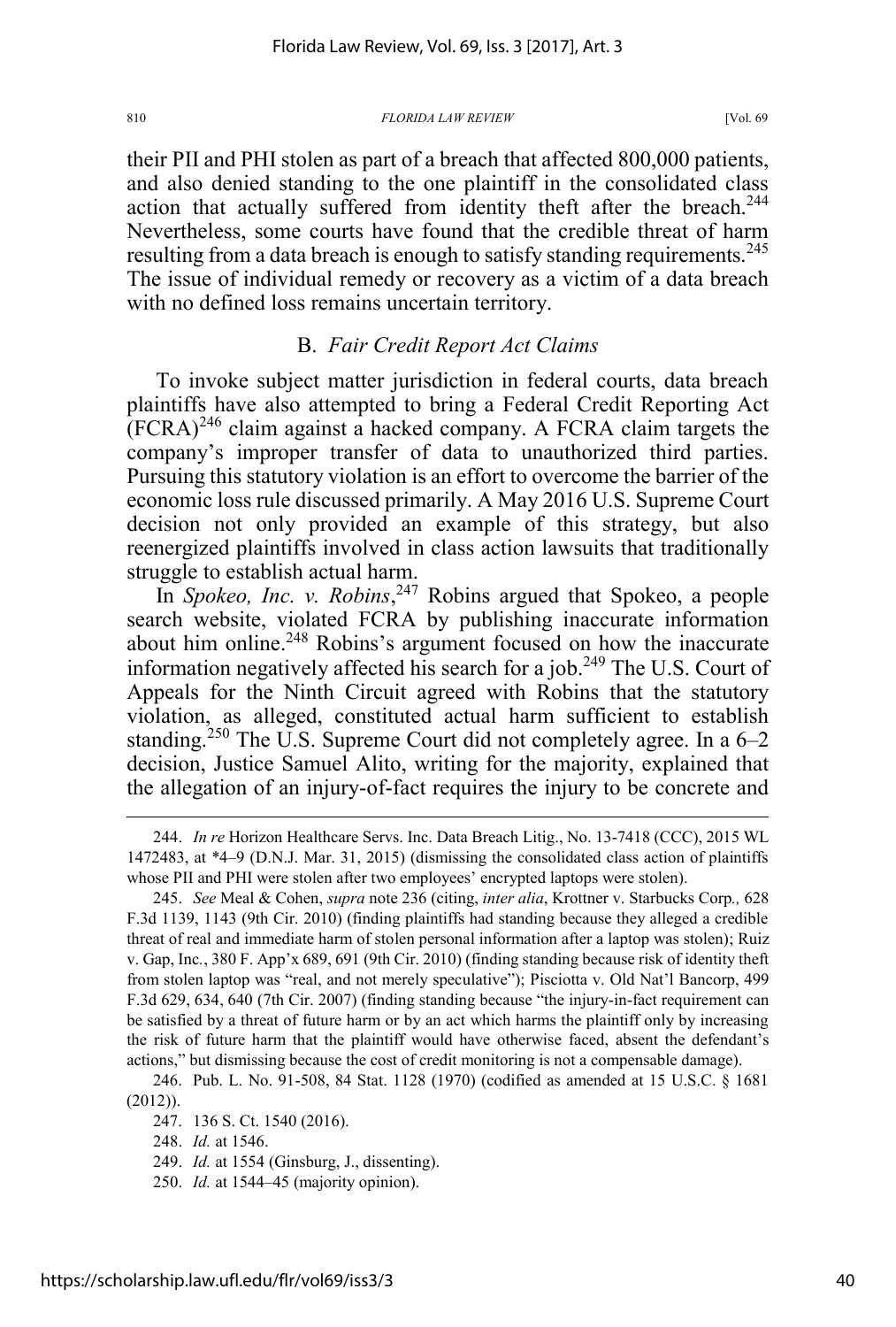particularized.<sup>251</sup> Because the Ninth Circuit failed to fully analyze both of these requirements, the case would need to be reheard by the Ninth Circuit.252 Fortunately for Robins and other data breach plaintiffs, the Court's ruling is not a complete bar to FCRA or other statutory claims. The Court also recognized that the *risk of harm* could constitute an injuryof-fact. Justice Alito wrote:

Just as the common law permitted suit in such instances, the violation of a procedural right granted by statute can be sufficient in some circumstances to constitute injury in fact. In other words, a plaintiff in such a case need not allege any additional harm beyond the one Congress has identified.<sup>253</sup>

Unfortunately, this decision also does not completely clarify this murky issue. Without a clear path, plaintiffs continue to pursue creative litigation strategies based on the hope afforded by the Supreme Court.<sup>254</sup> After rehearing the *Spokeo* case, the Ninth Circuit provided plaintiff and defense counsel alike with little certainty in regard to when the violation of a federal statute gives rise to a concrete injury.<sup>255</sup> While a unanimous Ninth Circuit panel ruled that Robins had Article III standing because the statutory violation implicated his "concrete interests in truthful credit reporting," the court also recognized that "determining whether any given inaccuracy in a credit report would help or harm an individual (or perhaps both) is not always easily done."<sup>256</sup> Thus, courts still have significant discretion when analyzing whether a FCRA or other statutory violation gives rise to Article III standing, and plaintiffs will continue to have to test these limits.

# C. *Privacy Torts*

Affected individuals may also turn to privacy torts to redress their injuries. There are four different traditional privacy torts: (1) intrusion upon seclusion; (2) public disclosure of private facts; (3) appropriation of name or likeness; and (4) publicity placing a person in false light. $257$ 

 <sup>251.</sup> *Id.* at 1547–50.

<sup>252.</sup> *Id.* at 1550.

<sup>253.</sup> *Id.* at 1549.

<sup>254.</sup> *Compare* Galaria v. Nationwide Mut. Ins., Nos. 15-3386/3387, 2016 WL 4728027, at \*3–6 (6th Cir. Sept. 12, 2016) (holding that the plaintiffs could continue their class action suits based on negligence, bailment, and FCRA violations without establishing that their customer data had been misused), *with* Braitberg v. Charter Commc'ns, Inc., 836 F.3d 925, 930 (8th Cir. 2016) (holding that the plaintiff's Cable Communications Policy Act claim could not meet the *Spokeo* bar because the retention of consumer data did not cause the plaintiff any definite harm).

<sup>255.</sup> *See* Robins v. Spokeo, Inc., 867 F.3d 1108 (9th Cir. 2017).

<sup>256.</sup> *Id.* at 1116–17.

<sup>257.</sup> JON L. MILLS, PRIVACY IN THE NEW MEDIA AGE 42–44 (2015).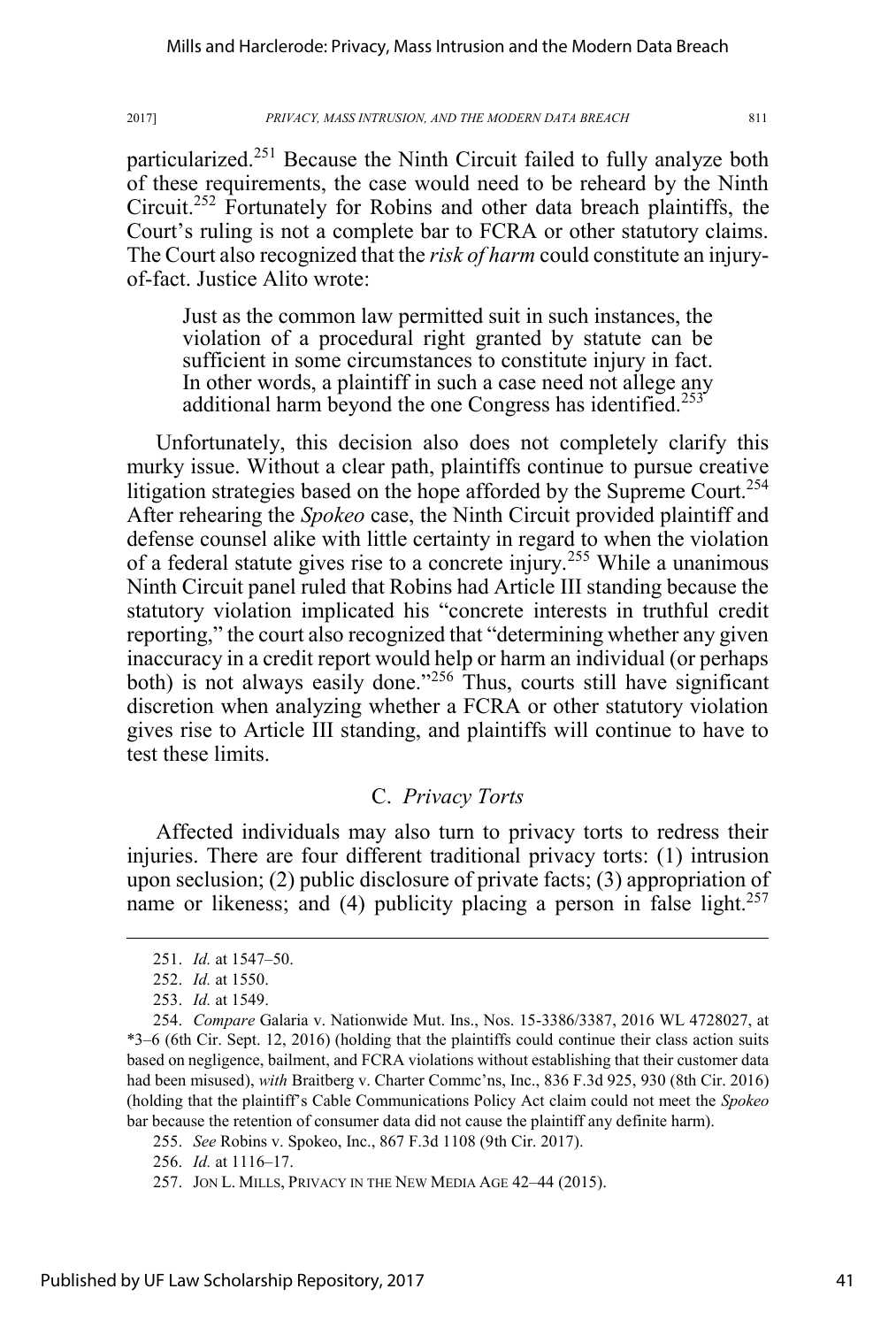Though the damages flowing from a data breach may concern all of these violations of privacy, the first two traditional torts are most applicable.

Intrusion upon seclusion protects an individual's "spatial" privacy, which can be violated without disclosure or publication of the individual's data because the commission of the tort is the intrusion itself.<sup>258</sup> The intrusion does not have to be physical<sup>259</sup> and may be a breach of a persons' "digital space."<sup>260</sup> In order to prevail under the intrusion upon seclusion tort, the data breach victim must satisfy the tort's three elements: (1) the intrusion was intentional; (2) the act intruded upon matters that the data breach victim reasonably expected would remain private; and (3) the intrusive act was highly offensive to the reasonable person.<sup>261</sup> Unlike a negligence cause of action, proof of damages is not an element of the intrusion upon seclusion tort. The economic loss rule also does not apply, so data breach victims may bring the action even when the damage is not purely economic. However, traditional justiciability requirements still apply to limit suits based on speculative injuries.

The third element of this privacy tort—whether the intrusive act was highly offensive to the reasonable person—is a shifting target and difficult to standardize. An intrusion that resulted in the dissemination of a person's health information protected by federal regulations such as HIPAA would likely offend a reasonable person. As would an intrusion that resulted in the dissemination of any sort of data protected by the patchwork of regulations previously discussed,<sup>262</sup> such as the unlawful disclosure of an individual's credit card information. However, dissemination of an aggregated set of individual data points that are readily available to the public—such as an address, telephone number, age, and name—may not be so objectively offensive in light of the fact that the information collected was public. The intentionality element of this privacy tort also presents a problem for the average data breach victim seeking to sue the data custodian rather than the hacker, simply because most data custodians never intend for a data breach to occur. Hackers would meet the intentionality standard, but are more difficult to sue because they are frequently anonymous and may not have any assets to collect with a judgment. $263$ 

 <sup>258.</sup> *Id.* at 42.

<sup>259.</sup> *Id.*

<sup>260.</sup> *Id.* at 43.

<sup>261.</sup> RESTATEMENT (SECOND) OF TORTS § 652B (AM. LAW INST. 1977).

<sup>262.</sup> *See supra* Part III.

<sup>263.</sup> Terry Bollea, who publicly is known by his wrestler-moniker Hulk Hogan, initiated a high-profile legal action—including invasion of privacy, publication of private facts, violation of the right of publicity, and intentional infliction of emotional distress—against Gawker after the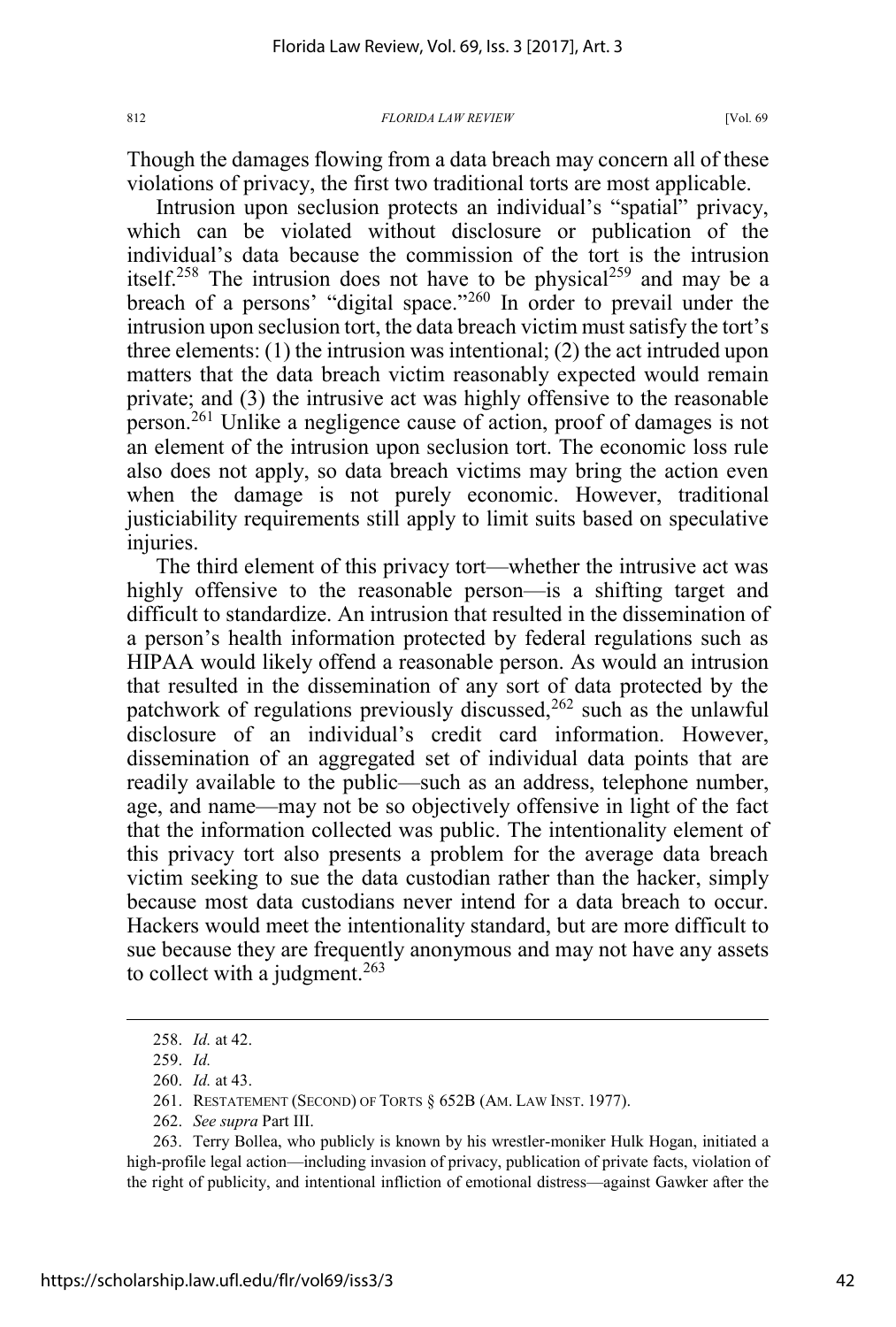The tort of public disclosure of private facts requires the actual publication of facts that are so sensitive and personal that a reasonable person would object to their publication.<sup>264</sup> This action may only be brought by a natural person, not a corporation.<sup>265</sup> Unlike an intrusion upon seclusion claim, this tort does not require proof that the dissemination of the public facts was intentional.<sup>266</sup> Again, the data custodian who loses data due to a computer hacking did not actually "publish" the information. Usually if the information was published, the hacker or someone to whom the hacker disclosed the information published it.

For example, in *Randolph v. ING Life Insurance & Annuity Co.*, <sup>267</sup> the District of Columbia Court of Appeals determined that an insurance company did not "publish" personal information stolen from the company when a thief stole one of the insurance company's computers containing a trove of personal information.<sup>268</sup> Similarly, in *Galaria v*. *Nationwide Mutual Insurance Co.*, <sup>269</sup> a federal district court judge in Ohio held that the publicity requirement was not met when a data breach resulted in the theft of personal information by a hacker.<sup>270</sup> The class of plaintiffs in *Galaria* had given personally identifiable information to Nationwide Insurance in the course of purchasing insurance products and other services from Nationwide, but later found out that the information had been stolen when Nationwide's computer network was hacked.<sup>271</sup> Like most data breach scenarios, the hackers were never found, and the only plausible defendant for seeking a remedy for the invasion of privacy caused by the data breach was the data custodian, Nationwide Insurance, and it could not be held liable.

264. MILLS, *supra* note 257, at 43.

 $\overline{a}$ 

266. *Id.* at 43.

267. 973 A.2d 702 (D.C. Cir. 2009).

268. *Id.* at 710.

270. *Id.* at 663.

website posted excerpts of a sex tape featuring the former wrestler accompanied with a written report that detailed and commented on the sex tape. Bollea claimed he did not release the tape and Gawker maintained that they received the tape anonymously. Without the original leaker/intruder to go after, Bollea targeted, and eventually took down, the popular website. *Gawker Media, LLC v. Bollea*, 129 So. 3d 1196 (Fla. 2d Dist. Ct. App. 2014); *see also* Sydney Ember, *Gawker and Hulk Hogan Reach \$31 Million Settlement*, N.Y. TIMES (Nov. 2, 2016), https://www.nytimes.com/2016/11/03/business/media/gawker-hulk-hogan-settlement.html.

<sup>265.</sup> *Id.* at 46.

<sup>269. 998</sup> F. Supp. 2d 646 (S.D. Ohio 2014), *rev'd and remanded*, Nos. 15-3386/3387, 2016 WL 4728027, at \*1 (6th Cir. Sept. 12, 2016).

<sup>271.</sup> *Id.* at 650.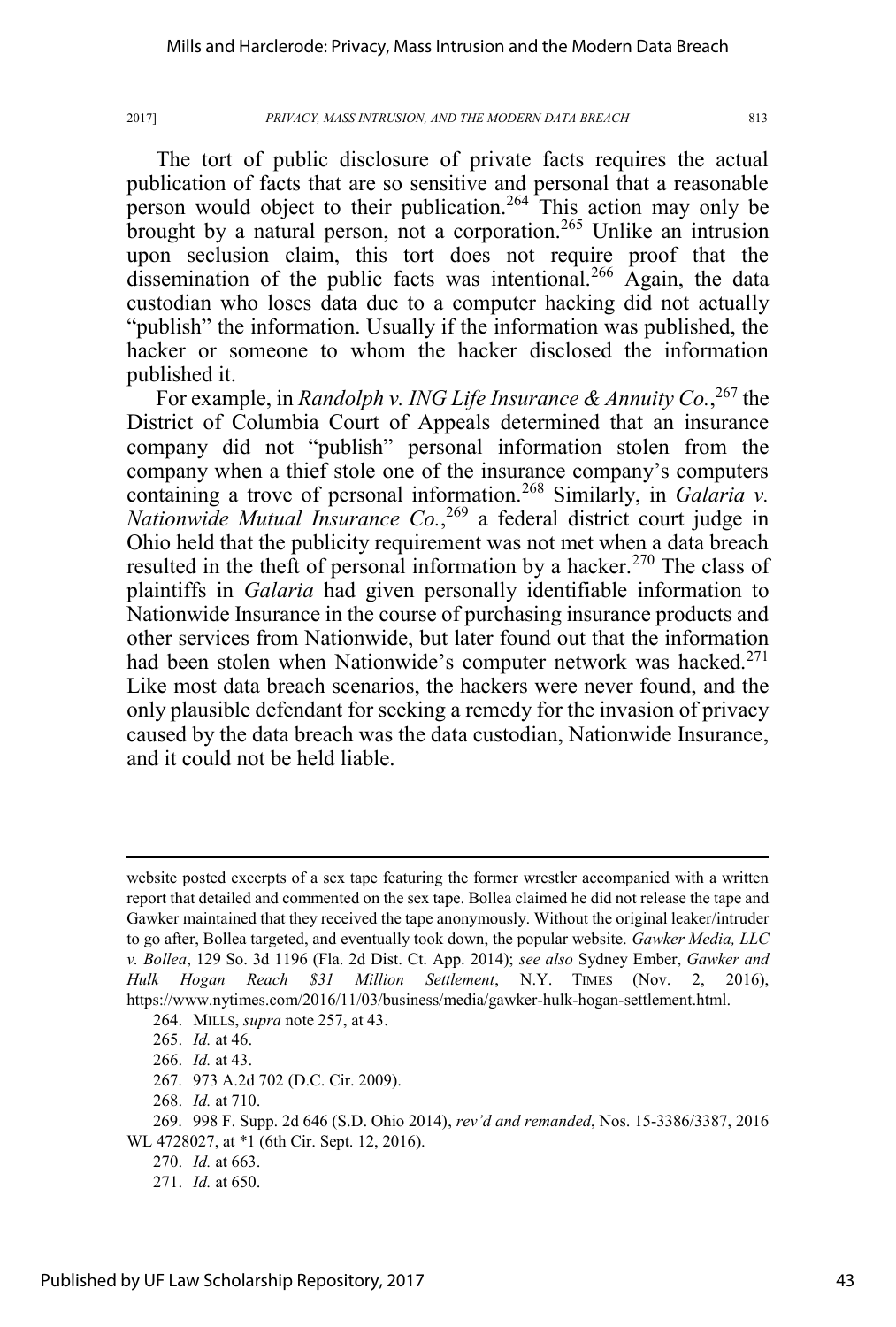### D. *Unjust Enrichment*

Unjust enrichment is an equitable theory of law rooted in contract law principles.<sup>272</sup> The essential element of unjust enrichment is that the plaintiff actually conferred an unjust benefit on the defendant.<sup>273</sup> A data breach defendant that came into possession of the plaintiff's data without having received any remuneration from the plaintiff—in the form of the plaintiff purchasing something from the defendant, for example—will likely be immune from an unjust enrichment claim bought by the data breach victim. Data breach victims who have brought successful unjust enrichment causes of action against data custodians had each bought a product or service from the data custodian.<sup>274</sup> Thus, if the victim purchased a product, such as a video game or some clothes, liability may be possible.

Unjust enrichment may also be asserted by corporate employees against a corporate data custodian that opportunistically failed to protect employee data. In *Enslin v. Coca-Cola Co.*,<sup>275</sup> former employee Shane Enslin brought a class action against Coca-Cola following the theft of several company laptops that contained PII and the subsequent identity theft that Enslin endured.276 The U.S. District Court for the Eastern District of Pennsylvania dismissed most of Enslin's claims, but allowed his unjust enrichment claim to move forward.<sup>277</sup> The court agreed that Enslin had fairly alleged the existence of an express or implied agreement that the company would protect the employee's PII as a result of the employee's acceptance of the employment contract.<sup>278</sup> Essentially, the company failed to implement adequate security measures to protect from the theft and benefited from employee labor while doing so.

# E. *Violation of Trade Secrets*

During the recent rash of data breaches, an avalanche of commercial information were divulged, including private communications, strategies,

278. *Id.* at 674–75.

 <sup>272.</sup> *See In re* Zappos.com, Inc., No. 3:12–cv–00325–RCJ–VPC, 2013 WL 4830497, at \*4 (D. Nev. Sept. 9, 2013).

<sup>273.</sup> *Id.*

<sup>274.</sup> *See In re Target Corp. Data Sec. Breach Litig.*, 66 F. Supp. 3d 1154, 1178 (D. Minn. 2014) (accepting the plausibility of plaintiff's "would not have shopped" theory which alleged that Target should have not received plaintiffs' money when plaintiffs would not have spent money at Target if they had known about the breach); *see also* Meal & Cohen, *supra* note 236 (citing Bell v. Blizzard Entm't, Inc., No. 12-CV-09475 BRO (PJWx), slip op. at 7–8 (C.D. Cal. July 11, 2013) (where video game consumers alleged violations of the video game developer's privacy policy)).

<sup>275. 136</sup> F. Supp. 3d 654 (E.D. Pa. 2015).

<sup>276.</sup> *Id*. at 658–60.

<sup>277.</sup> *Id.* at 669–80.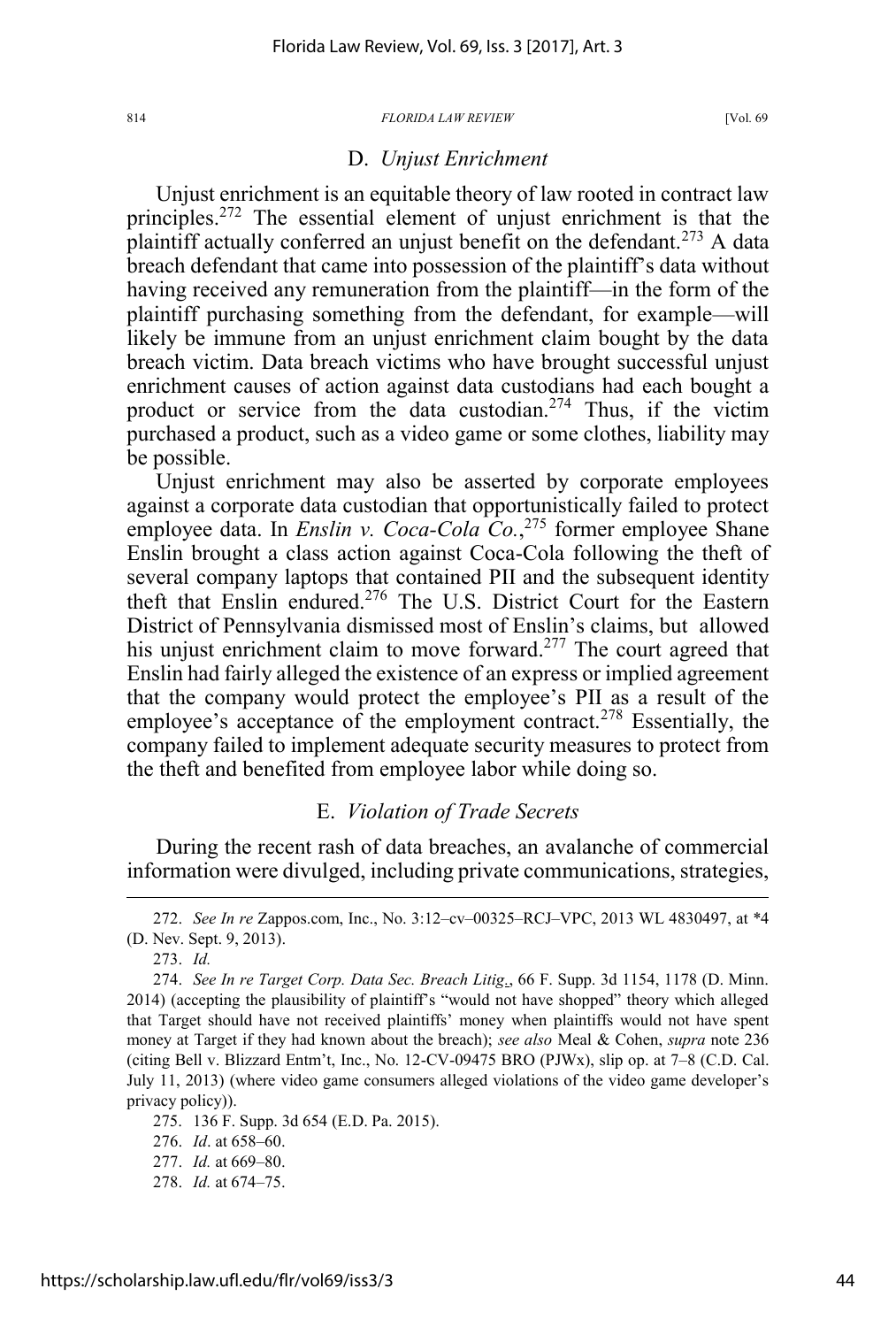customer lists, movie scripts, marketing ideas, and other commercial secrets. Some of the disclosures were protectable intellectual property and others were just embarrassing private files. Determining whether the commercial information qualifies as protectable intellectual property turns on the distinct characteristics outlined by the Uniform Trade Secrets Act (UTSA). The criteria are: (1) the information is subject to reasonable measures to maintain its secrecy and (2) by remaining secret, the information confers a competitive advantage on its owner.<sup> $279$ </sup> Examples of information protected under trade secret are the formula for Coca-Cola, proprietary customer lists, and copyrighted material such as an unreleased motion picture or script. While some items are clearly protectable intellectual property, the vulnerability for breach and the ability to share stolen information widely almost instantly creates a difficult setting to enforce trade secret laws.

In some instances, the existing law will protect against the redistribution of trade secrets. Under UTSA, anyone who steals valid trade secret property can be liable for the loss and resulting damages, and trade secret owners can seek injunctions to prevent disclosure.<sup>280</sup> In the right circumstances, even a republication of a trade secret exposed by a data breach may be a violation of UTSA. This protection from further republication would likely depend on the content of the trade secret and the extent of the republication.<sup>281</sup>

Despite the fact that the *Bartnicki* court specifically rejected a blanket First Amendment protection for the republication of trade secrets,  $282$  an innocent third party may be protected and allowed to publish a stolen trade secret if it deals with a matter of public concern. For example, in *CBS Inc. v. Davis*<sup>283</sup> the U.S. Supreme Court adopted the view that disclosure of a trade secret was protected speech if it was related to public health and safety.<sup>284</sup> The Court overturned a preliminary injunction that would have prevented CBS from broadcasting undercover footage of a meat packing facility, which included trade secrets, despite CBS's

282. *Id.* 283. 510 U.S. 1315 (1994). 284. *Id.* at 1318.

 <sup>279.</sup> UNIF. TRADE SECRETS ACT § 1(4)(i)–(ii) (UNIF. LAW COMM'<sup>N</sup> amended 1985).

<sup>280.</sup> *Id.* § 2(a).

<sup>281.</sup> In *Bartnicki*, the Court identified limits to First Amendment protection of republished material, particularly information of public importance. Bartnicki v. Vopper, 532 U.S. 514, 533 (2001). The Court suggested that republishing trade secrets may not qualify as protected speech, as they would fail the prong of *Bartnicki* requiring the information to be of public importance: "We need not decide whether that interest is strong enough to justify the application of  $\S 2511(c)$ to disclosures of trade secrets or domestic gossip or other information of purely private concern." *Id.*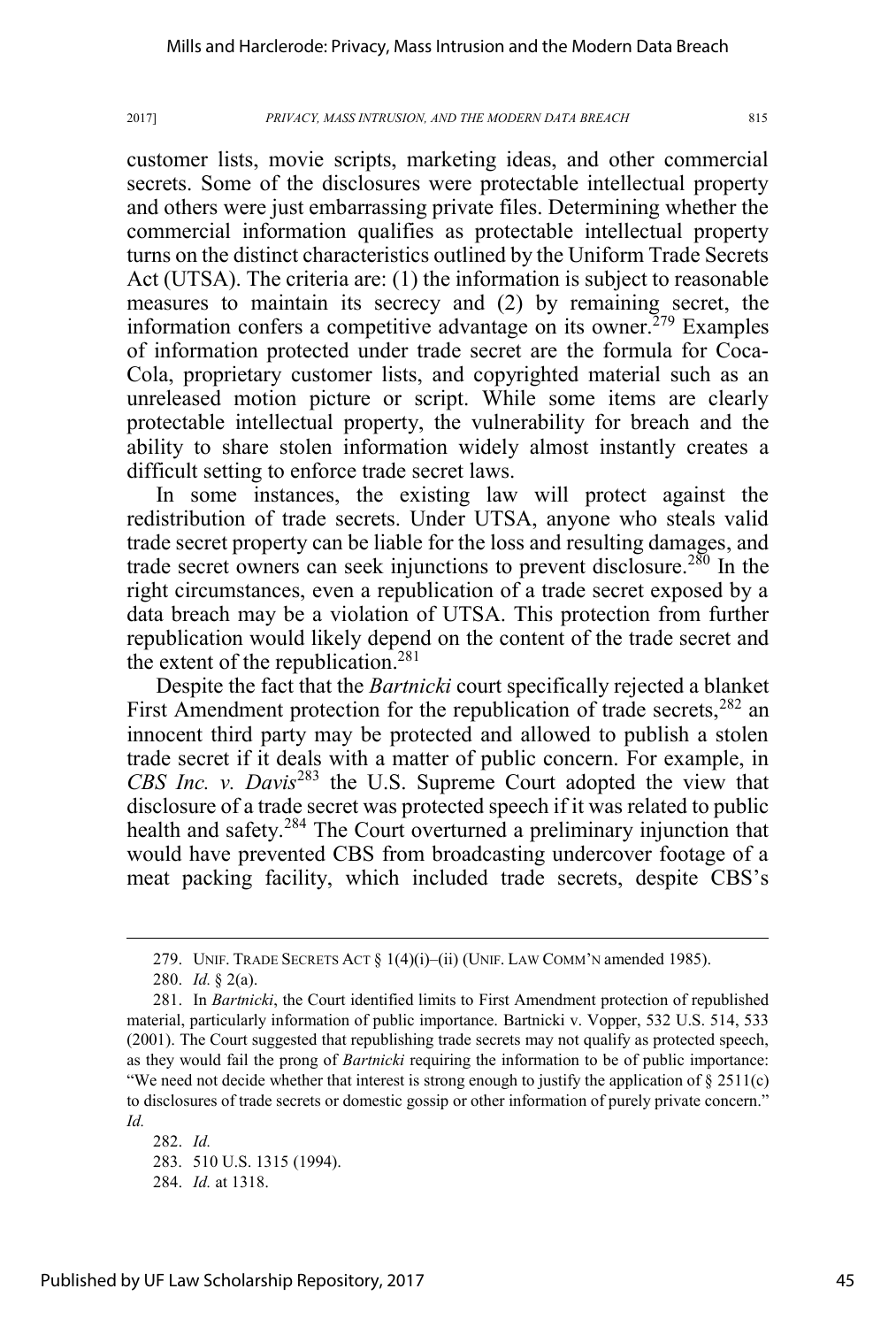"calculated misdeeds" in obtaining the footage.<sup>285</sup> This result should be no surprise. Under the *Bartnicki* balancing test,<sup>286</sup> even stolen information is provided with First Amendment republication protection if the information has significant public importance. It is unclear what the outcome would be if the stolen information was insignificant but just as intrusive. In that case, trade secret protection might apply.

When trade secrets are treated more as property than information, the plaintiff's chances to stop republication improve because the breach and publication are considered a theft or misappropriation of an identifiable asset rather than pure speech.<sup>287</sup> Simply put, property rights do not face the same test for publication as information under the First Amendment. The California Supreme Court tacitly accepted this argument in *DVD Copy Control Ass'n v. Bunner*<sup>288</sup> and ultimately held that an injunction prohibiting the online publication of a trade secret (a code for breaking DVD encryption technology) did *not* constitute an unlawful prior restraint.<sup>289</sup> However, as discussed, the argument to prohibit online publication is considerably weakened if the trade secret owner is seeking post-disclosure injunctive relief. Accordingly, although a trade secret posted on an obscure website may be protected from publication under UTSA, a loss of trade secret status will likely occur if it is widely distributed online. Likely due to these considerations, the California Court of Appeal for the Sixth District reversed the granting of the preliminary injunction in *Bunner* because the technology had since lost its trade secret status after continued online publication on several different popular websites.<sup>290</sup>

Policymakers should work to redefine misuse of trade secrets to include republication, and to reclassify stolen sensitive information as property or protectable information, unless there is a public interest for disclosure. Until policies change or court interpretations evolve, the epidemic of data breaches will continue to facilitate substantial harm to corporations as well as mass privacy intrusions on individuals.

290. DVD Copy Control Ass'n v. Bunner, 10 Cal. Rptr. 3d 185, 195–96 (Cal. Ct. App. 2004).

 <sup>285.</sup> *Id.* at 1315–18.

<sup>286.</sup> *See* discussion *supra* pp. 789–91.

<sup>287.</sup> *See* Pamela Samuelson, *Principles for Resolving Conflicts Between Trade Secrets and the First Amendment*, 58 HASTINGS L.J. 777, 799–805 (2006).

<sup>288. 75</sup> P.3d 1 (Cal. 2003).

<sup>289.</sup> *Id.* at 17–19. Once again demonstrating that matters of public concern will receive First Amendment publication protection, the court also distinguishes between the code at issue in the case and trade secrets involving matters of public concern. *Id.* at 15–16. The latter, a matter of public concern, implicates First Amendment protection and will prevent an injunction against an online post. *Id.*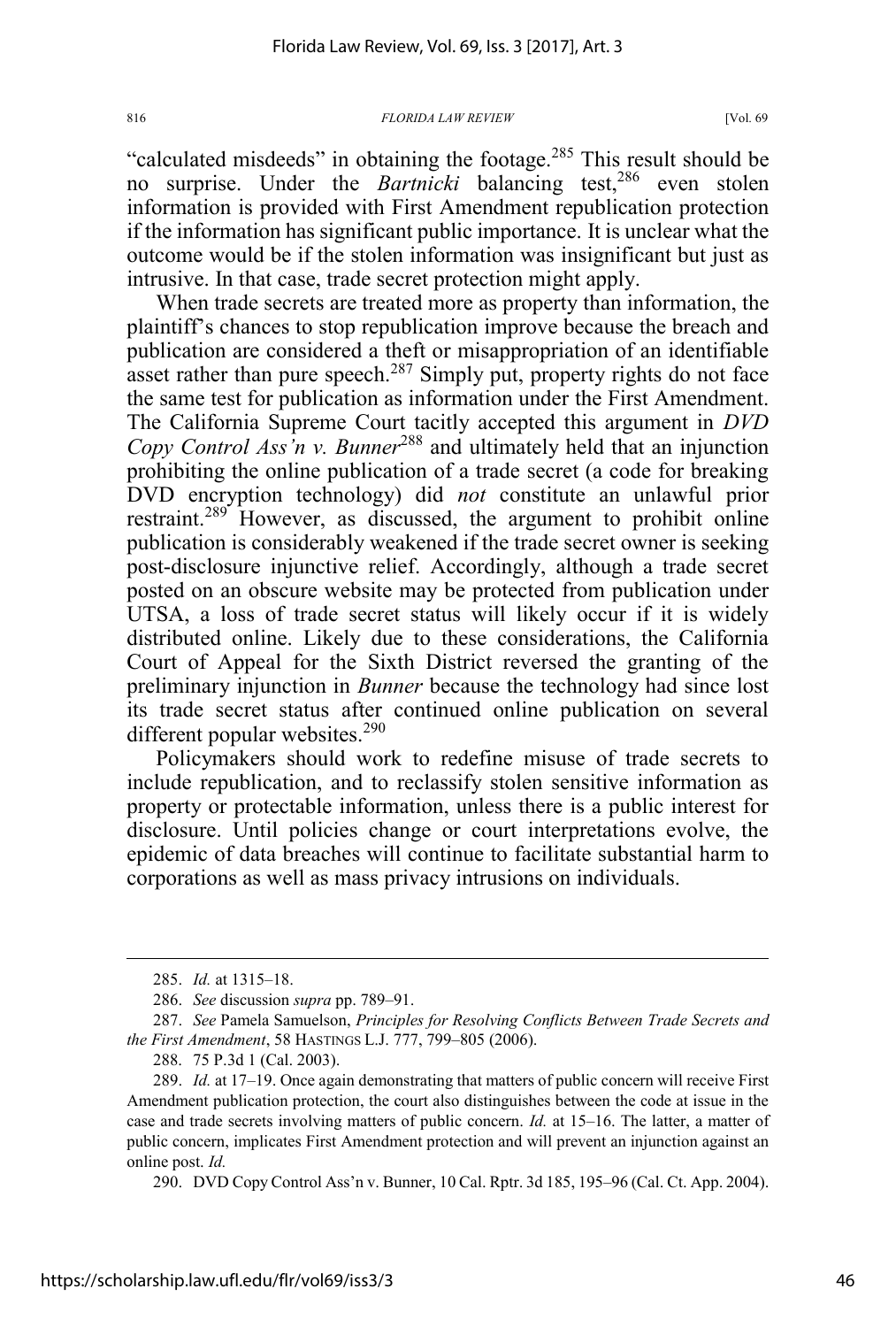# F. *Other Common Law Actions*

Replevin is an action at law designed to recover a specific piece of personal property.<sup>291</sup> A replevin action does not seek damages for the loss of the property, but rather the physical recovery of the property.<sup>292</sup> If this has applicability in a data breach scenario, a replevin action would seek the return of the data to the data breach victim. A replevin action may have some applicability to litigation seeking to stop dissemination of the stolen data by the media or others. However, due to the amorphous nature of "data," and the courts' reluctance to define data as any type of property, much less personal property,  $293$  replevin is generally not a useful action for the data breach victim, regardless of whether the victim is an individual or a corporation. Further, because stolen data is usually widely republished by third parties, replevin of the original data may provide little actual relief to the victim. A trespass to chattels remedy is similar to replevin, except damages are sought rather than the repossession of the stolen property.

Bailment is "the relationship that arises when personal property is delivered to another for some particular purpose with an express or implied contract to redeliver the property when the purpose has been fulfilled, or to otherwise deal with the property according to the bailor's instructions."<sup>294</sup> The classic example of a bailment claim is one made against a valet driver who refuses to deliver a patron's car.<sup>295</sup> Data breach plaintiffs have attempted to apply this old common law claim to modern, technologically complex data breach litigation scenarios.<sup>296</sup> Yet the transitory and quickly replicating nature of digital data may make it impossible to "return" it to the data breach plaintiff after a disclosure or further republication.<sup>297</sup> Further, as discussed, most courts have not recognized "data" as legal property.<sup>298</sup>

# G. *Cyber Liability Insurance*

Due to the inadequate patchwork of legal remedies to fix the emerging web of problems surrounding data breach, some corporations use cyber liability insurance as an option to minimize seemingly inevitable

295. *Id.*

- 297. *Id.*
- 298. *Id.*

47

 <sup>291. 66</sup> AM. JUR. 2D *Replevin* § 1, Westlaw (database updated Nov. 2016).

<sup>292.</sup> *See id.*

<sup>293.</sup> Meal & Cohen, *supra* note 236, at 7.

<sup>294.</sup> *Id.* (citing Earhart v. Callan, 221 F.2d 160, 163 (9th Cir. 1955)).

<sup>296.</sup> *Id.*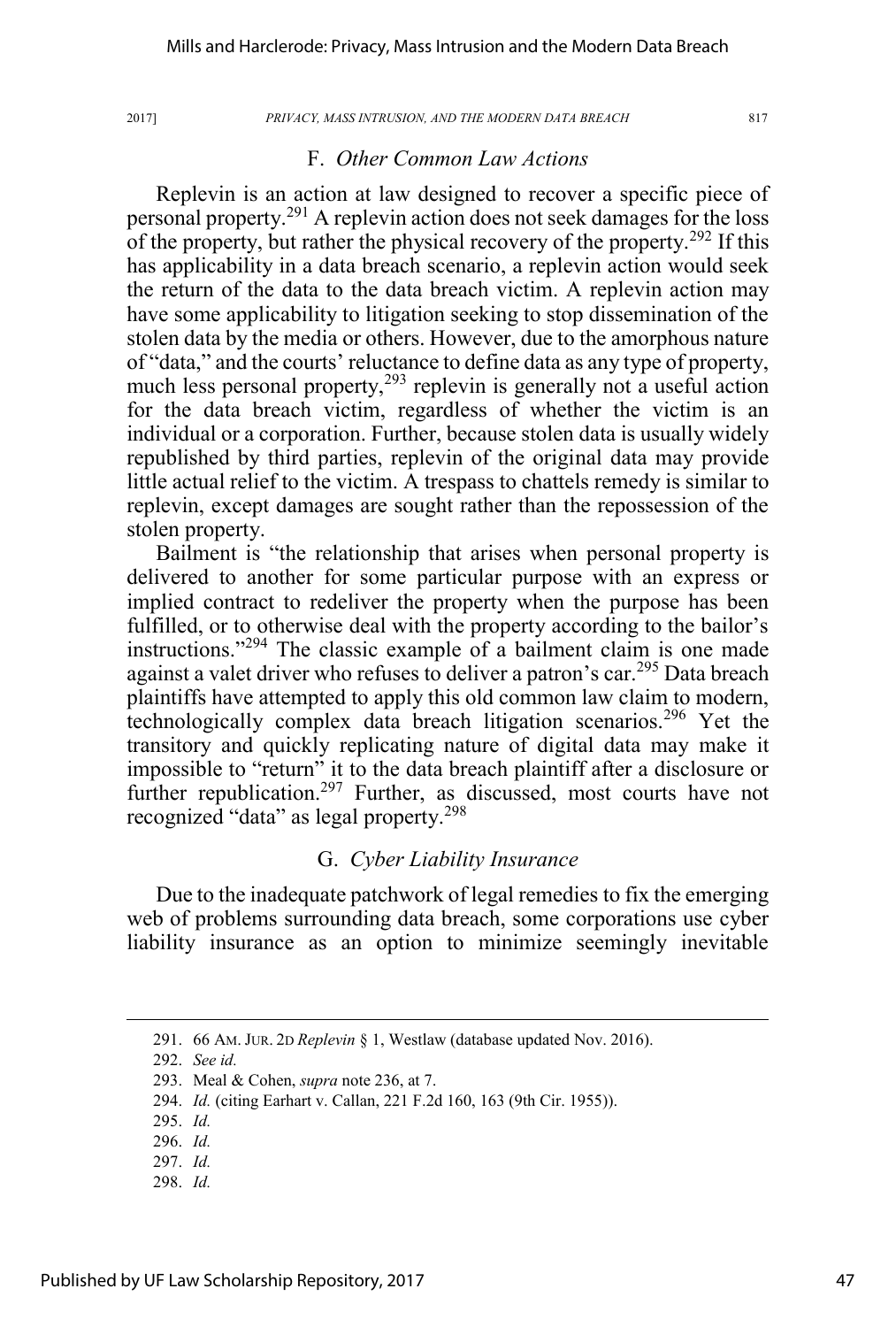damages.<sup>299</sup> Although such protections were traditionally used only in high-risk industries such as healthcare and finance, many companies in a wide range of industries are now purchasing cyber liability policies as part of their standard operating practices.<sup>300</sup> However, as with any insurance scheme, coverage can be denied, and data breach insurance is a complex area. Cyber liability insurance provides coverage for losses and crisis management support after a breach.<sup>301</sup> However, cyber liability insurance is not a standalone tactic for data security, but rather one tool in a company's cyber security toolbox.<sup>302</sup> Before attaining coverage, companies are often expected to have adequate risk management techniques already in place. If the company maintaining the data has been negligent, it is likely that insurance coverage will be denied after the breach, or be subject to higher premiums. However, if a company forgoes data breach insurance, it may not be able to simply rely on its preexisting commercial general liability policy.<sup>303</sup> This predicament results in increased costs and uncertain data security standards for the consumers.

Because the internet is global, the challenges for redressing data breaches are worldwide. A data breach on a company with a multinational reach will give rise to legal issues that cross borders.<sup>304</sup> The European Union and the United States are partners in many agreements and also are home to numerous corporations who do business in both jurisdictions. It is important to understand that these two jurisdictions, although they have much in common, have important differences in regulating privacy and data breaches.

302. *See* Durbin, *supra* note 300.

 <sup>299.</sup> In fact, there is a developing industry in cybersecurity insurance. *See* Mahendra Ramsinghani, *Can Startups Disrupt the \$20 Billion Cyber Insurance Market?*, TECH CRUNCH (May 23, 2016), https://techcrunch.com/2016/05/23/can-startups-disrupt-the-20-billion-cyberinsurance-market/.

<sup>300.</sup> Steve Durbin, *Cybercrime: The Next Entrepreneurial Growth Business?*, WIRED, https://www.wired.com/insights/2014/10/cybercrime-growth-business/ (last visited Nov. 21, 2017).

<sup>301.</sup> JUDY SELBY & C. ZACHARY ROSENBERG, THOMSON REUTERS, CYBERINSURANCE: INSURING FOR DATA BREACH RISK 1 (2014), https://www.bakerlaw.com/files/uploads/News/ Articles/LITIGATION/2014/Selby-Rosenberg-Dec-2014.pdf.

<sup>303.</sup> *See* Zurich Am. Ins. v. Sony Corp., No. 651982/2011, 2014 WL 3253541, at \*1 (N.Y. Sup. Ct. Feb. 24, 2014) (holding that Sony's insurance companies did not owe Sony coverage under their general liability policy after the 2014 PlayStation hacks); *see also* Young Ha, *N.Y. Court: Zurich Not Obligated to Defend Sony Units in Data Breach Litigation*, INS. J. (Mar. 17, 2014), http://www.insurancejournal.com/news/east/2014/03/17/323551.htm (noting that Sony's commercial general liability policy did not provide coverage for data breach incident).

<sup>304.</sup> *See* RONALD J. KROTOSZYNSKI, JR., PRIVACY REVISITED:AGLOBAL PERSPECTIVE ON THE RIGHT TO BE LEFT ALONE (2016).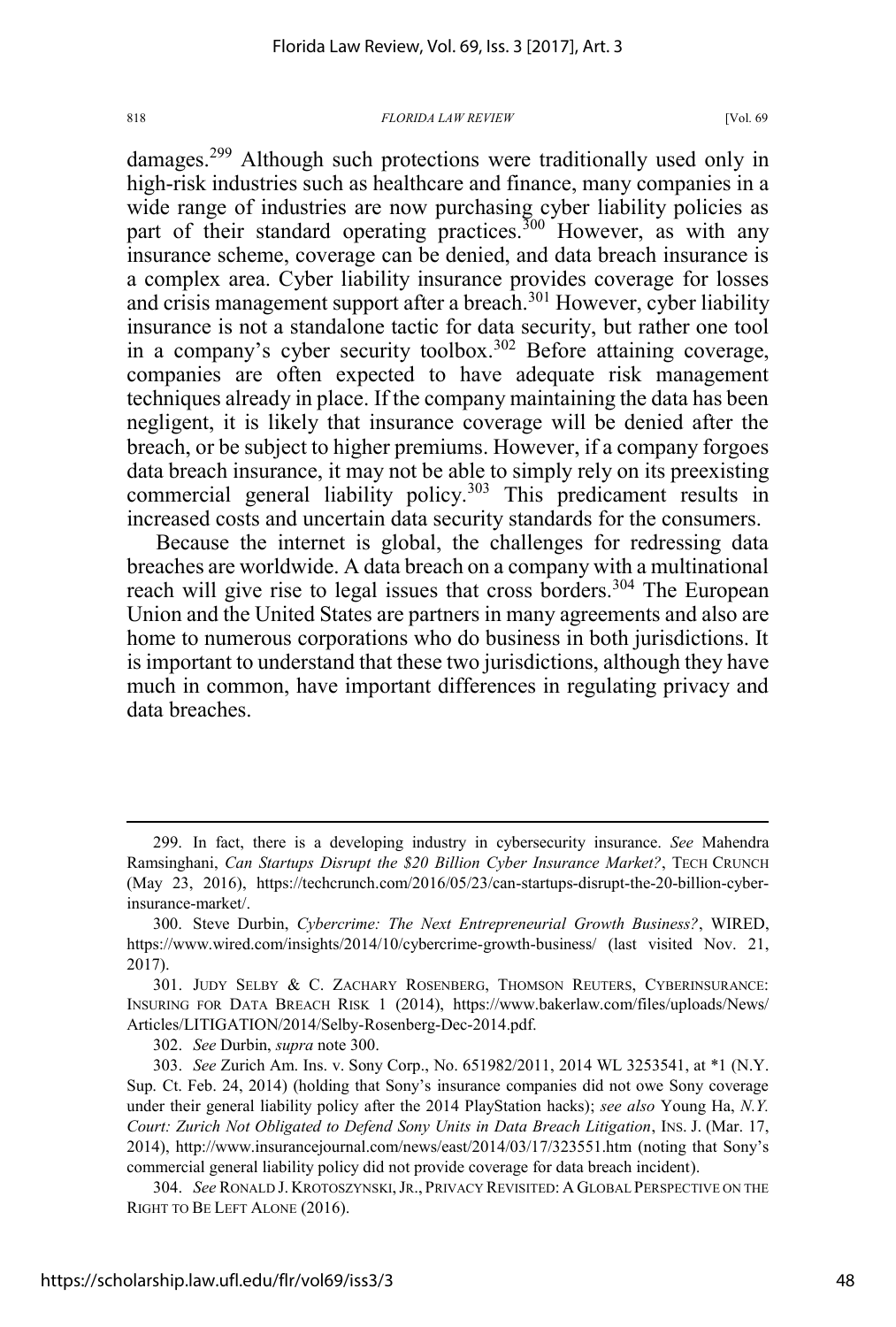# V. COMPARING EUROPEAN UNION AND UNITED STATES POLICIES FOR DATA BREACHES AND PRIVACY

Because the transfer of digital information takes place on a global scale, it is important to consider distinctions in international and crossborder privacy law. As distinguished from the United States' treatment of privacy as a penumbral right, the European Union treats a person's right to privacy as fundamental. The right to privacy is explicitly enshrined in the European Union's premier human rights treaty, the European Convention on Human Rights (ECHR).<sup>305</sup> In the European Union, the right to privacy is afforded the same level of legal protection as the freedom of expression.<sup>306</sup> Accordingly, European courts must balance the right to privacy with the freedom of expression rather than substantially favoring the freedom of expression like courts in the United States.<sup>307</sup> The impact of this balance is noticeable in both European case law, which sets forth the "right to be forgotten," and legislative reform, including the incoming General Data Protection Regulation (GDPR) and EU-U.S. Privacy Shield.

# A. *Privacy Law Within the European Union*

Arising from a more equal balancing between privacy and speech, Europeans treat the issue of prior restraint differently from the United States. Although European courts are hesitant to enjoin speech, <sup>308</sup> the line appears to be drawn with a less liberal interpretation than in the United States. In the case of *Mouvement Raëlien Suisse v. Switzerland*, <sup>309</sup> the Court upheld Swiss authorities' decision to ban a Raelian poster from display along public highways, weighing the harm of the controversial material over the speakers' religious freedom.<sup>310</sup> Previous cases in Europe have banned similar content, such as Nazi paraphernalia, under circumstances that would not justify banning the same content in the United States.<sup>311</sup>

309. 2012-IV Eur. Ct. H.R. 373, 441–43, 447.

310. Since the Raelian movement stood in favor of principles like "human cloning, geniocracy, and sensual meditation" (often predicated on viewing the child as a privileged sexual object), the court held that there were sufficient public interest grounds to justify the government's refusal to allow the poster to be displayed along the highway. *Id.*

311. French web users were accessing online auction websites in the United States to purchase Nazi memorabilia. *See* Yahoo!, Inc. v. La Ligue Contre le Racisme et l'Antisemitisme,

 <sup>305.</sup> Convention for the Protection of Human Rights and Fundamental Freedoms art. 8, Nov. 4, 1950, 1955 U.N.T.S. 222.

<sup>306.</sup> *Id.* art. 10.

<sup>307.</sup> *See* MILLS, *supra* note 257, at 66–68.

<sup>308.</sup> *See* Yildirim v. Turkey, 2012-VI Eur. Ct. H.R. 505, 542–43 (holding that the Turkish government could not block access to an academic website where plaintiff expressed controversial political views).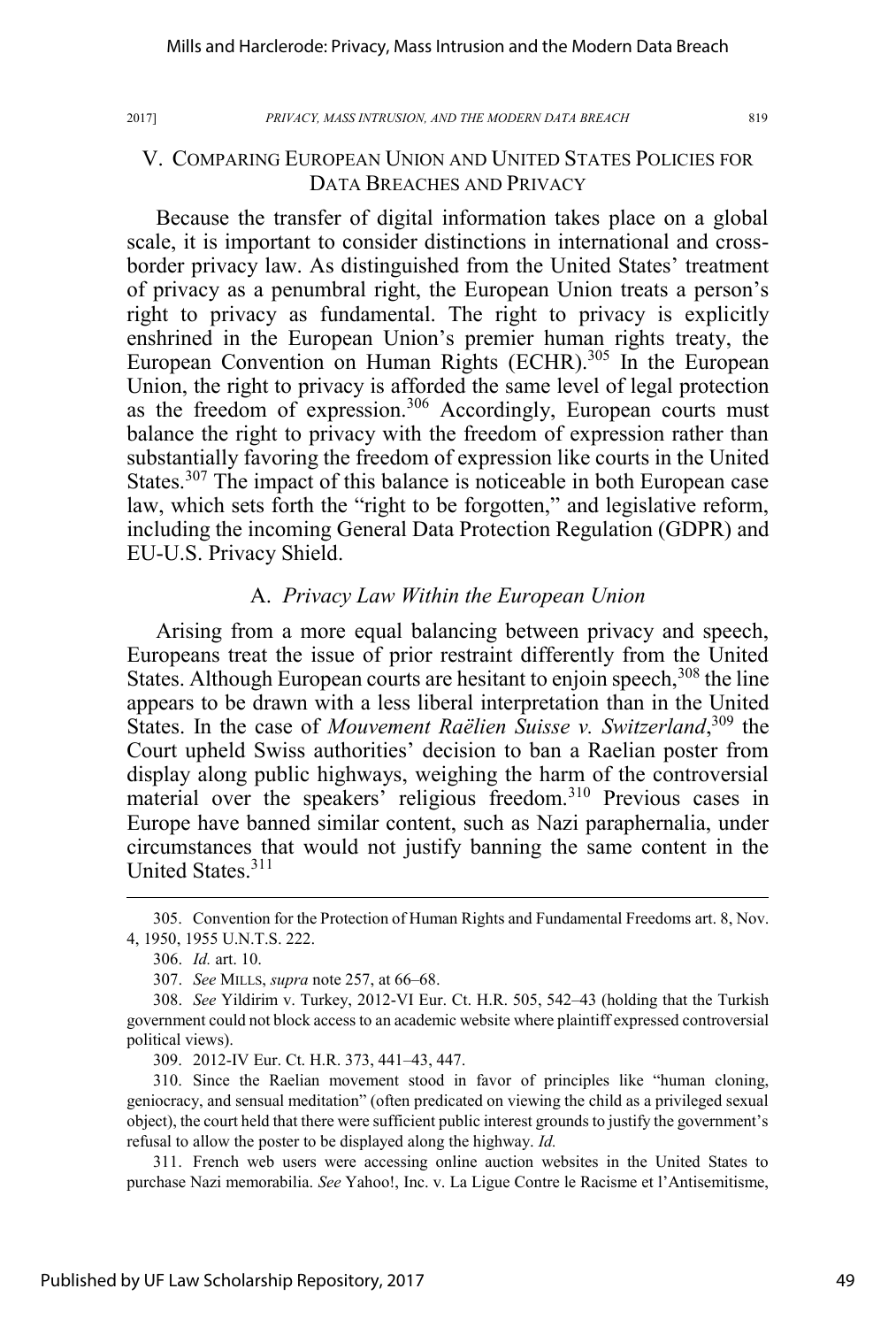While the European Union may enforce some privacy components more strictly than the United States, the test to determine the legality of disclosure is strikingly similar to the test developed in *Bartnicki*. In *Axel*  Springer AG v. Germany,<sup>312</sup> the European Court of Human Rights provided an analysis for determining whether a ban on the publication of an arrest and conviction of a well-known actor violated Article 10 of the ECHR. That Court evaluated (1) whether the event published was of general interest; (2) whether the person concerned was a public figure; and  $(3)$  how the information was obtained and whether it was reliable.<sup>313</sup> Similar to the *Bartnicki* holding, the Court found in favor of publication because the actor was well known and the information was only published after the prosecuting authorities' disclosure.<sup>314</sup> Again, freedom of expression triumphed over the right to privacy.

In a 2014 ruling, however, the Court of Justice of the European Union ruled that the fundamental right to personal privacy overrides, as a rule, not only the economic interest of the operator of the search engine but also the interest of the general public in accessing information online.<sup>315</sup> Upholding the right to be forgotten, the Court ruled that Google must comply with EU data protection rules and remove a link for a digitized article that accurately detailed the foreclosure of the plaintiff's home.<sup>316</sup> Since 2014, Google has accepted more than 1 million URL removal requests  $(56.8\% \text{ of all requests are approved})$ .<sup>317</sup> The company reviews each request on a case by case basis following the Article 29 Working Party's guidelines<sup>318</sup> which require removal if the content is "inadequate, irrelevant or no longer relevant, or excessive . . . in the light of the time that has elapsed." $31\overline{9}$  Google refused to apply a French order requesting

316. *Id.*

 $\overline{a}$ 

<sup>169</sup> F. Supp. 2d 1181, 1192–93 (N.D. Cal. 2001), *rev'd*, 433 F.3d 1199 (9th Cir. 2006); *see also* MILLS, *supra* note 257, at 90–91 (analyzing the *Yahoo!, Inc.* decision during a conflict of laws discussion).

<sup>312. 2012</sup> Eur. Ct. H.R. at 18, 27–30, http://hudoc.echr.coe.int/webservices/content/pdf/001- 109034?TID=ihgdqbxnfi.

<sup>313.</sup> *Id.* at 27–30.

<sup>314.</sup> *Id.* at 30–33.

<sup>315.</sup> Case C-131/12, Google Spain SL v. Agencia Española de Protección de Datos, 2014 EUR-Lex CELEX LEXIS 317 (May 13, 2014).

<sup>317.</sup> *Transparency Report: Search Removals Under European Privacy Law*, GOOGLE, https://transparencyreport.google.com/eu-privacy/overview (last visited Aug. 24, 2017).

<sup>318.</sup> ARTICLE 29 DATA PROT. WORKING PARTY, GUIDELINES ON THE IMPLEMENTATION OF THE COURT OF JUSTICE OF THE EUROPEAN UNION JUDGMENT ON "GOOGLE SPAIN AND INC. V. AGENCIA ESPAÑOLA DE PROTECCIÓN DE DATOS (AEPD) AND MARIO COSTEJA GONZÁLEZ" C-131/12 (2014), http://ec.europa.eu/justice/data-protection/article-29/documentation/opinionrecommendation/files/2014/wp225\_en.pdf.

<sup>319.</sup> *Google Spain SL*, 2014 EUR-Lex CELEX LEXIS.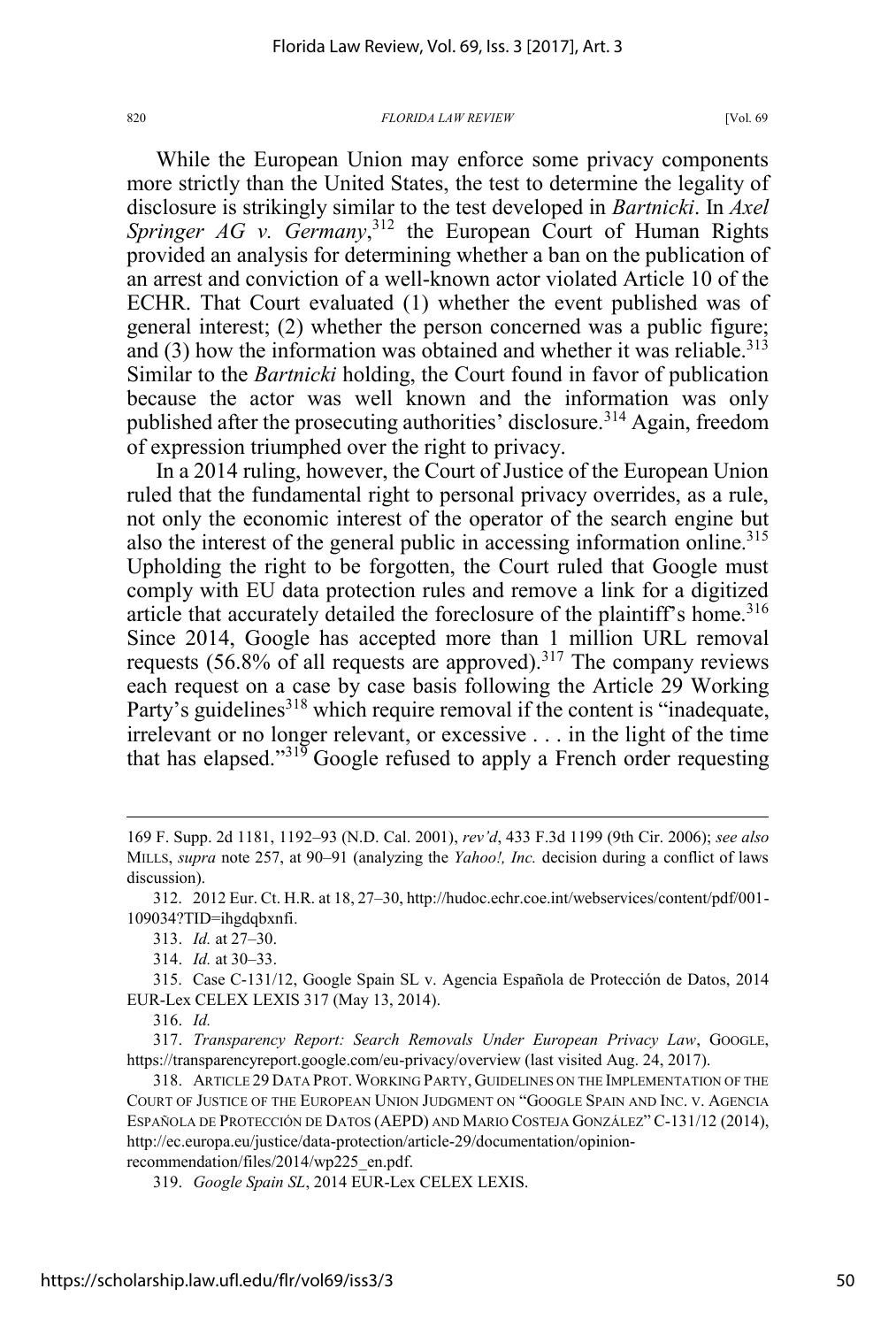worldwide removal of the contested data.<sup>320</sup> After years in the legal system, the European Court of Justice (ECJ) is set to hear the case, and the outcome will likely determine scope, potency, and longevity of the right to be forgotten—whether offending content must be taken down only in the requesting country, throughout the EU, or worldwide.<sup>321</sup> The evolution of European privacy law impacts not only member-nations within the EU, but also companies within the United States that engage in transatlantic business operations.

# B. *Transatlantic Data Security Standards*

Major changes to European data regulatory structures were voted into place in 2016, and are set for implementation in May 2018. Data controllers and processors around the globe are currently reconsidering their data management practices and international data transfers to comply with the incoming  $GDPR<sup>322</sup>$  and EU-U.S. Privacy Shield.<sup>323</sup> Traditionally, the Data Protection Directive (the Directive) provided standards for all government and private entities that process EU employee or consumer data, as distinguished from the sector-specific approach in the United States.<sup>324</sup> The Directive also imposed strict requirements on non-EU countries that received personal data from EU citizens.325 In the event of a data breach, the Directive imposed a duty on data processors<sup>326</sup> to notify the data controller,<sup>327</sup> and the controller to communicate the breach to the data subjects without delay.<sup>328</sup>

Until 2016, the European Commissions permitted U.S. companies to avoid some of these requirements as long as the companies abided by the Safe Harbor Principles.<sup>329</sup> After a push for stronger privacy protections

322. *See* Commission Regulation 16/679, arts. 94, 99, 2016 O.J. (L 119) 1, 86, 87 (EU).

324. *See* Council Directive 95/46, art. 2(d), 1995 O.J. (L 281) 31, 38 (EC).

326. '"[P]rocessor' shall mean a natural or legal person, public authority, agency or any other body which processes personal data on behalf of the controller . . . ." *Id.* art. 2(e).

327. The "data controller" is the party primarily responsible for compliance. *Id.* art. 2(d).

328. *Id.* arts. 12, 17.

 <sup>320.</sup> Julia Fioretti, *Google Refuses French Order to Apply 'Right to be Forgotten' Globally*, REUTERS (July 31, 2015, 5:01 AM), http://www.reuters.com/article/2015/07/31/us-google-franceidUSKCN0Q50VP20150731.

<sup>321.</sup> Alex Hern, *ECJ to Rule on Whether 'Right to Be Forgotten' Can Stretch Beyond EU*, GUARDIAN (July 20, 2017, 5:19 EDT), https://www.theguardian.com/technology/2017/jul/20/ecjruling-google-right-to-be-forgotten-beyond-eu-france-data-removed.

<sup>323.</sup> *See* U.S. DEP'T OF COMMERCE, EU-U.S. PRIVACY SHIELD FRAMEWORK PRINCIPLES 6 (2016), http://ec.europa.eu/justice/data-protection/files/privacy-shield-adequacy-decision-annex-2\_en.pdf.

<sup>325.</sup> *See id.* art. 25.

<sup>329.</sup> The seven Safe Harbor privacy principles are notice, choice, transfer to third parties, access, security, data integrity, and enforcement. *See Federal Trade Commission Enforcement of the U.S.-EU and U.S.-Swiss Safe Harbor Frameworks*, FED. TRADE COMMISSION (Dec. 2012),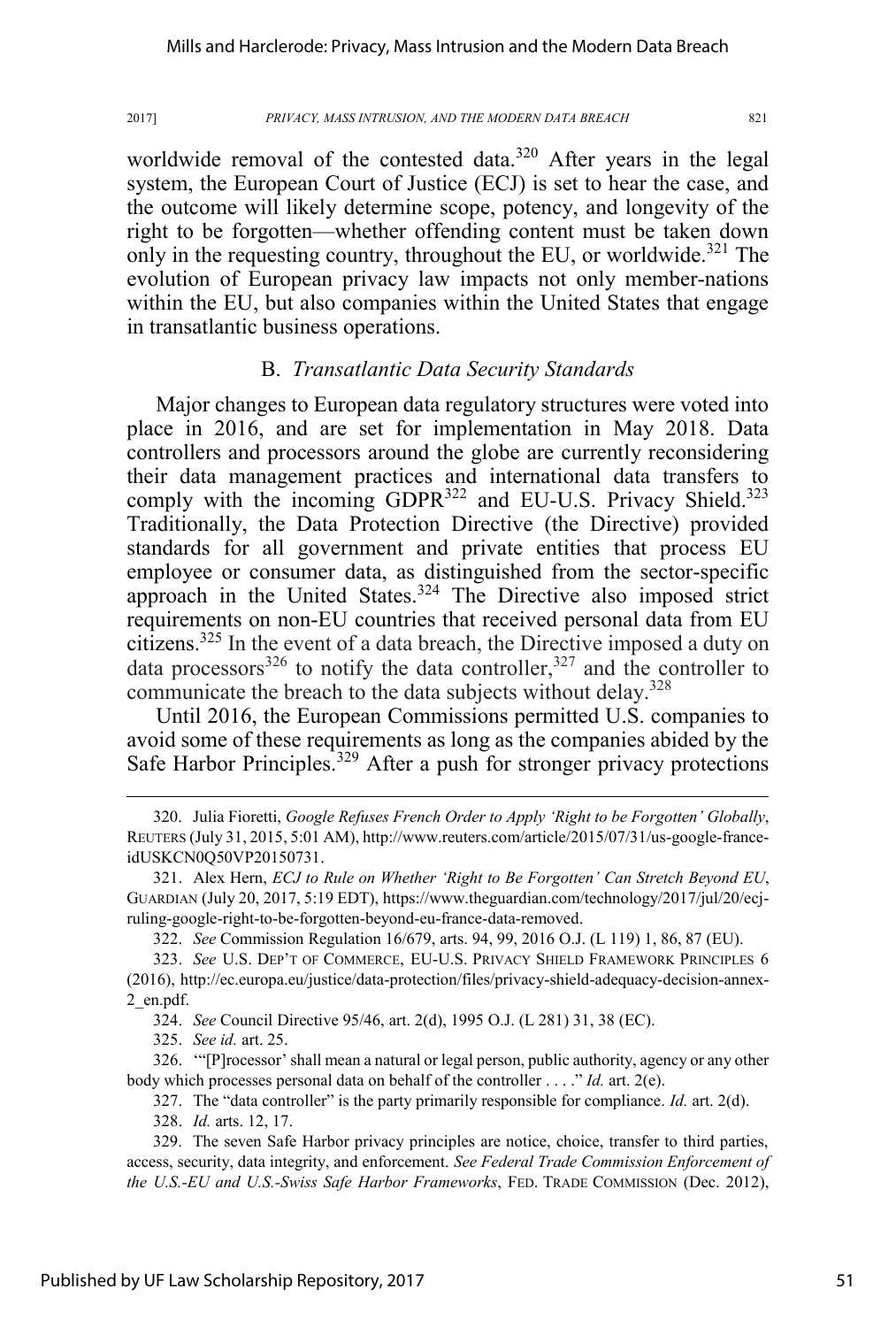$\overline{a}$ 

#### 822 *FLORIDA LAW REVIEW* [Vol. 69

by EU citizens and the courts,<sup>330</sup> the Directive was replaced by the GDPR and the EU-U.S. Privacy Shield replaced Safe Harbor. However, unlike the Directive, which allowed each member country to decide how to apply standards, the GDPR is law that applies uniformly to all EU countries and reaches foreign companies dealing in EU data.<sup>331</sup>

The GDPR will apply to any company worldwide that processes or controls personal data<sup>332</sup> of an EU resident in connection to  $(1)$  offering goods or services, or (2) monitoring behavior.<sup>333</sup> Before the GDPR comes into effect on May 25, 2018, companies will need to assess what kinds of structural changes will be necessary to ensure compliance, chiefly providing notice and consent to EU data subjects.<sup>334</sup> Most companies will need to appoint a Data Protection Officer (DPO), and many companies will also need to appoint a local representative to be located in the European Union.<sup>335</sup> If a data breach occurs, DPOs will be required to notify a data protection authority within seventy-two hours of the breach, ideally within twenty-four hours.<sup>336</sup> While there will be many issues related to jurisdiction, the GDPR permits EU residents to pursue legal action against any data processor or controller, including those located in

https://www.ftc.gov/tips-advice/business-center/guidance/federal-trade-commissionenforcement-us-eu-us-swiss-safe-harbor.

331. The CJEU deemed Safe Harbor framework inadequate in the case because the crossborder transfer of personal data by Facebook did not provide a level of data protection essentially equivalent to that of the European Union. Case C-362/14, Schrems v. Data Prot. Comm'r, 2015 EUR-Lex CELEX LEXIS 650;*see also* John Naughton, *Data-Hucksters Beware – Online Privacy Is Making a Comeback*, GUARDIAN (Aug. 20, 2017, 1:59 EDT), https://www.theguardian.com/ commentisfree/2017/aug/20/data-hucksters-beware-online-privacy-eu-general-data-protectionregulation.

332. "Personal Data" is defined as any information relating to the subject. Commission Regulation 16/679, art. 4(1) 2016 O.J. (L 119) 1, 33 (EU).

333. *Id.* art. 3(2).

335. *Id.* arts. 27, 37.

336. *Id.* art. 33. In addition to data breach requirements under the GDPR, in 2016, the European Parliament passed the Network and Information Security (NIS) Directive, which imposes additional reporting requirements on companies following a breach. The NIS Directive targets entities that provide essential services, such as the energy, health, finance, and transportation sectors, and digital service providers. Council Directive 16/1148, arts. 4(4), 5(2), 2016 O.J. (L 194) 1, 13, 14 (EU). Similar to the GDPR, the NIS Directive applies to companies outside of the European Union *if* the company offers services within the European Union. *Id.* art. 18. If a company falls within one of the regulated sectors and is breached, the company is then required to notify the relevant authorities regardless of whether the breach exposed personal data. *Id.* arts. 14, 16.

<sup>330.</sup> *See* European Union Press Release No. 117/15, The Court of Justice Declares That the Commission's US Safe Harbour Decision Is Invalid ¶¶ 4, 11–12 (Oct. 6, 2015), http://curia.europa.eu/jcms/upload/docs/application/pdf/2015-10/cp150117en.pdf (finding that American companies' mere compliance with the United States's Safe Harbor provisions is not, by itself, adequate protection in Europe and may still leave these companies exposed to liability).

<sup>334.</sup> *Id.*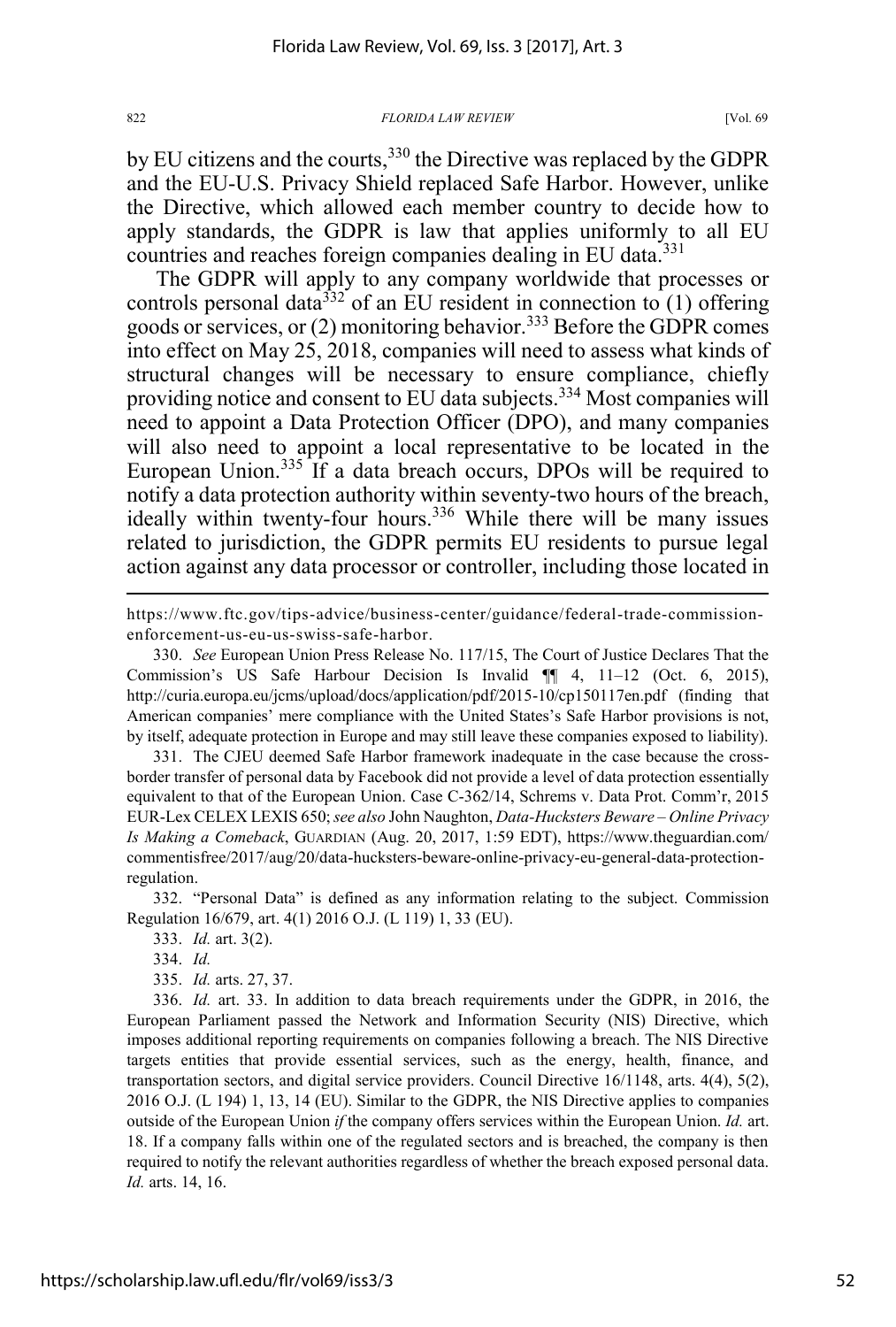the United States, alleged to be in violation of the GDPR.<sup>337</sup> Administrative fines for violations of the GDPR will operate in a twotiered system, with the most egregious data breaches incurring fines of up to 4% of global annual turnover—up to  $\epsilon$ 20 million.<sup>338</sup> Factors for determining the fine include, but are not limited to, the nature of infringement, intentionality or negligence, mitigating factors taken by the data controller, and nature of the personal data.<sup>339</sup>

The EU-U.S. Privacy Shield will protect personal data in transfers between EU residents and U.S. companies, while encouraging the flow of data between U.S. companies and the European Union.<sup>340</sup> The FTC will monitor U.S. companies subject to the Privacy Shield stateside.<sup>341</sup> The Privacy Shield protects personal data by imposing requirements on organizations for their data collection, management, and consumer transparency practices.<sup>342</sup> U.S. companies must provide notice to EU data subjects on data use and recourse available, provide choice of opt-out of data collection or opt-in for sharing sensitive data,  $343$  and must take reasonable and appropriate security measures to protect personal data from "loss, misuse and unauthorized access, disclosure, alteration and destruction, taking into due account the risks involved in the processing and the nature of the personal data."<sup>344</sup> Consistent with principles of data minimization, companies must limit collection of personal data to what is relevant to the purpose.  $345$  Companies must also allow data subjects access to their own data and the ability to correct or amend it where reasonable, and must make available independent recourse mechanisms in the event of breach.<sup>346</sup> Additionally, companies must limit data use and transfers to third parties consistent with purpose provided in notice, and are accountable for third-party organizations receiving data transfers,

342. *See id.*

 <sup>337.</sup> Commission Regulation 16/679, art. 79, at 80.

<sup>338.</sup> Kuan Hon, *GDPR: Potential Fines for Data Security Breaches More Severe for Data Controllers Than Processors*, REGISTER (May 12, 2016, 8:33 AM), http://www.theregister.co.uk/2016/05/12/gdpr\_potential\_fines\_for\_data\_security\_breaches\_mor e\_severe\_for\_data\_controllers\_than\_processors\_says\_expert/.

<sup>339.</sup> Commission Regulation 16/679, art. 83, at 82.

<sup>340.</sup> *See* W. Gregory Voss, *The Future of Transatlantic Data Flows: Privacy Shield or Bust?*, 19 J. INTERNET L. 1, 10 (2016).

<sup>341.</sup> European Commission Press Release MEMO/16/434, EU-U.S. Privacy Shield: Frequently Asked Questions (Feb. 29, 2016), http://europa.eu/rapid/press-release\_MEMO-16- 434\_en.htm.

<sup>343.</sup> Sensitive data is not specifically defined but generally includes personal data about medical history, health, race or ethnic origin, political, religious or philosophical beliefs, trade union membership, or sex life. Voss, *supra* note 340, at 9.

<sup>344.</sup> *See* U.S. DEP'T OF COMMERCE, *supra* note 323, at 6.

<sup>345.</sup> *See* Voss, *supra* note 340, at 13.

<sup>346.</sup> *See id.*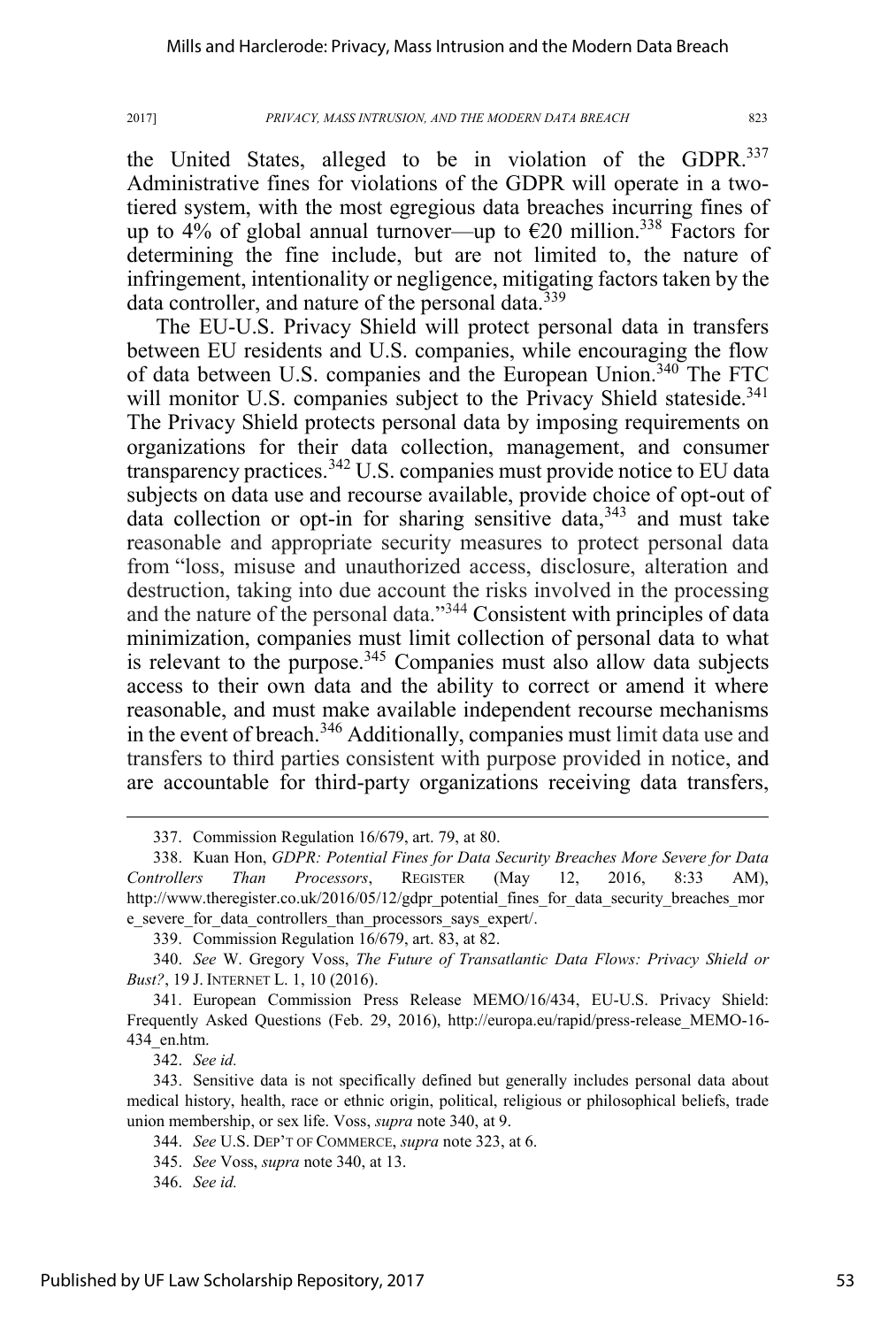ensuring the third party takes steps to comply with the Privacy Shield.<sup>347</sup> U.S. companies can self-certify that they abide by EU data privacy standards, which track the seven principles established in the Directive.<sup>348</sup>

# VI. RESPONSES TO DATA BREACHES AND THE FUTURE OF DATA BREACH LAW AND POLICY

The specific responses to a data breach must be rapid and organized. Of the two classes of victims affected—individuals and the corporate entities that hold these individuals' private information—the corporations have the principal duty to maintain security of individuals' information.

# A. *The Corporation*

Corporations have the duty and the opportunity to reduce their exposure to harmful breaches and reduce the damage to the individuals whose information they hold. Any entity that possesses information whether it be sensitive corporate information or the personal information of customers and/or employees—should, at a minimum, implement the following practices:

- 1. monitor the guidance and rules provided by the federal and state agencies regulating their industry, including the guidance promulgated within enforcement actions, presentations, and agency editorials or blog posts;
- 2. apply up-to-date technical standards, such as the NIST industry standards;
- 3. develop and adopt adequate data collection and security plans that are constantly reviewed against regulatory requirements and actions at both the state and federal level; and
- 4. repeatedly test all data collection and security plans.

Essentially, corporations must heed the FTC's advice by starting *and*  sticking with security.<sup>349</sup> To build an even stronger program, corporations should conduct internal investigations that test their own policies. Supervisors can test their employees with benign spear phishing exercises in order to ensure that every employee is equipped to handle malicious attacks. Corporate counsel can draft monthly data security reminders and run tabletop exercises that simulate a breach experience. These

 <sup>347.</sup> *See id.* at 15.

<sup>348.</sup> The Framework's seven privacy principles are notice, choice, accountability for onward transfer, security, data integrity and purpose limitation, access, and recourse. *See* U.S. DEP'T OF COMMERCE, *supra* note 323, at 4–6.

<sup>349.</sup> *See supra* notes 128, 130 and accompanying text.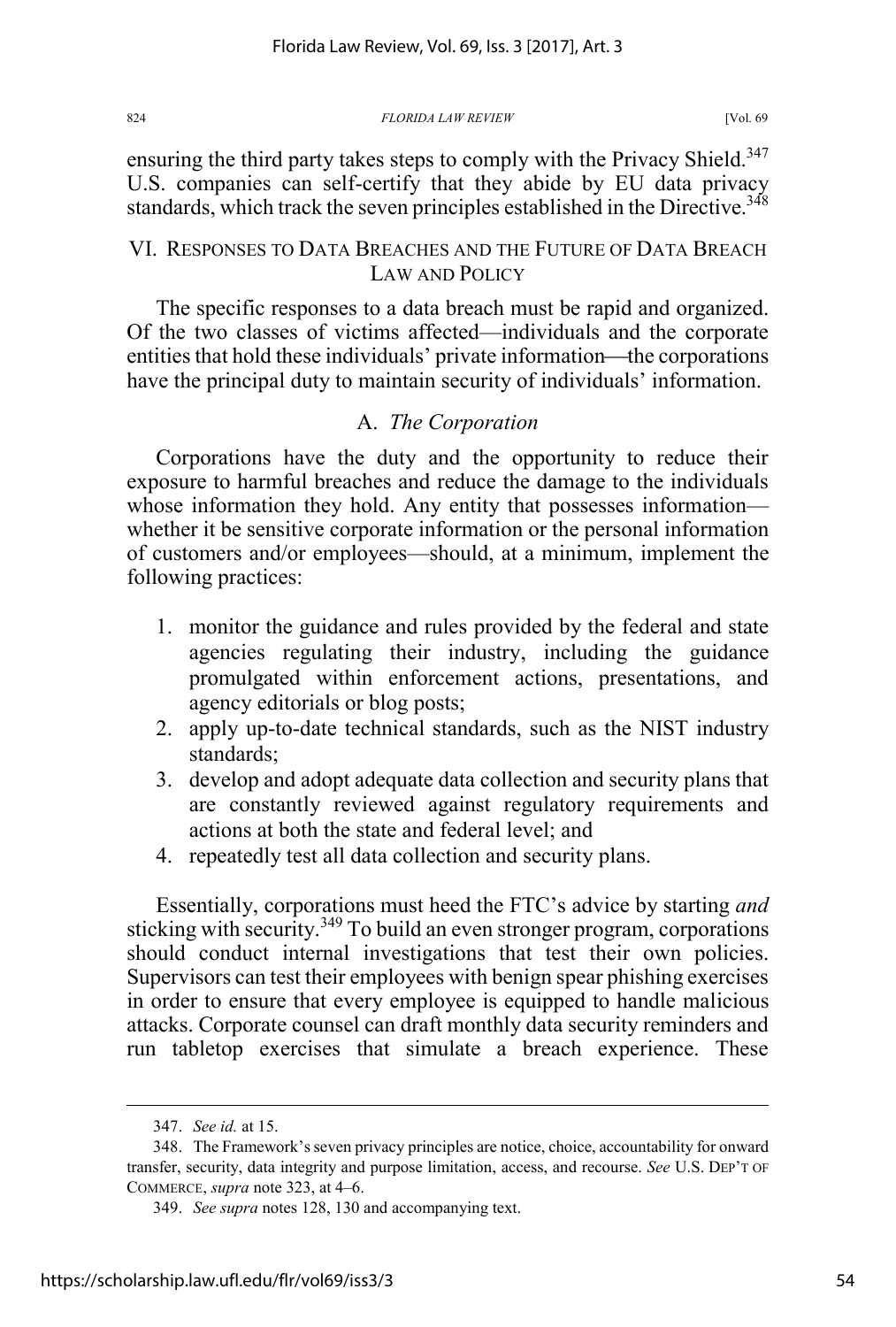evaluations should occur as frequently as possible with a goal of constant improvement.

Once a breach occurs, the breached entity is in crisis mode but should have a plan to follow and follow quickly. The corporation or breached entity must assess the problem, issue internal notifications, freeze all evidence surrounding the breach, perform its legal obligations to affected individuals based on applicable law, and then pursue its legal remedies, some of which might require mounting defenses against the individuals its policies were designed to protect. Some of these responses may include offensive legal actions against negligent providers or others who caused the breach. As demonstrated by the graphic below, the legal landscape is treacherous.<sup>350</sup>



The landscape can become even more treacherous if the breach reaches valuable commercial information. The corporate entity must be ready to enjoin or, at the least, reduce publication in the media and online. The loss of trade secret status because of predictable republication in the current digital age seems to be a seriously harsh penalty if the corporation made all efforts to sustain confidentiality of the information. The legal and practical problem is that the republishers may be clueless and blameless, only repeating what they see posted online. However, the harm to the corporation is the same as if the data were stolen and distributed by corporate espionage.

But the corporation must make an effort to defend valuable trade secrets. If a trade secret has been widely republished at no fault of the

 <sup>350.</sup> Pedro Allende, Data Security Law: Foundations, Workshop Presentation at the Privacy + Security Forum (Oct. 24, 2016) (on file with authors).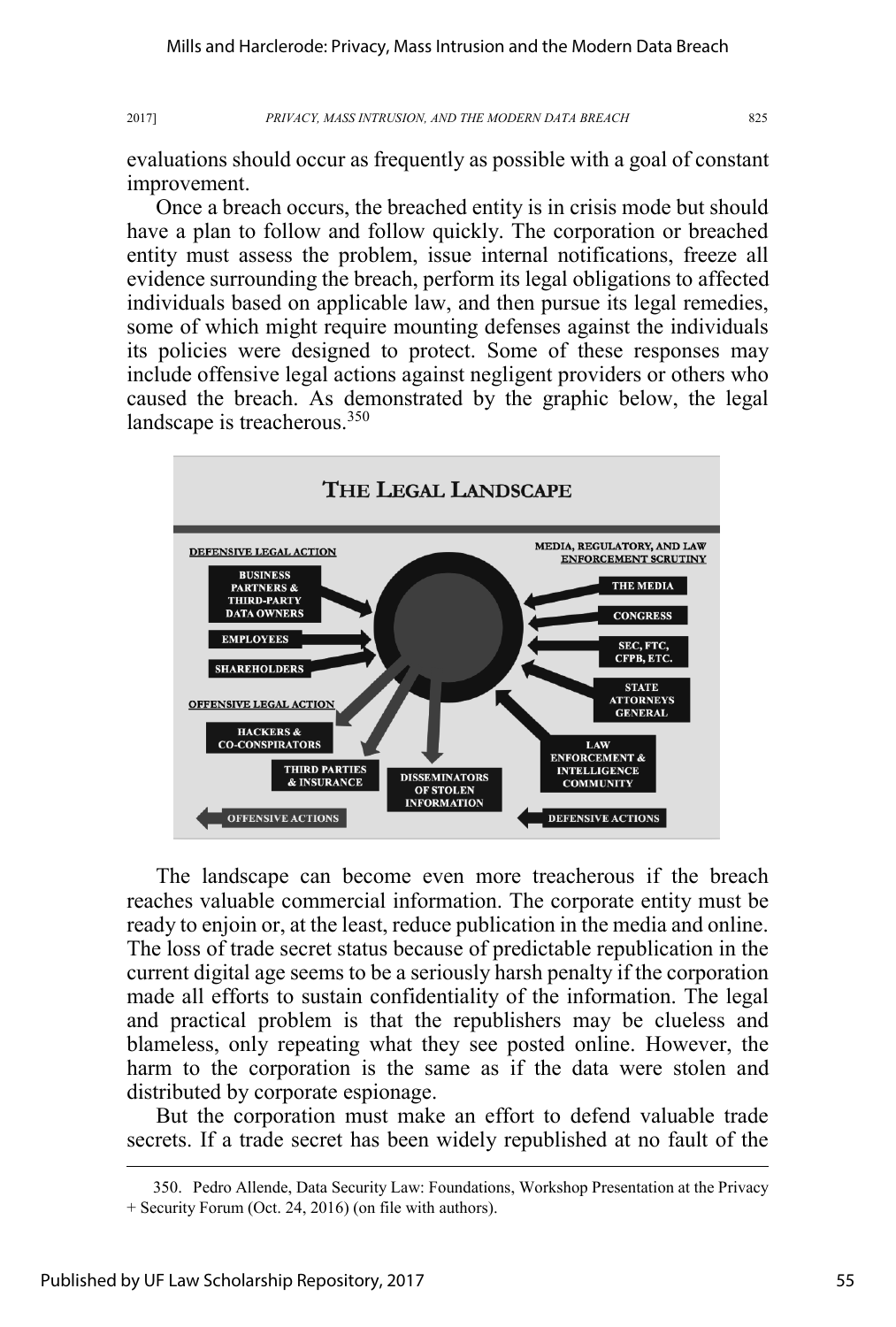trade secret holder and has subsequently lost trade secret status under UTSA, in lieu of an injunction prohibiting all publication by any publisher, courts could instead order a targeted delisting of the trade secret from search engines. This type of search engine takedown is the method utilized by the European Union's right to be forgotten policy.<sup>351</sup> This policy reflects the logic used in "search engine optimization," which focuses on the primary sources used to research information or individuals—i.e., the principal search engines such as Google, Yahoo, or Bing.<sup>352</sup> While this proposal has less First Amendment concerns than an all-encompassing injunction on the publication of information, it still may not provide the relief that many trade secret holders seek.

Another proposed remedy to this situation is a takedown system akin to that of intellectual property takedowns under the Digital Millennium Copyright Act (DMCA). The DMCA $353$  has worked to enable the removal of information located on ISPs through specific notice. The same type of process could work for trade secrets, and trade secret scholars have long advocated for an improved trade secret takedown process modeled after the DMCA.<sup>354</sup> One such suggestion would require ISPs to remove the publication of alleged misappropriated trade secrets from their site within a few hours after being notified of the infringing material.<sup>355</sup> Then, the original complainant would have a week to a file an official complaint with the court.<sup>356</sup> The takedown notice would be accompanied by a bond or fee to minimize potential frivolous complaints.<sup>357</sup> Some First Amendment concerns would be alleviated by an exception for established news organizations, which would exempt such sites from the accelerated takedown process altogether.<sup>358</sup> While such a process may limit the digital republication of valuable information, it does not necessarily escape the continuing criticisms lodged against the DMCA. Just as the DMCA suffers from the lack of a take-down-and-

358. *Id.* at 1065–66, 1071–84.

 <sup>351.</sup> *See supra* text accompanying notes 315–17.

<sup>352.</sup> *See What Is SEO / Search Engine Optimization?*, SEARCH ENGINE LAND, http://searchengineland.com/guide/what-is-seo (last visited Jan. 17, 2017).

<sup>353. 17</sup> U.S.C.  $\S$  512(c)(3) (2012). Section 512 of the DMCA requires that the takedown request be in writing, be signed by the copyright owner or agent, identify the infringed work, identify the material that is infringing the work, include contact information for the copyright owner, have a statement of good faith and accuracy, and have a statement that the complaining party is authorized to proceed in the takedown request. *See id.*

<sup>354.</sup> *See* Elizabeth Rowe, *Introducing a Takedown for Trade Secrets on the Internet*, 2007 WIS. L. REV. 1041, 1043 (2007).

<sup>355.</sup> *Id.* at 1061–62.

<sup>356.</sup> *See id.* at 1062.

<sup>357.</sup> *Id.* at 1063.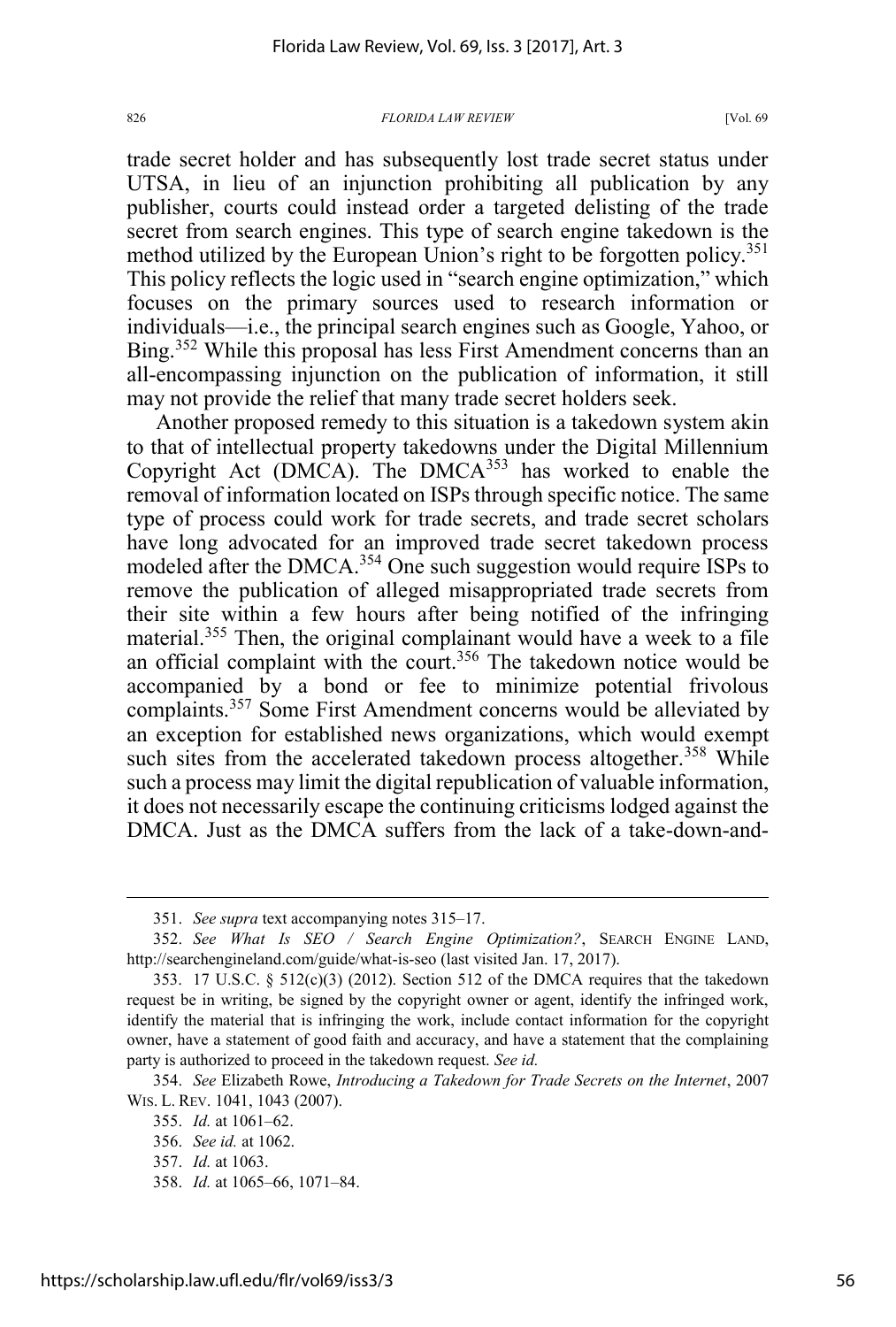stay-down approach,<sup>359</sup> a trade secret takedown process could become unmanageable if the online posting frenzy has already started. Further, the First Amendment concerns are not completely solved by the established media exception, especially considering that what constitutes media and public interest changes and expands every day.

Regardless, creating an effective trade secret takedown process is important because it directly relates to the impact of removing information from the internet—a critical problem that has yet to be overcome in current data breaches. Pragmatically, data breaches are going to deal with information that is somehow made available to unauthorized sources. It may be on the dark web, as in the Ashley Madison breach; $360$  it may be in the hands of journalists, as in the HSBC breach; $^{361}$  or it may be published on a website, as in the Sony breach. $^{362}$ In all of these cases, a major issue facing companies is preventing further republication after an initial criminal breach, which commonly discloses important trade secrets as well as intrusive personal disclosures that affect individuals.

# B. *The Individual*

Individuals, like corporations, face numerous hurdles when preparing for and responding to a data breach. Both also face massive consequences if a breach occurs, but the landscape for individuals is significantly less defined. The central difficulties that individuals must learn to navigate fall primarily into two categories:

- 1. Understanding and implementing the necessary steps to protect against harm caused by data breaches; and
- 2. Determining whether to pursue legal action.

For many practitioners, the most pressing issues for affected individuals revolve around the efficacy of legal action. However, realistically, most individuals are rightfully consumed with the task of protecting themselves before and immediately in the aftermath of the breach. Simply put, they cannot wait for the legal system to provide them

 <sup>359.</sup> Copyright holders are limited in only targeting the takedown of infringing material posted by a particular user on a specific website. There is no blanket takedown process for copyrighted material posted by multiple users on multiple websites, thus creating an excruciating process comparable to the children's game Whack-A-Mole. *See* Stephen Carlisle, *DMCA "Takedown" Notices: Why "Takedown" Should Become "Take Down and Stay Down" and Why It's Good for Everyone*, NOVA SE. U. (July 23, 2014), http://copyright.nova.edu/dmca-takedownnotices/.

<sup>360.</sup> *See supra* Subsection I.B.6.

<sup>361.</sup> *See supra* Subsection I.B.5.

<sup>362.</sup> *See supra* Subsection I.B.3.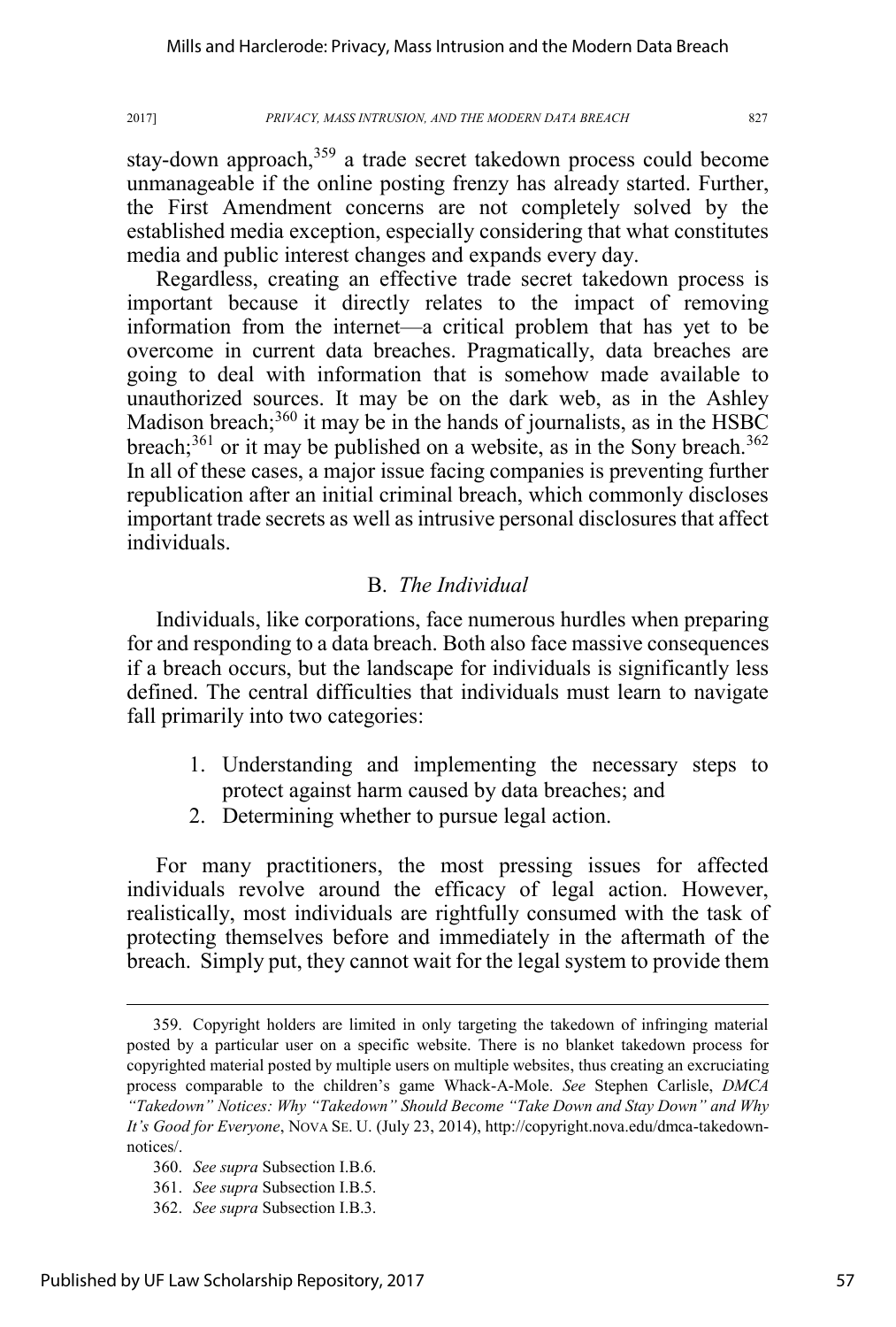with adequate relief. Instead, individuals must adopt their own security measures to better protect themselves against identity theft and other post-breach consequences. While corporations and courts drag their feet, individuals can implement simple techniques, such as the use of complex and unique passwords, to better secure their digital activities. Shifting these responsibilities to the individual should not be the ultimate solution, but adopting stronger personal security measure is a practice, and it could mean the difference between a breach ruining a life or being a minor inconvenience.

Of course, individuals should also have the opportunity to pursue legal remedies by seeking relief in tort, breach of contract, or through statutory damages. Whether through statutory claims such as the FCRA claim in *Spokeo*<sup>363</sup> or a negligence complaint, it is critical that plaintiffs employ creative legal strategies in order to overcome the barriers to relief from the effects of data breaches. Although there have been notable successes for individuals in class action litigation like the *Target* action,364 and in cases where negligence of the breached entity is clear*,* barriers such as standing and First Amendment protections for republication create major hurdles to an individual's relief.

In the long term, cutting-edge litigation and serious policy reform can provide more options for innocent victims of the mass privacy intrusions known as data breaches. Courts must begin to better value the potentially intrusive nature of personal data disclosures and more willing to view a wider range of remedies.

# C. *The Future*

The current society collects and exposes massive amounts of data continually. These collections contain sensitive and personal information. Reflecting this trend, the Supreme Court recognized the intrusiveness of observing personal cell phone data in the Fourth Amendment context. The Court stated that the warrantless search of the data contained on a cell phone may be even more intrusive than the search of a home.<sup>365</sup> In his reasoning, Chief Justice John Roberts acknowledged the high value of protecting private digital information in the search and seizure and public safety realm.<sup>366</sup> Just as public safety concerns compete with privacy rights, the right to privacy competes with the First Amendment right to publish information. The modern data breach is facilitating a mass intrusion on corporate confidentiality and individual privacy.

 <sup>363.</sup> *See supra* notes 264–71 and accompanying text.

<sup>364.</sup> *See* Stempel & Bose, *supra* note 37.

<sup>365.</sup> *See* Riley v. California, 134 S. Ct. 2473, 2491 (2014).

<sup>366.</sup> *See id.* at 2494–95.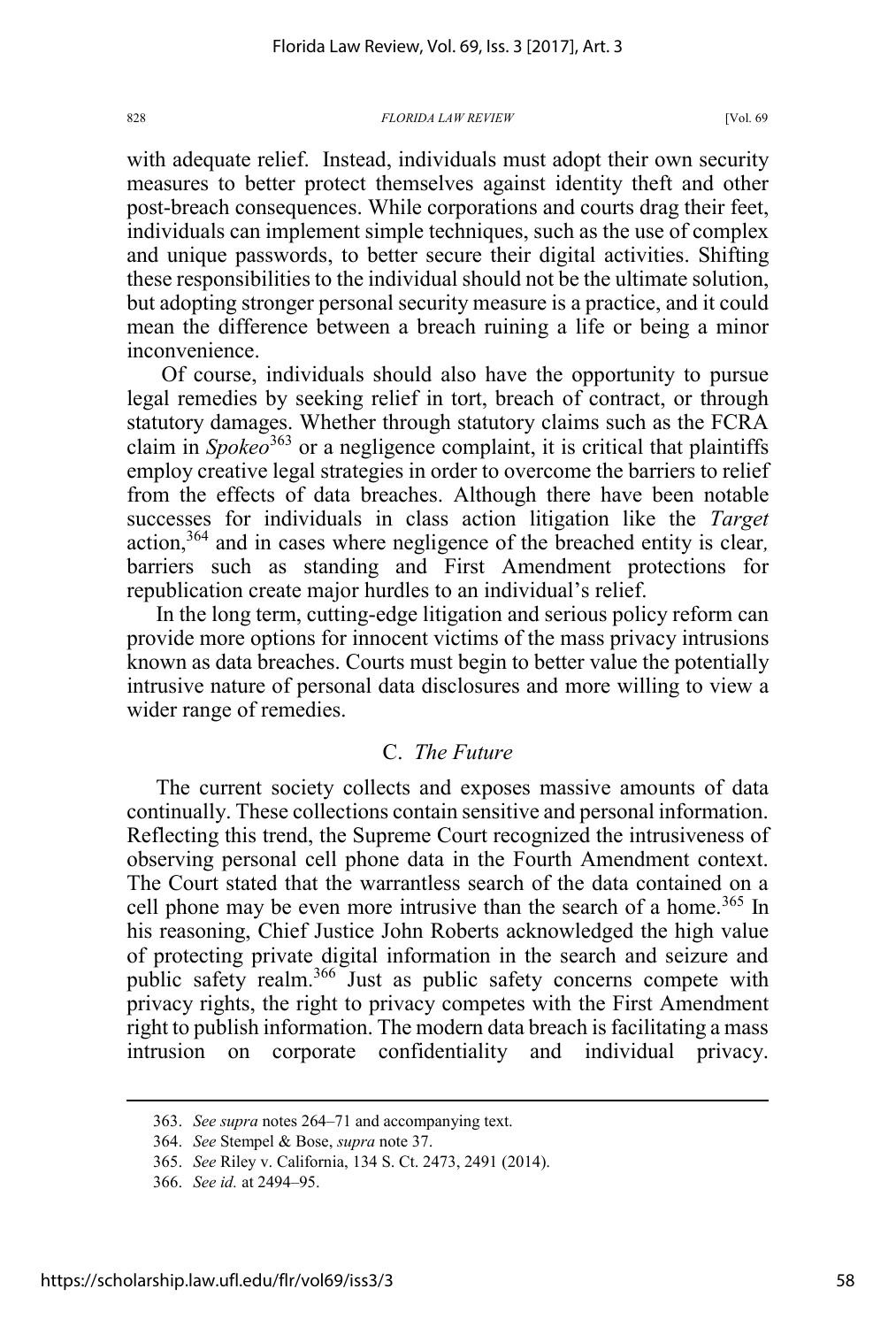Accordingly, the right of corporate trade secrets and individual's confidentiality must be protected in a reliable way. Further, individual dignity and privacy must prevail. The EU approach to balancing the harm to individual dignity against the value of public disclosure is workable and can be supported by the logic of *Bartnicki*. 367

Just as the republication of commercially valuable data should not be automatically protected speech, neither should the breaches of individual privacy by third parties or republishers of breached information. Simply because an individual has revealed sensitive information to another does not mean the person abandoned all privacy interests.

In the Fourth Amendment context, Justice Sonia Sotomayor eloquently expressed the need for privacy rights when information has been disclosed to third parties. In a data breach context, the data given to a website, retailer, medical provider, or financial institution should not be freely distributed by third parties after a breach makes that information available. As Justice Sotomayor said, "[I]t may be necessary to reconsider the premise that an individual has no reasonable expectation of privacy in information voluntarily disclosed to third parties. This approach is ill suited to the digital age, in which people reveal a great deal of information about themselves to third parties in the course of carrying out mundane tasks."<sup>368</sup>

Certainly, the mere disclosure to a third party for routine life tasks cannot be viewed as consent for the republication of information wrongfully obtained from a data breach from that third party. That is exactly the circumstance when a blogger or media outlet republishes private information posted on the web by a hacker.

Victims, whether corporate or individual, must also contend with the plaintiff's paradox or what others have termed the "Streisand Effect"<sup>369</sup>: litigation to vindicate privacy rights risks exposure to greater attention to the embarrassing slanderous, intimate, commercially sensitive, or invasive information.<sup>370</sup> Sometimes the costs of republicizing the events of the breach are worse than simply allowing it to disappear into the

 <sup>367.</sup> *See supra* notes 101–03 and accompanying text.

<sup>368.</sup> United States v. Jones, 132 S. Ct. 945, 957 (2012) (Sotomayor, J., concurring) (citations omitted).

<sup>369.</sup> *See* T.C., *What Is the Streisand Effect?*, ECONOMIST (Apr. 15, 2013, 11:50 PM), http://www.economist.com/blogs/economist-explains/2013/04/economist-explains-whatstreisand-effect.

<sup>370.</sup> For example, see CTB v. News Grp. Newspapers Ltd. [2011] EWHC (QB) 1232 [2] (Eng.), regarding the "super injunction" sought by famous soccer player Ryan Giggs to prohibit the media from releasing not only information about his extramarital affair, but also his identity in seeking the injunction. Ultimately the injunction became useless because social media worldwide disclosed Giggs's identity.